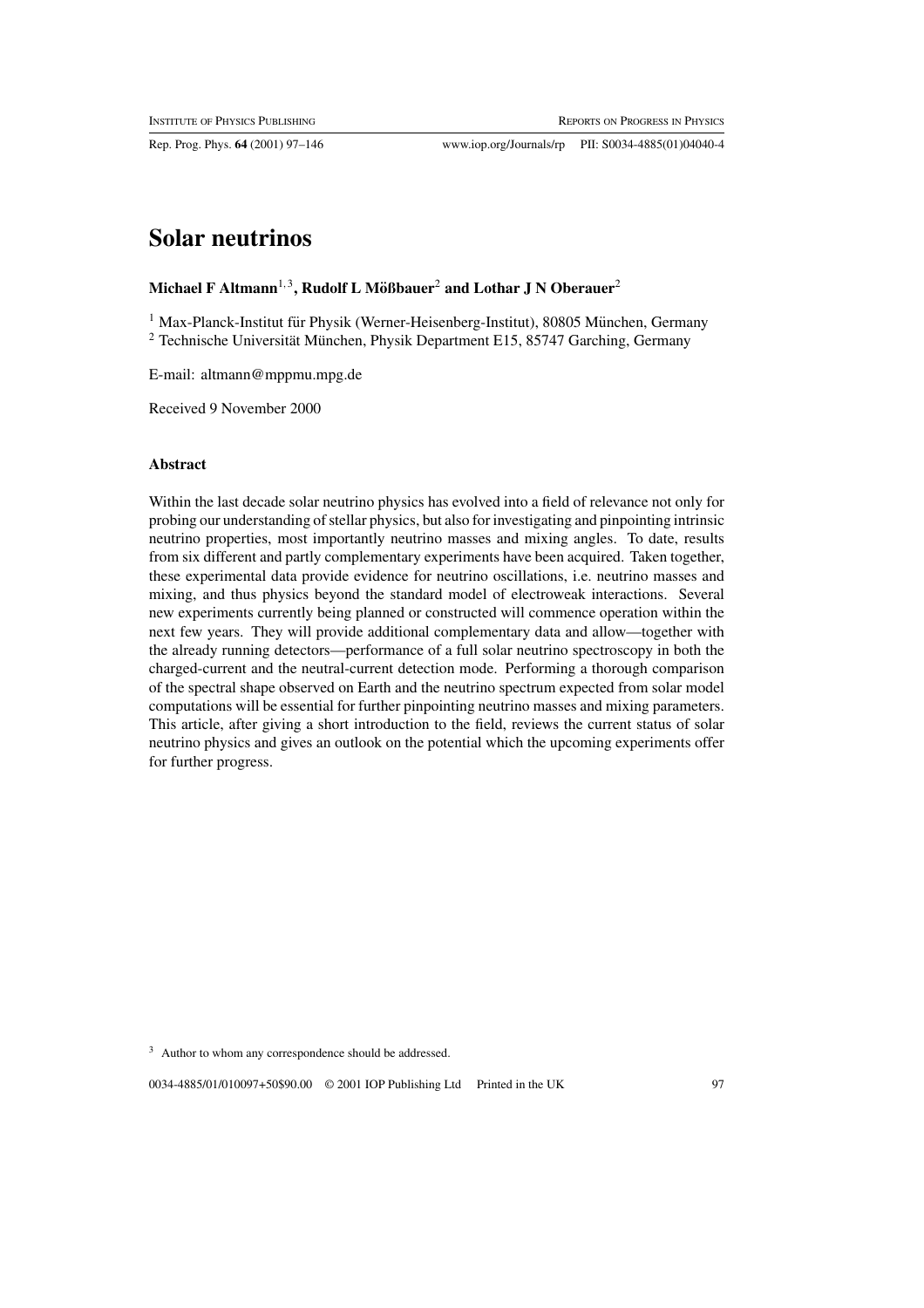# **Contents**

|                                                                        | Page |
|------------------------------------------------------------------------|------|
| 1. Solar neutrino physics: history                                     | 99   |
| 2. Neutrino oscillations                                               | 100  |
| 2.1. Neutrino masses and mixing                                        | 100  |
| 2.2. Neutrino oscillations in vacuum                                   | 101  |
| 2.3. Matter-enhanced oscillations                                      | 103  |
| 3. Solar neutrino production                                           | 106  |
| 3.1. Basic ideas of the solar model                                    | 106  |
| 3.2. Thermonuclear processes: pp and CNO cycles                        | 107  |
| 3.3. Uncertainties and accuracy of neutrino flux predictions           | 112  |
| 4. Solar neutrino detection                                            | 114  |
| 4.1. Charged-current and neutral-current detection                     | 114  |
| 4.2. General detector requirements                                     | 115  |
| 4.3. Solar neutrino experiments: an overview                           | 116  |
| Operating experiments and their results<br>4.4.                        | 117  |
| 5. Implications                                                        | 127  |
| 5.1. The solar neutrino puzzle                                         | 127  |
| 5.2. Deficit of ${}^{8}B$ neutrinos                                    | 128  |
| 5.3. Deficit of ${}^{7}$ Be neutrinos—a hint of oscillations           | 129  |
| 5.4. Neutrino oscillation scenarios                                    | 129  |
| 5.5. A way to pinpoint neutrino parameters—solar neutrino spectroscopy | 131  |
| 6. Prospects: future solar neutrino experiments                        | 133  |
| 6.1. BOREXINO                                                          | 133  |
| 6.2. KAMLAND                                                           | 137  |
| 6.3. GNO upgrade: GNO-66 and GNO-100                                   | 138  |
| 6.4. The day–night effect in the Homestake iodine experiment           | 139  |
| 6.5. The far future                                                    | 140  |
| 7. Conclusions                                                         | 142  |
| Acknowledgments                                                        | 142  |
| References                                                             | 143  |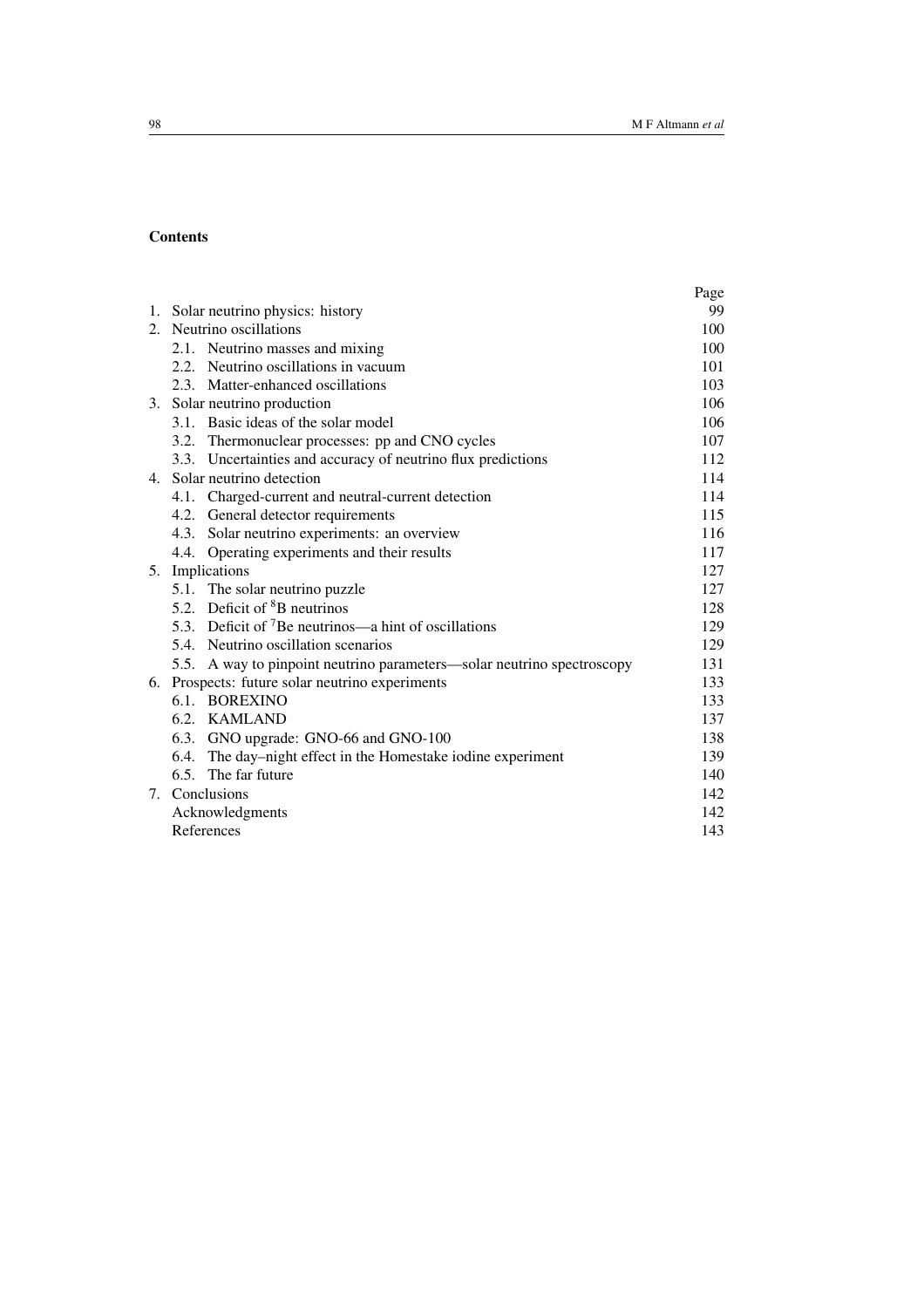## **1. Solar neutrino physics: history**

Neutrinos, being neutral particles, are subject only to the weak interaction (and gravity). Therefore their detection in terrestrial detectors of at most a few hundred tons of material becomes very difficult.

Neutrinos were first introduced into physics as hypothetical particles by Wolfgang Pauli in 1930; see [114]. Pauli had to cope at that time with the fact that electrons emitted in ordinary radioactive decays exhibited a continuous spectrum, suggesting the introduction of a three-body rather than a two-body decay. His theory had been formulated, however, before the discovery of the neutron. A two-particle decay led to a statistics which was not in agreement with the results of optical spectroscopy, while a three-particle decay could explain the continuous form of the electron spectrum and yielded the right statistics, but gave rise to a series of other problems, which were only solved in 1932 with the discovery of the neutron by Chadwick [36]. The third particle, which had been introduced by Pauli to add to the proton and electron, was finally called the neutrino by Fermi, meaning 'little neutron' in Italian. Though the existence of the neutrino had been seen earlier in recoil experiments [122], it remained for Fred Reines *et al* [41, 121], in about 1956, to discover the neutrino in an actual reaction. This reaction, which even nowadays is still used in antineutrino observations, reads in modern language  $p + \bar{\nu}_e \rightarrow n + e^+$ . This first discovery of the neutrino won Reines the Nobel Prize in 1995.

While complete parity conservation would require neutrinos to be of both helicities, complete parity violation would involve only one helicity, as has been observed experimentally by Goldhaber *et al* [74], according to whom neutrinos are emitted with only left-handed helicity,  $v_L$ . This follows nowadays also from the standard theory  $SU(2)_L$  of electroweak interactions. This theory assumes that only  $v_L$  and  $\bar{v}_R$  feel the weak forces. Thus, only the left-handed fermions form doublets:

$$
(u, d')L \t\t (c, s')L \t\t (t, b')L
$$
  
\n
$$
(ve, e-)L \t\t (vµ,  $\mu$ <sup>-</sup>)<sub>L</sub> \t\t (v<sub>τ</sub>,  $\tau$ <sup>-</sup>)<sub>L</sub>
$$

where the use of primes indicates that we are referring to the weak eigenstates of the down, strange, and beauty quarks, which result from the mass eigenstates  $(d, s, b)$  via a unitary transformation. The right-handed fermions, which do not participate in the weak interactions, are singlets. We shall use the notation for chirality  $v_L = (1 + \gamma_5)v$  and  $\bar{v}_R = (1 + \gamma_5)\bar{v}$ , where  $\gamma_5 = \prod_{i=0}^3 \gamma_i$ .

Lederman, Schwartz, and Steinberger discovered in 1962 the existence of a second type of neutrino [47]. Today we know that there are only three types of light neutrino. This knowledge arises from experiments at CERN [32, 33], which measured the total width of the  $Z<sup>0</sup>$  resonance, attributing widths to six quarks, three charged leptons, and three light neutral leptons, assuming the latter to have equal width. This procedure does not exclude heavier neutrinos with  $m_v \gtrsim 45$  GeV. The three types of light neutrino are called  $v_e$  (electron neutrino),  $v_{\mu}$  (muon neutrino), and  $v_{\tau}$  (tau neutrino).

While we know a lot about the quarks and the charged leptons, we still know very little about the neutrinos, including their mass values. Direct measurements of neutrino masses due to their extremely small values yield at present only limits:  $m(v_e) < 2.2$  eV (95% c.l.) [144],  $m(v_\mu)$  < 0.16 MeV (90% c.l.) [12],  $m(v_\tau)$  < 18.2 MeV (95% c.l.) [33].

There also exists a theoretical mass limit for neutrinos of cosmological origin: attributing the entire mass of the Universe to neutrinos only, and adding for safety reasons a factor of two to the critical mass of the Universe, we arrive at a theoretical mass limit, which is given by  $\sum_{i=1}^{3} m(v_i) \lesssim 10^2$  eV.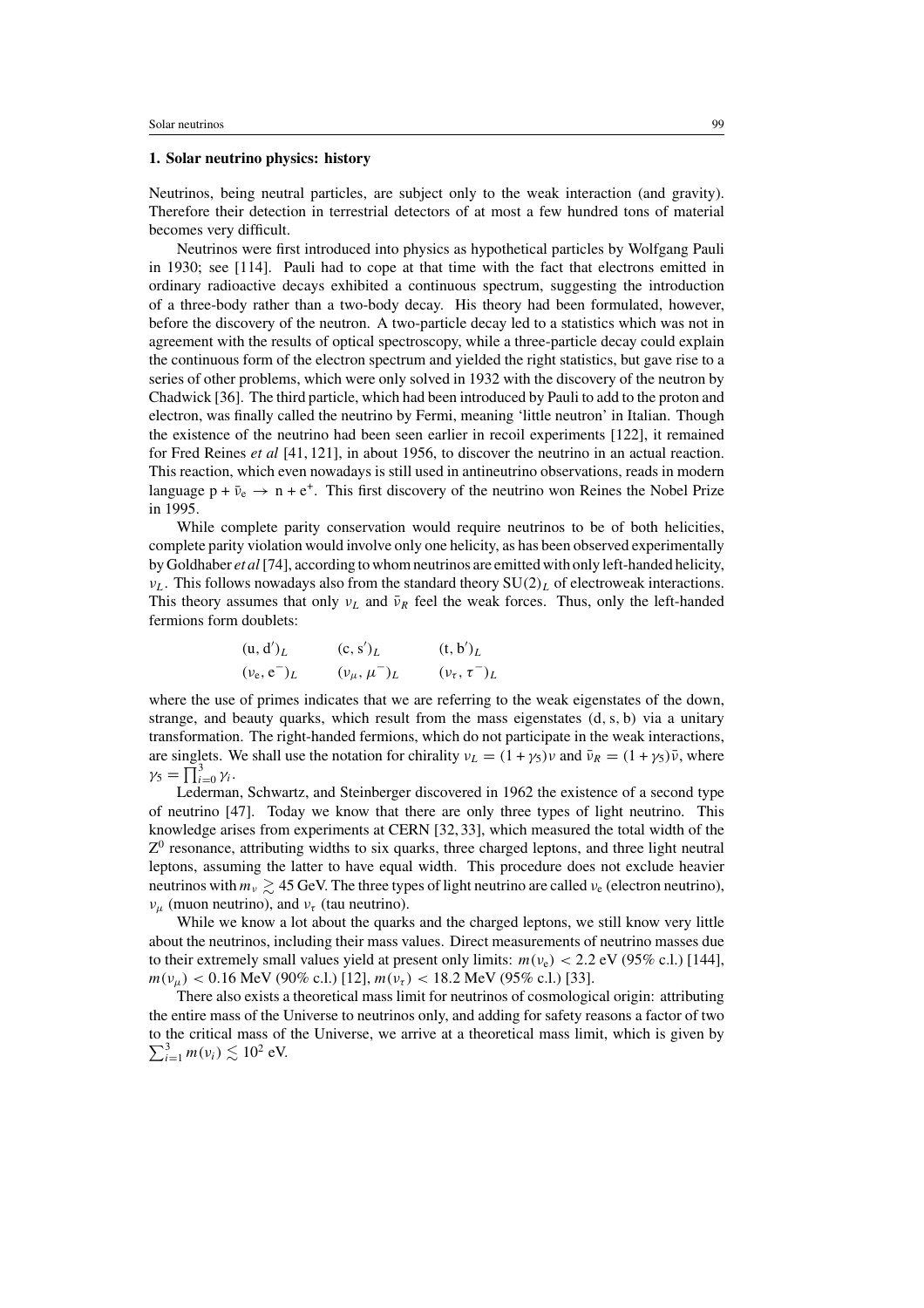Information on the masses of neutrinos is available from three types of experiment:

- (a) Direct determination of masses from kinematical experiments (energy and momentum balance).
- (b) Neutrinoless double  $\beta$ -decay (0ν– $\beta\beta$  decay).
- (c) Neutrino oscillations.

As will be elucidated in the following section, neutrino oscillations in particular, being a quantum mechanical interference effect, open the prospect of detecting even tiny mass differences between neutrino eigenstates. Using electron neutrinos emitted by the Sun, neutrino masses down to  $m_v \lesssim 10^{-6}$  eV can be investigated.

#### **2. Neutrino oscillations**

#### *2.1. Neutrino masses and mixing*

Neutrino oscillations are oscillating transitions  $v_{\alpha} \leftrightarrow v_{\beta}$  ( $\alpha$ ,  $\beta = e, \mu, \tau$ ), where one kind of neutrino transfers into another kind of neutrino distinguished by different leptonic quantum numbers. We are usually dealing with 'flavour' oscillations, where the total lepton number is conserved,  $\Delta L = 0$ , and only conservation of the family lepton numbers  $L_{\alpha}$  is violated. The idea of neutrino oscillations of the type particle  $\leftrightarrow$  antiparticle ( $\nu \leftrightarrow \bar{\nu}$ ) was first introduced in 1958 by Pontecorvo [115], i.e. long before the observation of the second type of neutrino. The idea of the mixing of massive neutrinos was introduced in 1962 by Maki [110]. Two-flavour oscillations were also discussed by Pontecorvo in 1967 [116, 117]. A consistent phenomenological theory of neutrino mixing and oscillations was developed in 1969 by Gribov and Pontecorvo [79]. In the case of quarks, such mixing and the associated oscillations are well known. Here it is observed, though theoretically not understood, that the eigenstates (d', s', b') entering the weak charged current are orthonormal linear combinations of the energy eigenstates  $(d, s, b)$  of quarks. The weak eigenstates are thereby those states which are produced in weak decays, while the energy eigenstates are those states which determine the propagation of particles in the vacuum, i.e.

$$
|\nu(t, x)\rangle = |\nu(0)\rangle \exp(-i(Et - \vec{p} \cdot \vec{x})).
$$

The relation between the two kinds of eigenstate is given by the Cabibbo–Kobayashi–Maskawa mixing matrix:

$$
\begin{pmatrix} d' \\ s' \\ b' \end{pmatrix} = \begin{pmatrix} U_{d1} & U_{d2} & U_{d3} \\ U_{s1} & U_{s2} & U_{s3} \\ U_{b1} & U_{b2} & U_{b3} \end{pmatrix} \begin{pmatrix} d \\ s \\ b \end{pmatrix}.
$$

This connection is linear as a consequence of basic principles of quantum mechanics. Due to redundancies, it is sufficient to write this relation between either the upper or lower states of the quark families, where for quarks the lower states have been chosen. The nine complex coefficients of the mixing matrix reduce to nine real coefficients because of the unitarity condition. Again because of redundancies, these are reduced further to four parameters, three being mixing angles and one being a phase. There appears no physical reason that such a connection should not exist also for leptons. Again because of redundancies, one might write such a relation for either the upper or lower states of the leptons, where it is customary to use the upper states, i.e. the neutrinos, in order to leave the mass determinations of the charged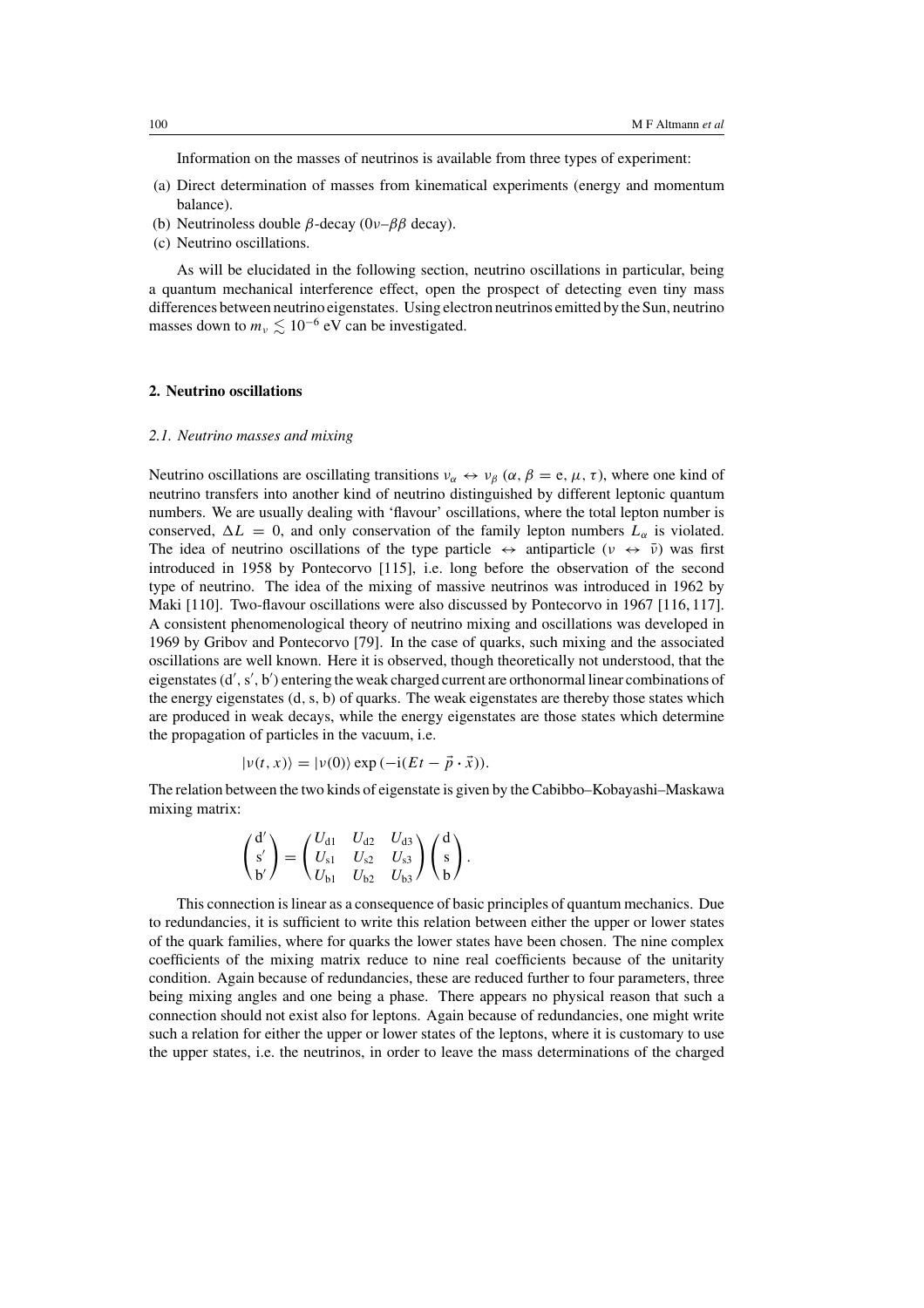leptons unchanged. Like in the case of quarks, there are only four relevant parameters in the mixing matrix.

Two conditions are necessary for the appearance of neutrino oscillations:

- (1) Lepton family quantum numbers are not strictly conserved,  $\Delta L_{\alpha} \neq 0$ .
- (2) At least two neutrinos differ in their mass values. If all neutrino masses are equal (i.e. complete degeneracy,  $m_i = m$ ), then  $\langle v_\beta | M | v_\alpha \rangle = m \delta_{\alpha\beta}$  because of unitarity. Oscillatory transitions  $v_{\alpha} \leftrightarrow v_{\beta}$  would then be impossible.

Because neutrino oscillations exist only if neutrino masses exist, there is apparently a close connection between neutrino oscillations and neutrino masses. The question arises here of why neutrinos should have any mass value at all. Neutrinoless  $\beta\beta$ -processes, which would imply a lower bound on neutrino mass, have not yet been observed. This fact does not, however, imply an upper bound on the mass of the neutrinos, because the matrix elements may exhibit cancellations. Neutrinos appear in weak interactions only with definite chirality. Massive neutrinos, on the other hand, require both chiralities, which would require a deviation from the present standard model. Such a deviation, nevertheless, is possible. Massive neutrinos might also partially be candidates for the missing dark matter in the Universe. They furthermore might settle the question of whether the Universe is open, closed or flat. The rest mass of the photon is zero, which is a consequence of the gauge invariance of the electromagnetic interaction. For neutrinos, however, there is no similar invariance principle known. It furthermore has to be explained why neutrino masses (if they exist) are much smaller than the masses of charged leptons. The seesaw principle offers a remedy, yet at the expense of the introduction of Majorana neutrinos.

#### *2.2. Neutrino oscillations in vacuum*

There are two types of experiment which might be envisaged:

- (1) Appearance experiments, where one searches for the appearance of states with a new flavour in a beam. Such experiments are by necessity particularly sensitive to mixing parameters.
- (2) Disappearance experiments, where one looks for the disappearance of neutrinos of the initial flavour from a beam. Such experiments might involve, in particular, electron neutrinos, in case there is not sufficient energy available to create neutrinos of another kind. Such is the situation with reactor-produced neutrinos and solar neutrinos, whose energy is far below the rest masses of the charged  $\mu$ - and  $\tau$ -leptons. These kinds of experiment are particularly sensitive to small energies and therefore also to small mass values.

For solar neutrinos, only the experimental situation (2) is feasible for energetic reasons. In the scheme with neutrino mixing, the neutrino flavour states are coherent superpositions of the state vectors of neutrinos with different masses. This is the basic quantum mechanical reason for the phenomenon of oscillations. We shall therefore discuss the problem of coherence: non-degenerate mass eigenstates propagate with different velocities and must therefore have been emitted at different times or places if they arrive on Earth at the same time or in the same place. Interference between different mass eigenstates will only occur if the source remains coherent over a time interval comparable to the difference in arrival times. The quantum mechanical condition for such an interference is  $(v_1 - v_2)t \leq c\tau_{coh}$ . Here, t is the transit time of photons for the distance d between the Sun and the Earth,  $t \approx d/c$ , while  $v_i$  is the transit velocity of the *i*th massive component between the Sun and the Earth and  $\tau_{coh}$  is the coherence time within the Sun, which is essentially given by the collision time for one proton with another. The times involved differ somewhat according to author: we have Nussinov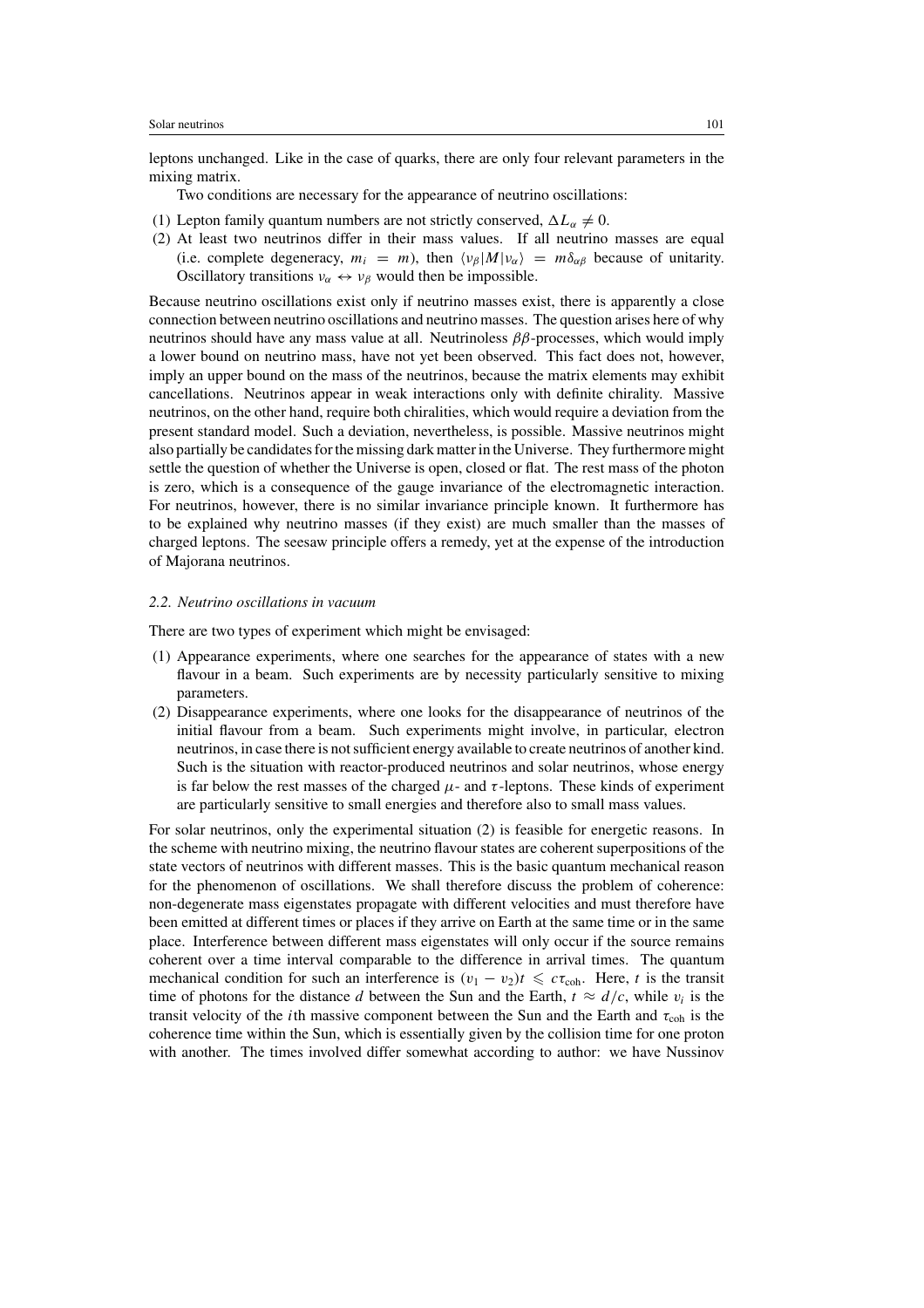*et al* [113], who arrives for mere proton–proton collisions at values  $\tau_{\text{coh}} = 10^{-17}$  s, Kraus and Wilczek [99], who arrive at  $\tau_{coh} = 10^{-15}$  s, taking into account that we are really dealing with a plasma, where collisions between protons and electrons matter, and Loeb [108], who arrives at  $5 \times 10^{-15}$  s, by writing down all effects and coming to the conclusion that proton–proton collisions dominate. In any case, we obtain in all theories for the vacuum oscillations in the Sun–Earth distance full coherence for the <sup>8</sup>B neutrinos and even more so for all neutrinos of lower energy. For the energies within the Sun where we might have the MSW effect to be described below; full coherence is even more definitely present. It should be noted that the problem of coherence was also treated by Stodolsky [132], who came to the conclusion that the energy spectrum already contains all pertinent information.

If neutrinos appear in a mixed state, then we may have neutrino decay. The absence of  $\gamma$ -rays from SN1987A shows, however, that the lifetimes of solar neutrinos are sufficiently long to consider them to be constant. Neutrino oscillations like quark oscillations have the prerequisite that eigenstates of the energy (or mass, in the case where the momentum of a neutrino beam can be considered constant) and weak-interaction eigenstates differ, i.e. that their relation has non-diagonal matrix elements. We shall discuss such oscillations now in the presence of three neutrino states  $v_e$ ,  $v_\mu$ ,  $v_\tau$ . The connection is (for quantum mechanical reasons) given by a unitary transformation  $U$ , which is also called the mixing matrix:

$$
|\nu_{\alpha}\rangle = \sum_{i} U_{\alpha i} |\nu_{i}\rangle
$$

and the inverse

$$
|\nu_i\rangle = \sum_{\alpha} (U^{\dagger})_{i\alpha} |\nu_{\alpha}\rangle = \sum_{\alpha} U^{\star}_{\alpha i} |\nu_{\alpha}\rangle
$$

where  $U^{\dagger}U = 1$ .

We shall in the following assume neutrino masses to all have the same momentum state, i.e. we shall assume the neutrino beams to have a common momentum. Being eigenstates of the mass matrix, the states are stationary states, i.e. they have a time dependence<sup>4</sup>

$$
v_i(t) = \exp(-iE_i t)v_i(t=0)
$$

where

$$
E_i = \sqrt{p_v^2 + m_i^2} \approx p_v + m_i^2/(2p_v) \approx E_v + m_i^2/(2E_v)
$$

and we have assumed  $p_v \gg m_i$ , i.e. highly relativistic neutrinos. A pure flavour beam  $\nu_{\alpha}(0) = \nu_{\alpha}$  at time zero thus would develop over time into the beam

$$
v(t) = \sum_{i} U_{\alpha i} \exp(-iE_i t) v_i = \sum_{i,\beta} U_{\alpha i} U_{\beta i}^* \exp(-iE_i t) v_{\beta}.
$$

One usually measures probabilities. The probability of finding  $\nu_\beta$  at  $L \approx t$  for light (i.e. relativistic) neutrinos is given by

$$
P(\nu_{\alpha} \to \nu_{\beta}) = \left| \sum_{i} U_{\alpha i} U_{i\beta}^{\dagger} \exp\left(-i\frac{m_{i}^{2}}{2p_{\nu}}t\right) \right|^{2}
$$
(1)  

$$
= \sum_{i} |U_{\alpha i} U_{i\beta}^{2}|^{2} + \text{Re} \sum_{i} \sum_{j \neq i} U_{\alpha i} U_{i\beta}^{\dagger} U_{\alpha j} U_{j\beta}^{\dagger} \exp\left(i\frac{\Delta m_{ij}^{2} L}{2E_{\nu}}\right)
$$
(2)

 $i \quad j \neq i$ 

where  $\Delta m_{ij}^2 = |m_i^2 - m_j^2|$ .

 $4$  For simplicity, we omit in the following the brackets  $|\rangle$  denoting neutrino states.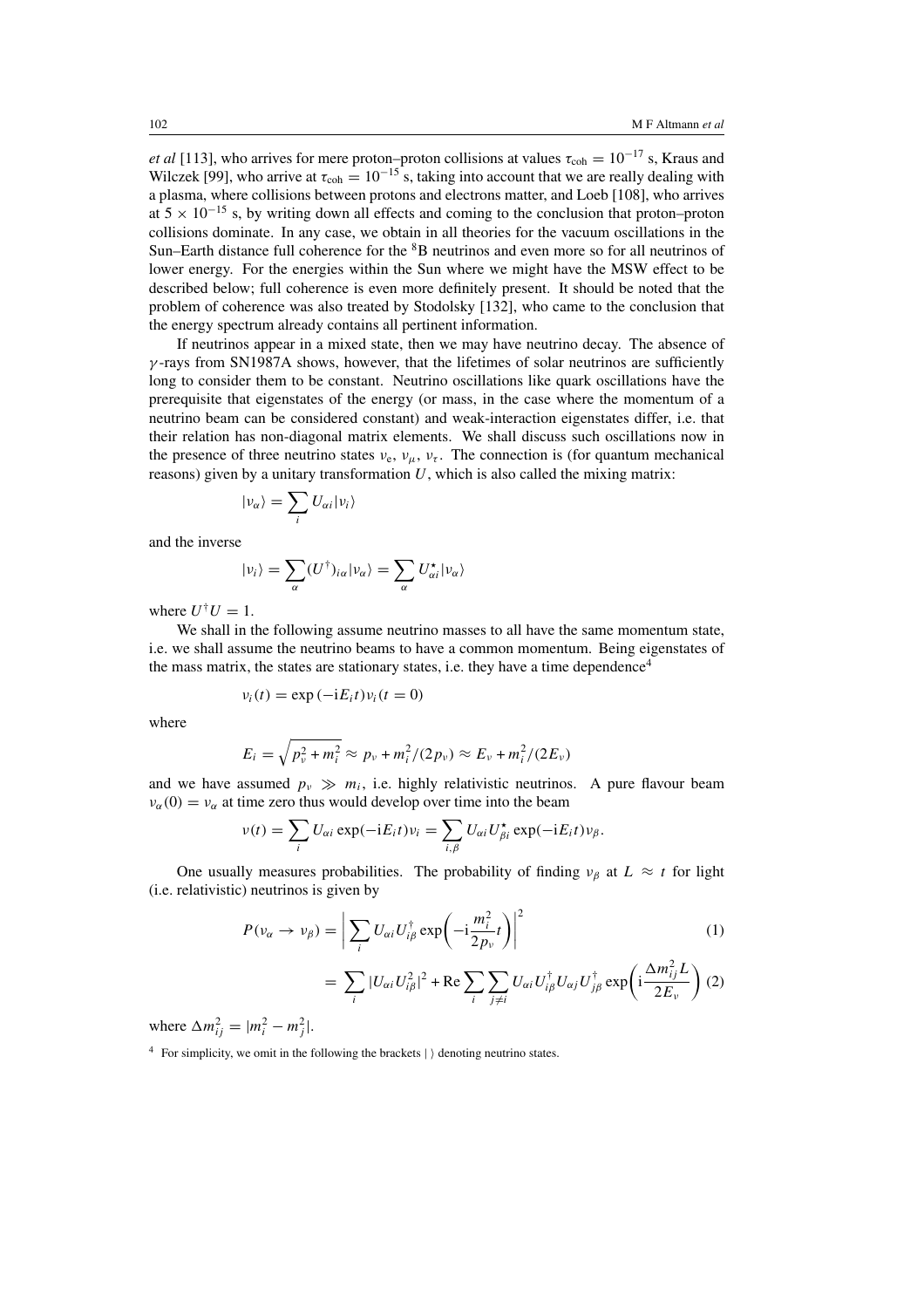A straightforward calculation yields in the two-neutrino approximation for the probabilities P of observing a neutrino of type  $v_\beta$ , if one has started at the origin with neutrino type  $v_{\alpha}$ ,

$$
P(\nu_{\alpha} \to \nu_{\beta}) = P(\bar{\nu}_{\alpha} \to \bar{\nu}_{\beta}) = \frac{1}{2} \sin^2 2\theta \left(1 - \cos \frac{\Delta m^2 t}{2E_{\nu}}\right)
$$
(3)

$$
= \sin^2 2\theta \sin^2 \left( 1.27 \frac{(\Delta m^2 / \text{eV}^2)(L/\text{m})}{(E_\nu / \text{MeV})} \right) \tag{4}
$$

if practical units are used and  $\alpha \neq \beta$ .

This relation clearly shows the oscillatory behaviour of the neutrino oscillations, where one starts with one kind of neutrino and generates either new types of neutrino ( $\alpha \neq \beta$ ) or simple deviations of the neutrinos from ordinary expectations ( $\alpha = \beta$ ). It should be noted in this context that in the oscillatory probability, smaller values of  $\Delta m^2$  require larger values of the distance L. The expression for neutrino oscillations yields the normalized transition probability for neutrino oscillations:

$$
P(v_e(0) \to v_\mu(t)) = \sin^2 2\theta (1 - \cos(E_2 - E_1))
$$

which clearly shows the appearance of an interference term containing the phase

$$
\phi = (E_2 - E_1)t = (\Delta m^2 / 2p_v)t.
$$

From such experiments one therefore can get information on the mass parameter  $\Delta m^2$ , whereas from experiments, where either probabilities of decay processes or reaction cross-sections are measured, one only gets information on the squares of matrix elements of the weak interaction.

The direct observation of neutrino oscillations has been announced numerous times, but so far always prematurely, with the possible exception of the observation of atmospheric neutrinos in SUPERKAMIOKANDE, which might be genuine and if so would give rise to neutrino masses. Another announcement of neutrino oscillations was recently made by a Los Alamos group [14]. State mixing does not occur with neutrinos generated by a neutralcurrent interaction. Neutral-current interactions are in first order, in fact, diagonal in quark and lepton fields, a consequence of the Glashow–Iliopoulos–Maiani (GIM) [149] mechanism (or more generally the Cabibbo–Kobayashi–Maskawa mechanism). The mechanism provides for the vanishing of neutral currents with family mixing. By consequence, neutral-current interactions produce no flavour changes and no neutrino oscillations. There arises an immediate application to the Sun: a measurement of solar neutrinos by neutral-current interactions as envisaged by SNO, SUPERKAMIOKANDE and BOREXINO would provide the entire neutrino flux from the Sun irrespective of oscillations between the three flavours and might therefore serve as a calibration of neutrinos from the Sun—with the possible exception of neutrino oscillations to a hypothetical 'sterile' neutrino that does not couple with the weak neutral current.

#### *2.3. Matter-enhanced oscillations*

The MSW (Mikheyev, Smirnov, Wolfenstein) effect in matter was first discovered by Wolfenstein [147, 148] and later on applied to a resonance effect by Mikheyev and Smirnov [111]. The probability for flavour transitions can thereby be drastically increased, even if in vacuum only small probabilities prevail. This holds, in particular, for the Sun. If neutrinos are propagating in matter, we experience the interaction of the neutrinos with the electrons in matter. This results in an additional contribution in the Hamiltonian, and we obtain for a two-neutrino approximation after diagonalization

$$
H_m = \frac{1}{2p} \begin{pmatrix} m_{2m}^2 & 0 \\ 0 & m_{1m}^2 \end{pmatrix}
$$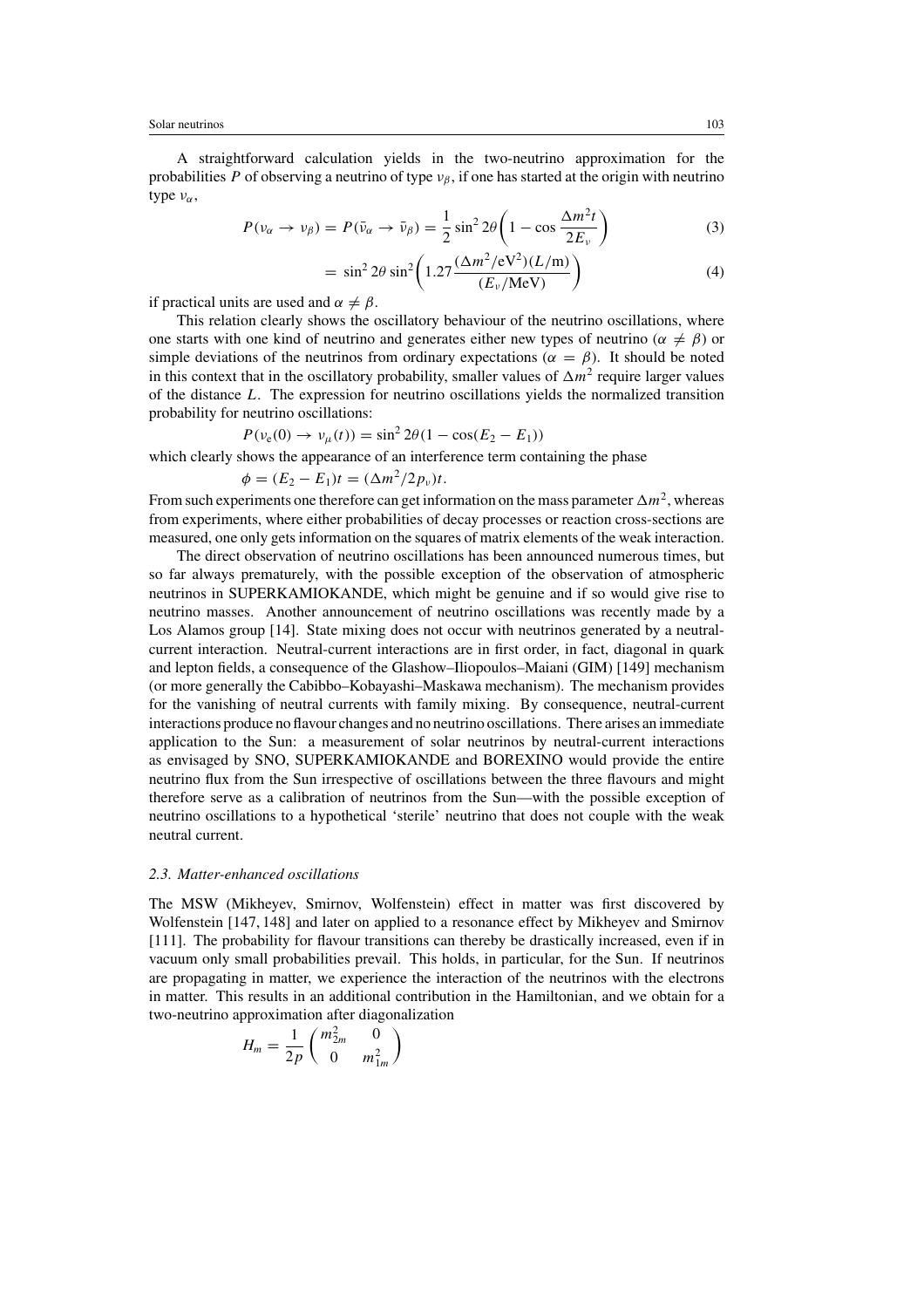with the eigenstates in matter:

$$
m_{1m,2m}^2 = \frac{1}{2} \left[ m_1^2 + m_2^2 + A \mp \sqrt{(A - D\cos 2\theta)^2 + D^2 \sin^2 2\theta} \right]
$$
 (5)

where  $D = \Delta m^2 = m_2^2 - m_1^2$  and  $A = 2\sqrt{2}G_F N_e p$ .  $G_F$  is the Fermi constant and  $N_e$  the local electron density. For the mass-squared splitting of the matter eigenstates, we obtain

$$
\Delta m_m^2 := m_{2m}^2 - m_{1m}^2 = D\sqrt{(A/D - \cos 2\theta)^2 + \sin^2 2\theta}.
$$

Rewriting the Hamiltonian in the  $(v_e, v_u)$ <sup>T</sup> basis of the flavour eigenstates, we obtain (non-diagonal representation)

$$
H_m^{\alpha} = \frac{1}{2p} \begin{pmatrix} m_{ee}^2 + A & m_{e\mu}^2 \\ m_{e\mu}^2 & m_{\mu\mu}^2 \end{pmatrix} = \frac{1}{4p} \begin{pmatrix} m_1^2 + m_2^2 - D\cos 2\theta + 2A & D\sin 2\theta \\ D\sin 2\theta & m_1^2 + m_2^2 + D\cos 2\theta \end{pmatrix}.
$$

Here, the non-diagonal character of the interaction with the electrons should be noted—an interaction which does not exist with the other types of charged lepton. The reason is that the  $v_e$  interact with the electrons in the solar matter via both  $W^{\pm}$  and  $Z^0$  exchange, whereas the  $\nu_{\mu}$  and  $\nu_{\tau}$  are subject to only the neutral-current interaction. Electron neutrinos, therefore, 'feel' an additional potential when traversing matter. The mixing matrix in matter,  $U_m$ , with the mixing angle in matter,  $\theta_m$ , is defined by

$$
\begin{pmatrix}\nv_{e} \\
v_{\mu}\n\end{pmatrix} = \begin{pmatrix}\n\cos \theta_{m} & \sin \theta_{m} \\
-\sin \theta_{m} & \cos \theta_{m}\n\end{pmatrix} \begin{pmatrix}\nv_{1m} \\
v_{2m}\n\end{pmatrix}
$$

and its inverse

$$
\begin{pmatrix} v_{1m} \\ v_{2m} \end{pmatrix} = \begin{pmatrix} \cos \theta_m & -\sin \theta_m \\ \sin \theta_m & \cos \theta_m \end{pmatrix} \begin{pmatrix} v_e \\ v_\mu \end{pmatrix}
$$

with the mixing angle given by tan  $2\theta_m = \frac{\sin 2\theta}{\cos 2\theta - A/D}$ , where

$$
\sin 2\theta_m = \frac{\sin 2\theta}{\sqrt{(A/D - \cos 2\theta)^2 + \sin^2 2\theta}}.
$$

In passing, we note that for vanishing electron density  $N_e \rightarrow 0$ , i.e.  $A \rightarrow 0$ , we naturally have  $m_{1m,2m}^2 \rightarrow m_{1,2}^2$ ,  $D_m \rightarrow D$ , and  $\theta_m \rightarrow \theta$ .

For the case of a resonance in matter  $(A/D \approx \cos 2\theta)$ , we have  $A = A^{Res} = D^{Res} \cos 2\theta$ , and we obtain for the amplitude of the oscillation the maximum value  $\sin^2 2\theta_m^{\text{Res}} = 1$ , or  $\theta_m^{\text{Res}} = \pi/4$ . Because

$$
\sin^2 2\theta_m = \frac{\sin^2 2\theta}{([A/p_v]/[D/p_v] - \cos 2\theta)^2 + \sin^2 2\theta} \propto \frac{1}{(E - E_0)^2 + (\Gamma_{\text{FWHM}}/2)^2}
$$
(6)

represents a Breit–Wigner distribution, we have a total width of the resonance, which is given by  $\Gamma_{\text{FWHM}} = 2(D/p_v) \sin 2\theta$ , thus growing with the vacuum mixing angle  $\theta$  according to  $\sin 2\theta$ .

It should be noted that antineutrinos would not lead to a resonance phenomenon. This is a consequence of the fact that the sign of an interaction does not matter, as long as the interaction appears as a single one, while this sign matters when two types of interaction matter, as is the case with neutrinos in matter. Wolfenstein in his first publication [147] had indeed chosen the wrong sign for the weak interaction, which later on was corrected by Langacker [103].

It should also be noted that (neglecting neutral-current weak interaction which is the same for all neutrino flavours) the eigenvalue  $m_1$  of  $v_\mu$  is not influenced, while the eigenvalue  $m_2$ of  $v_e$  grows in proportion to  $N_e$ . This situation is reflected by the dashed lines in figure 1. In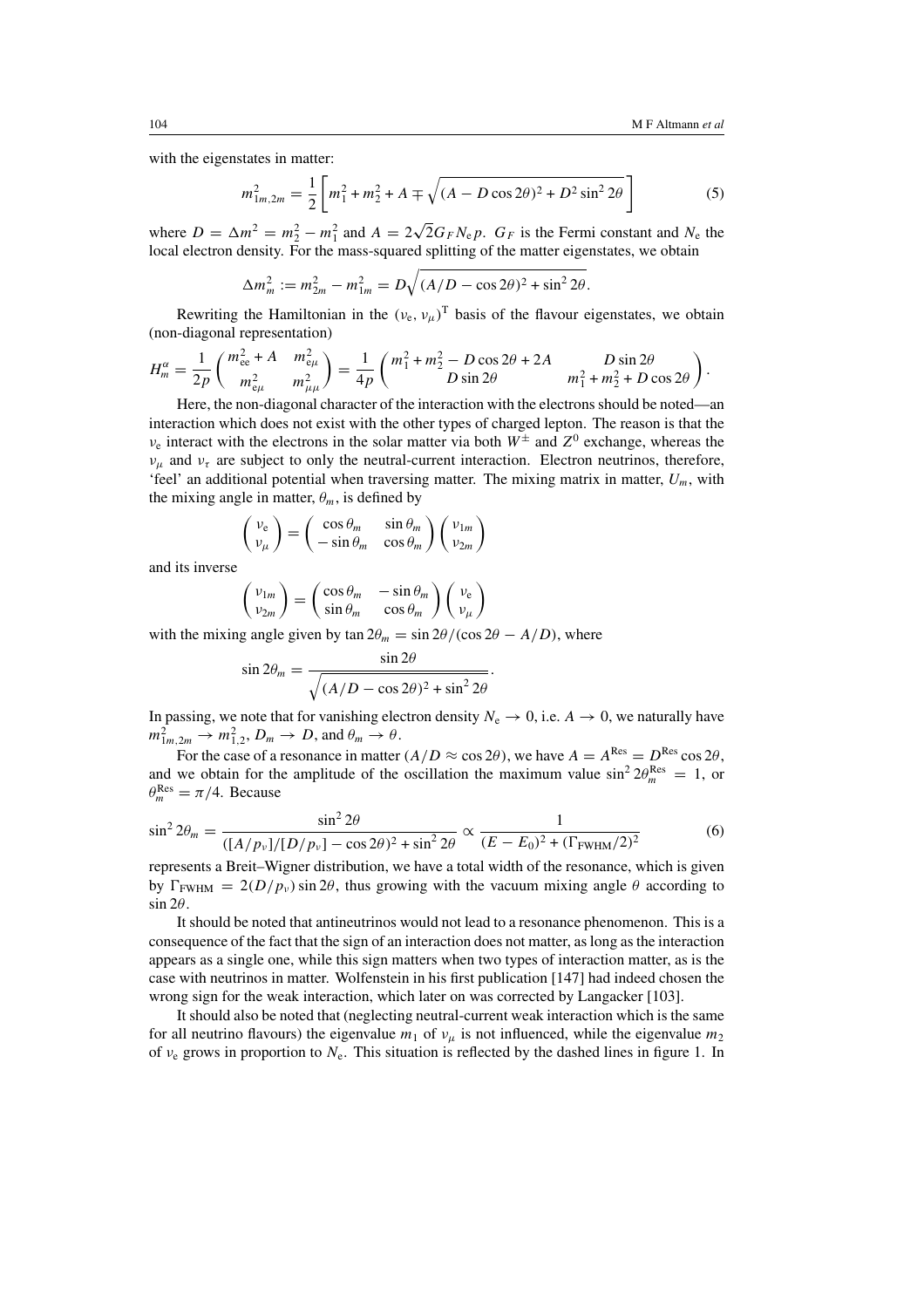

**Figure 1.** The MSW effect in the two-neutrino approximation, assuming  $m_2 > m_1$ . The neutralcurrent (nc) interaction common to all neutrinos has been suppressed. The  $v_e$  are produced in the solar centre. In the non-interaction scheme their interaction is proportional to the solar electron density, which leads to the descent shown in the plot. Any  $v_{\mu}$  present stay constant, because they are not influenced by the electrons in the Sun. In the case of an interaction, the curve is followed, with the  $v_e$  being created in the solar centre and the  $v_\mu$  leaving the solar surface. Because the process depends on energy, only a certain fraction of the  $v_{\mu}$  are leaving the Sun. If the upper curve is followed, we speak of adiabatic transitions. Non-adiabatic transitions lead to transitions between the curves (straight line).

the presence of neutral currents, the curves shown in figure 1 will hold. In the presence of adiabaticity, the neutrinos will follow only one curve, while the absence of adiabaticity will induce transitions between the curves.

Neutrinos involved in the MSW effect are generated in the solar centre as electron neutrinos. Above a certain energy, these neutrinos convert into muon neutrinos, which leave the Sun and are not registered by any terrestrial detector, which is only sensitive to electron neutrinos—as are e.g. the radiochemical experiments. Because only neutrinos above a certain energy are influenced by the MSW effect, only a certain fraction of all neutrinos will participate in the MSW effect. Similar remarks also hold for the question of adiabaticity.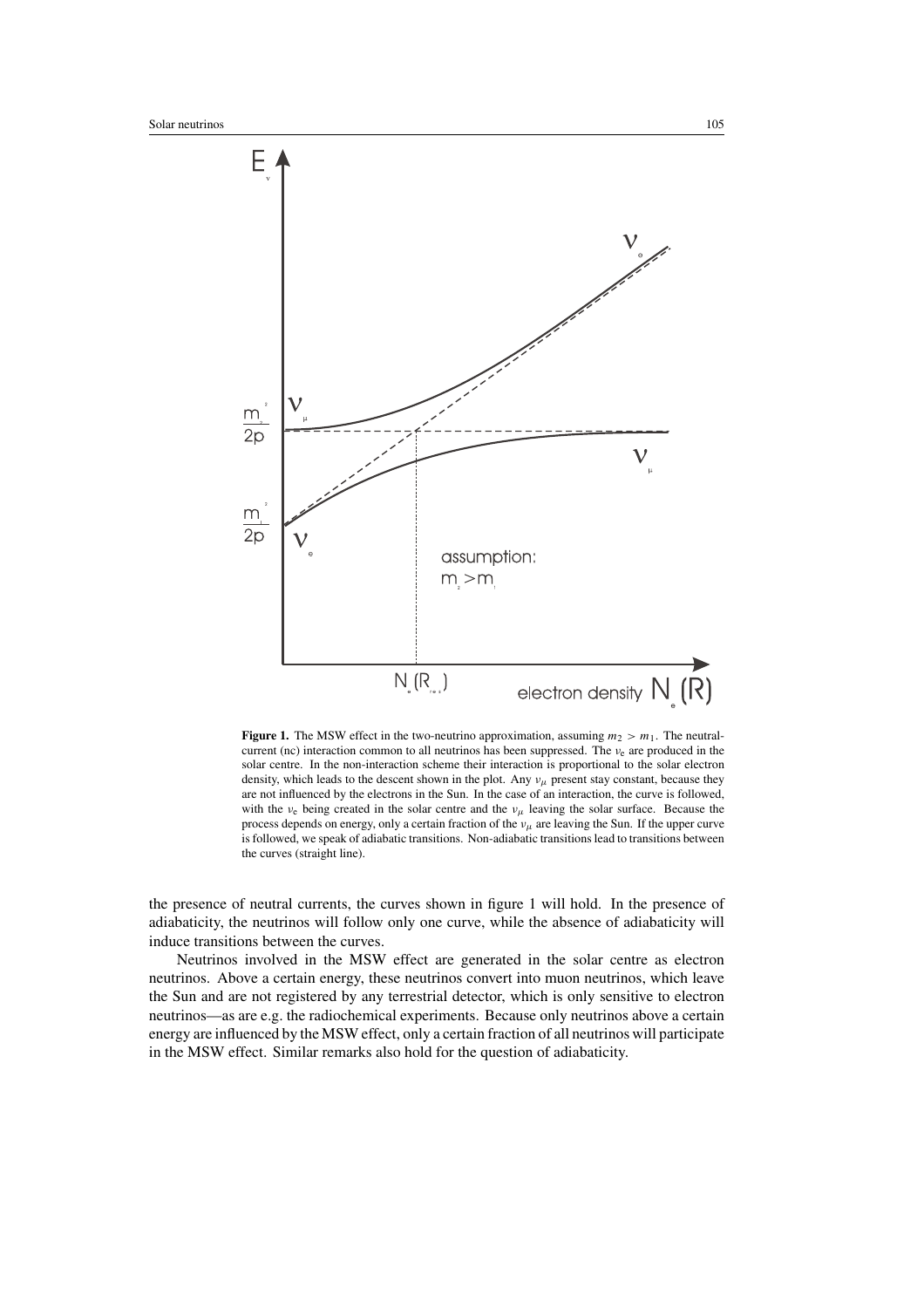## **3. Solar neutrino production**

Starting in 1920 when Eddington proposed a nuclear origin for the tremendous energy radiated by stars [51], increasingly detailed models and numerical computations describing the stellar structure, dynamics, and evolution have been constructed and confronted with measurements. The Sun, a main-sequence star in the middle of its hydrogen-burning stage, has played a prominent role in the gaining of insight into the physics of stars, as it is close enough to allow us to experimentally probe many predictions of the model computations. This relates not only to observation of the surface, but also to that of the solar interior by means of neutrinos and seismic waves.

In the following we will first describe the basic ideas underlying the reference solar model<sup>5</sup>. We will then focus on the thermonuclear processes taking place in the solar core, and discuss the neutrino fluxes and spectra emerging from them. Finally, the accuracy of these predictions will be investigated. In this context, it is instructive to confront the reference solar models with helioseismological measurements. Within the last few years these observations have allowed possible physical scenarios to be constrained and have served to put the reference solar model on a stable basis, whereas most non-standard solar models proposed *ad hoc* to escape the observed solar neutrino flux deficit have been disproved.

# *3.1. Basic ideas of the solar model*

Modelling the solar interior requires us not only to describe the present solar structure, but also to explain the evolution of the Sun from the initial ignition of hydrogen nuclear fusion to the present day. The reference solar models (see e.g. [19, 30]) are based on a set of plausible assumptions:

- Solar energy generation is due to thermonuclear fusion of hydrogen to helium. The energy release is 26.73 MeV per <sup>4</sup>He nucleus produced.
- The sun is in hydrostatic equilibrium. This means that the hydrostatic pressure resulting from thermonuclear fusion must exactly counterbalance gravity. One further assumes thermal equilibrium, i.e. that the energy produced by nuclear reactions balances the total energy loss, which is the sum of the radiative energy flux  $L_{\odot}$  and the energy carried away by neutrinos.
- Energy transport from the solar centre where nuclear fusion takes place ( $r \leq 0.2 R_{\odot}$ ) outwards to the surface occurs, apart from the neutrinos, by electromagnetic radiation and convection. The latter is particularly important for the outer region  $r > 0.7 R_{\odot}$ , the so-called convection zone, whereas in the central part of the Sun, radiative transport is the most efficient process (radiative zone)<sup>6</sup>. In the dense matter of the solar plasma, photons interact with electrons, atoms, ions, and molecules. These interactions are summarized in the so-called 'Rosseland mean opacities'  $\kappa(T, \rho)$ , composition), which govern the radiative energy transport and thus the temperature profile inside the Sun.
- Initially, the composition elements of the Sun were distributed homogeneously. Since then, changes of element abundances have occurred only as a result of nuclear fusion reactions.

<sup>5</sup> Following [137], by the term *reference model* we mean a state-of-the-art solar model which incorporates all physical processes considered relevant for the Sun, using the best available input parameters. In contrast to popular practice, we avoid speaking of a 'standard solar model', in order to stress that the quantitative results of such a model computation are time dependent in the sense that refined input numbers and improved descriptions of the physical processes are continuously being included.

<sup>6</sup> Conductivity, which is important for high-density stars, plays no role for the Sun.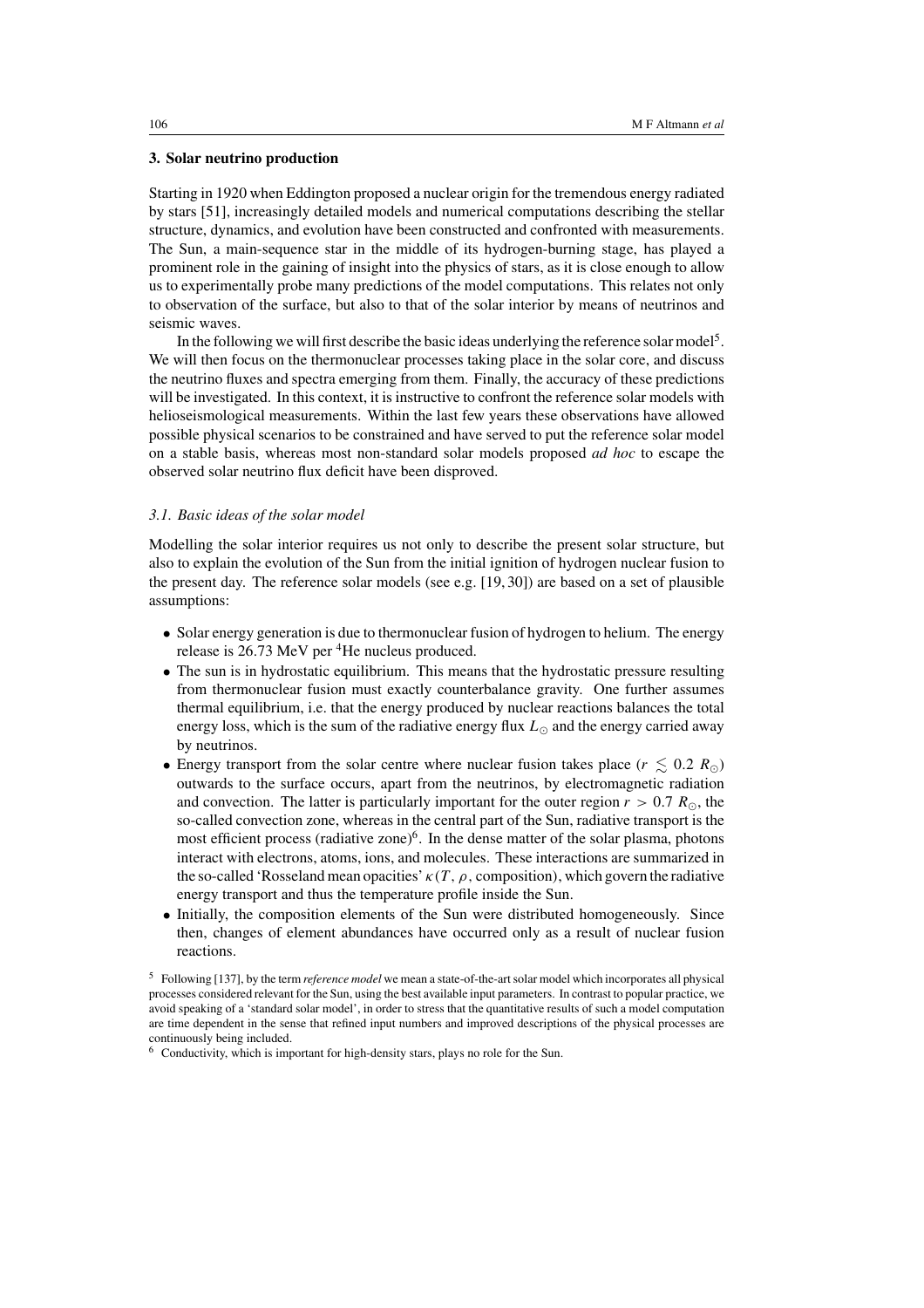An equation of state for the solar interior (see e.g. [123]) describes the relation between pressure  $p(r)$ , density  $\rho(r)$ , temperature  $T(r)$ , energy generation per mass unit  $\varepsilon(r)$ , luminosity  $L(r)$ , and opacity  $\kappa(r)$ , where r is the radial distance from the solar centre. Obviously, the equation of state will depend on the mass fractions of hydrogen,  $X$ , helium,  $Y$ , and 'heavy' (i.e. heavier than helium) elements, Z (so-called 'metals'). Element diffusion is generally taken into account in more recent models.

A number of measured quantities enter into and constrain the solar models. Among them are radiative opacities which have to be calculated for the conditions inside the Sun and are available in tabulated form [101], nuclear fusion cross-sections (see section 2.1), the solar radius  $R_{\odot}$  and surface temperature  $T_{\odot}$ , the surface luminosity  $L_{\odot}$ , and the solar mass and age.

Utilizing the basic assumptions and measured input data and incorporating the physical processes considered relevant for the solar interior (e.g. diffusion and screening enhancement of nuclear reactions), a self-consistent numerical computation of the solar structure and evolution is performed. It yields, among other things, predictions for the solar core temperature  $T_c$ , the rates at which the various nuclear fusion reactions contribute to the  ${}^{4}$ He generation (cf. section 2.2), whence the neutrino fluxes for the individual branches, the depth of the radiative zone, and the temperature and density profile inside the Sun.

In table 1 we list some relevant physical data for the Sun, and, in addition, predictions of two reference solar models.

Within recent years, accurate measurements of solar seismic modes (pressure  $(p-)$  modes) (see e.g. [75, 76, 85]) have allowed independent inference of the speed of sound  $c_s(r)$  (and therefrom via  $c_s \propto \sqrt{T/\rho_M}$ ) (with  $\rho_M$  being the mean molecular weight) the solar density profile) inwards to about 0.05  $R_{\odot}$  [19,37] and, in addition, the boundary radius of the convective zone,  $R_{CZ}$ . This quantity can be determined from helioseismological measurements, since for  $r < R_{CZ}$  the temperature gradient is determined by the requirement of radiative energy transport, whereas in the convective zone the gradient is nearly adiabatic due to the highly effective convective transport. From this sharp boundary a pronounced transition in  $d/dr$ and, accordingly, in  $dc_s^2/dr$  occurs, which allows precise location of  $R_{CZ}$ . Confronting the results from helioseismology with the respective solar model predictions for  $c_s^2(r)$  showed an intriguing agreement, better than 0.01 for the relative uncertainty (Sun model)/Sun [17,19,127]. This result supports the reference solar model as a reliable description of the Sun and strongly disfavours most non-standard solar models (cf. e.g. [140]).

#### *3.2. Thermonuclear processes: pp and CNO cycles*

The Sun liberates its energy in nuclear fusion reactions taking place in the solar core at radii  $r \lesssim 0.25 R_{\odot}$ , where hydrogen is burnt to <sup>4</sup>He. This takes place in a network of (essentially) two-particle nuclear reactions, the pp cycle shown in figure 2 being most important for the temperature domain characterizing the solar core.

Several of the reactions result in the emission of electron neutrinos  $v_e$  of characteristic energy and spectral shape, as can be seen from figure 2(b). For the calculation of neutrino flux predictions, knowledge of the branching ratios for the alternative subchains is essential. The reaction rate per unit volume,  $\dot{n}_{ab}$ , for a two-particle nuclear reaction is given by

$$
\dot{n}_{ab} = n_a n_b \int v \sigma(v) f(v) dv = n_a n_b \langle \sigma v \rangle
$$

with  $n_a$  and  $n_b$  being the particle number densities, v the particle velocity,  $\sigma(v)$  the reaction cross-section, and  $f(v)$  the Maxwellian velocity distribution, where we have implicitly assumed local thermodynamic equilibrium.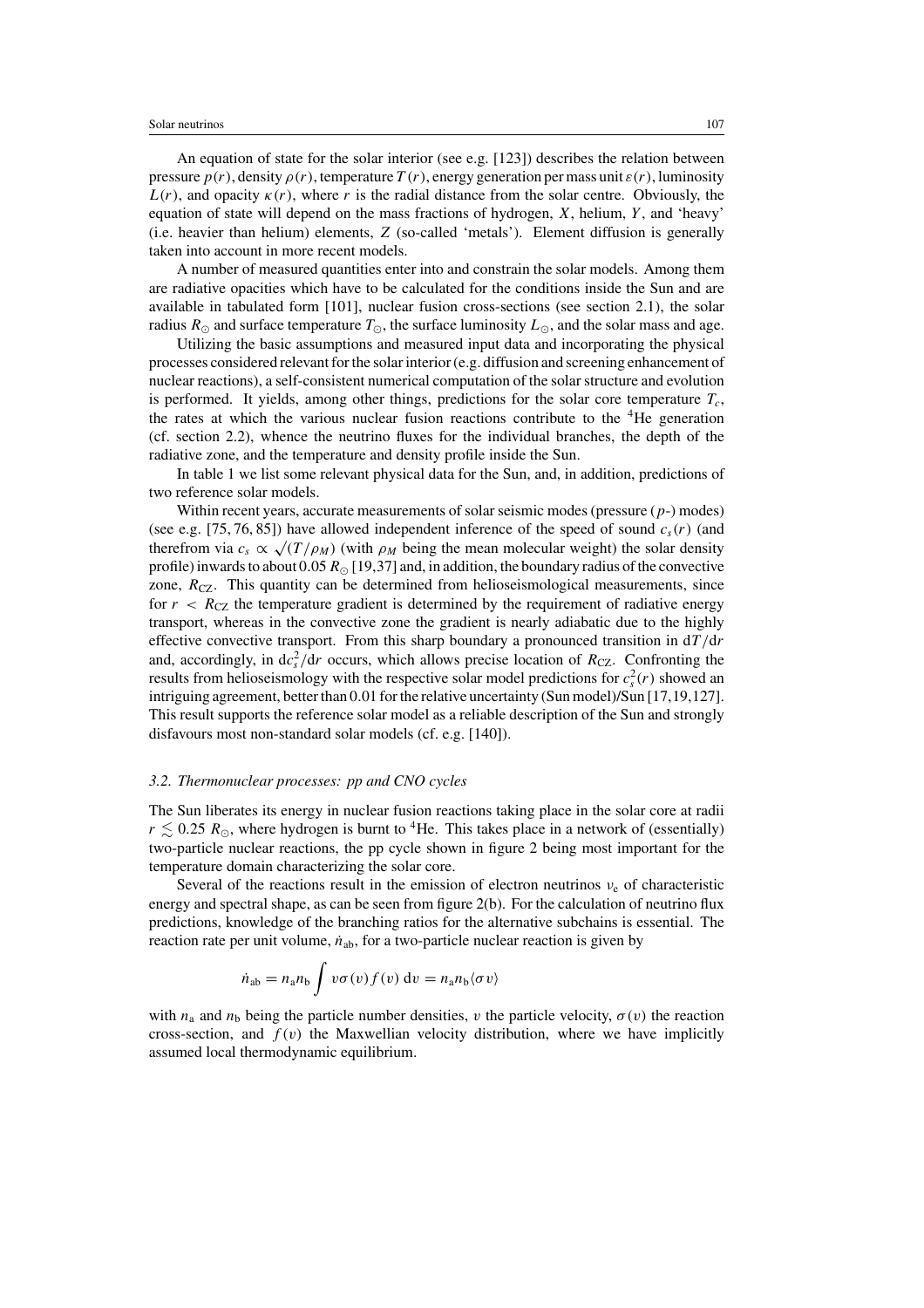

**Figure 2.** The pp cycle is the dominant energy generation mechanism in the Sun. It is subdivided into four chains, the pp-I chain being by far the most frequent cycle termination (86% pp-I, 14% pp-II, <0.1% pp-III,  $\leq 10^{-3}$ % pp-IV). The pp-IV reaction <sup>3</sup>He + p  $\rightarrow$  <sup>4</sup>He + v + e<sup>+</sup>, giving rise to the continuous spectrum of so-called hep neutrinos, is omitted in the figure. Panel (b) shows the neutrino spectrum resulting from the solar fusion reactions. Solid lines correspond to neutrinos from the pp cycle, dotted lines to those from the CNO cycle, which, however, plays only a minor role for the Sun. Fluxes are given in units of MeV<sup>-1</sup> cm<sup>-2</sup> s<sup>-1</sup> for continuous spectra and cm<sup>-2</sup> s<sup>-1</sup> for lines.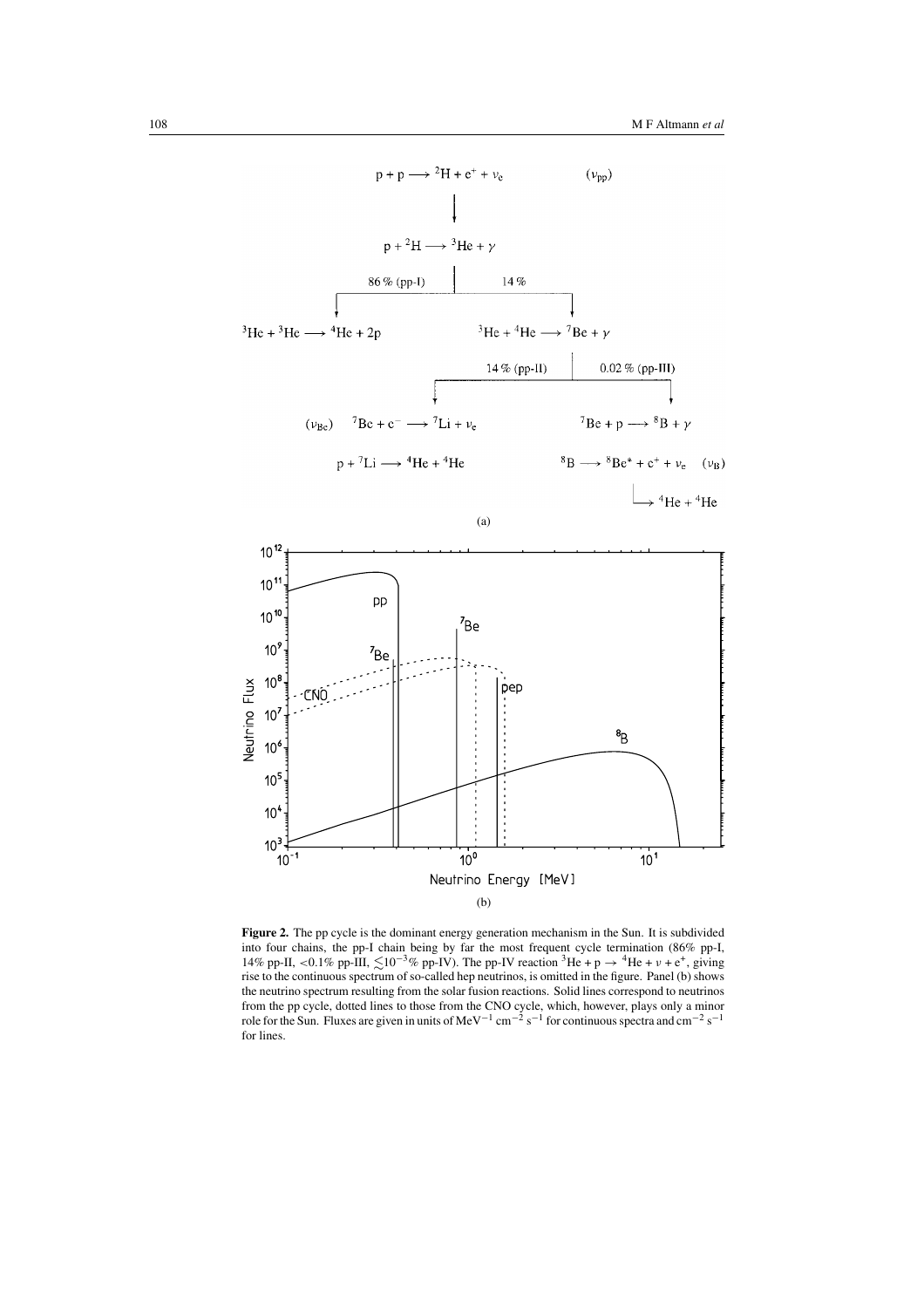**Table 1.** Physical data and characteristics of the Sun. The upper group lists measured values acting as constraints for the reference solar models, whereas the lower group shows predictions from two prominent reference models, from [19] (BBP98) and [30] (BTM98). The individual neutrino fluxes will be dealt with in detail in section 3.2.

| Mass                                                                | $(1.989 \pm 0.001) \times 10^{30}$ kg               |                       |
|---------------------------------------------------------------------|-----------------------------------------------------|-----------------------|
| Radius                                                              | $(6.960 \pm 0.001) \times 10^8$ m                   |                       |
| Age                                                                 | $(4.52 \pm 0.04) \times 10^9$ a [30]                |                       |
| Surface luminosity $L_{\odot}$                                      | $(3.845 \pm 0.008) \times 10^{26}$ W                |                       |
| Surface temperature                                                 | $5.78 \times 10^{3}$ K                              |                       |
| Present He mass fraction (surface) Y                                | $0.249 \pm 0.003$ [26]                              |                       |
| Metal mass fraction $Z/X$                                           | $0.0245$ [131]                                      |                       |
| Boundary of convective zone $R_{CZ}$                                | $(0.713 \pm 0.001) R_{\odot}$ [25]                  |                       |
|                                                                     | <b>BBP98 [19]</b>                                   | BTM98 [30]            |
| Core temperature $T_c$                                              |                                                     | $15.67 \times 10^6$ K |
| Contribution of pp cycle to $E$ -generation                         | 98.3%                                               | 98.74%                |
| Contribution of CNO cycle to $E$ -generation                        | 1.7%                                                | 1.26%                 |
| Individual solar neutrino fluxes at                                 |                                                     |                       |
| $r = 1$ AU (in 10 <sup>7</sup> cm <sup>-2</sup> s <sup>-1</sup> )): |                                                     |                       |
| pp flux                                                             | $5.94 \times 10^3 \times (1.00 \pm 0.01)$           | $5.99 \times 10^{3}$  |
| pep flux                                                            | $13.9 \times (1.00 \pm 0.01)$                       | 14.1                  |
| Be flux                                                             | $480 \times (1.00 \pm 0.09)$                        | 470                   |
| <b>B</b> flux                                                       | $5.15 \times 10^{-1} \times (1.00^{+0.19}_{-0.14})$ | $4.82 \times 10^{-1}$ |
| hep flux                                                            | $2.1 \times 10^{-4}$                                |                       |
| N flux                                                              | $60.5 \times (1.00^{+0.19}_{-0.13})$                | 46.7                  |
| O flux                                                              | $53.2 \times (1.00^{+0.22}_{-0.15})$                | 46.7                  |
| F flux                                                              | $6.33 \times 10^{-1} \times (1.00_{-0.11}^{+0.12})$ |                       |
|                                                                     |                                                     |                       |

At the solar core temperature the average thermal particle energy is several keV only, substantially smaller than the repulsive Coulomb barriers which are in the MeV range. The number of particles in the high-energy tail of the Maxwellian distribution being much too small for 'classical' reactions to occur at a non-negligible rate, the relevant process is barrier penetration via the tunnelling effect [69]. As the probability for quantum mechanical s-wave tunnelling in the WKB approximation exhibits an exponential energy dependence, the reaction rate at low energy can be written as

$$
\dot{n}_{ab} = n_a n_b \left(\frac{8}{m\pi}\right)^{1/2} (kT)^{-3/2} \int_0^\infty S(E) \exp\left(-\frac{E}{kT} - \frac{2\pi Z_a Z_b e^2 \sqrt{m}}{h\sqrt{2E}}\right) dE \tag{7}
$$

where  $Z$  are the nuclear charges,  $m$  the reduced mass, and  $S(E)$  denotes the so-called astrophysical S-factor:

$$
S(E) := \sigma(E)E \exp(2\pi Z_a Z_b e^2 \sqrt{m}/(\hbar \sqrt{2E}))
$$

which, in contrast to  $\sigma(E)$ , exhibits (except for resonances) only a smooth variation with energy.

The convolution of the exponentially decreasing Maxwell–Boltzmann distribution and the quantum mechanical penetration factor increasing with energy results in an overlap region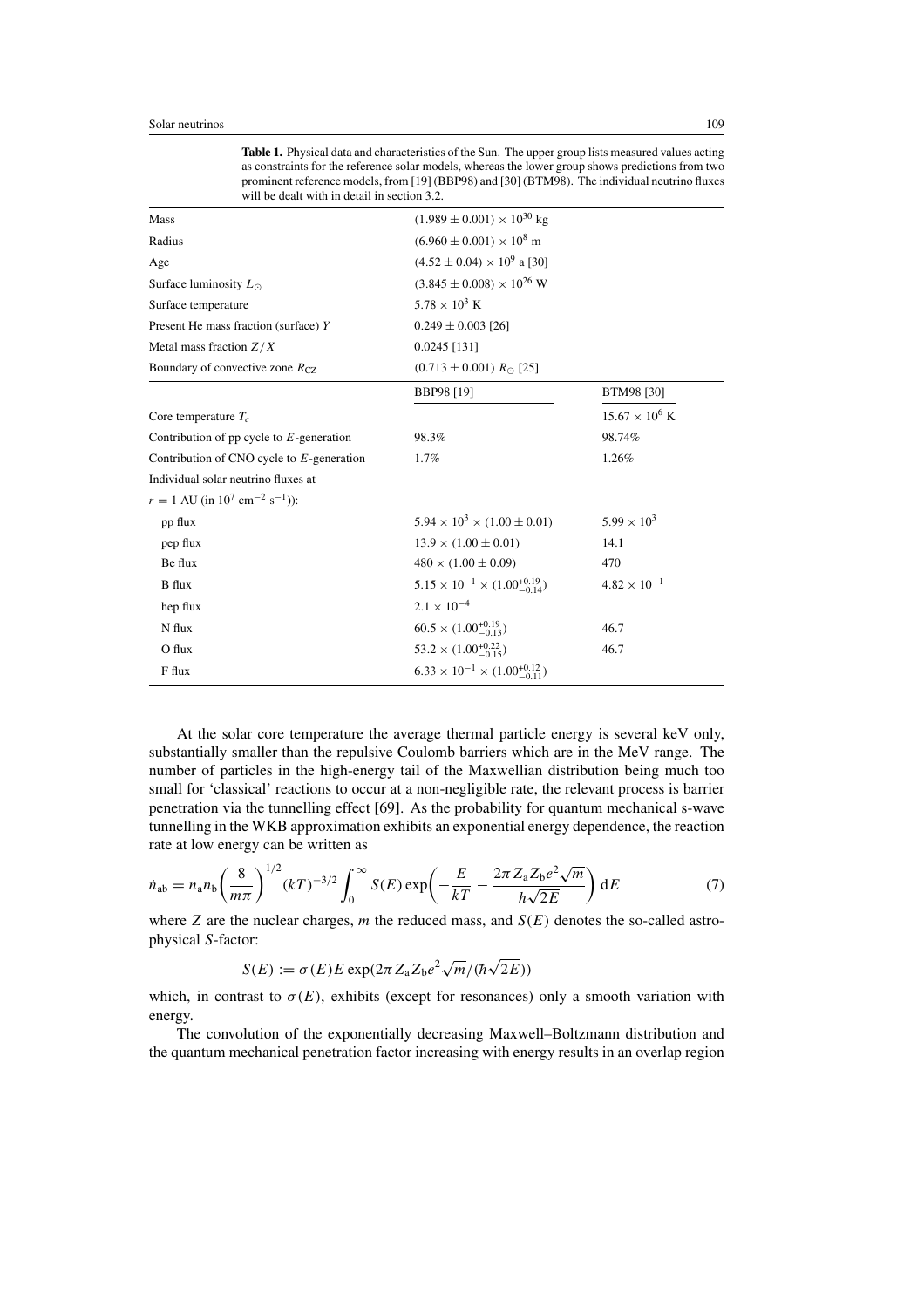where the reaction probability is non-negligible. This energy region, being typically in the range of ≈10– 50 keV for the reactions of the solar pp chain, is called the 'Gamow peak'. For characterizing reaction rates and experimental cross-section measurements, the astrophysical S-factor and its derivatives  $S' = dS/dE$ ,  $S'' = d^2S/dE^2$  are usually quoted at zero energy, rather than for the energy of the Gamow peak,  $E_0$ . To associate  $S(0)$  with the above formula, an approximative expansion is applied [5, 15, 137].

In laboratory measurements all pp-cycle reactions except (due to the tiny cross-sections) (i) the initiating one,  $p(p, v e^+)^2 H$ , and (ii) the hep reaction,  ${}^{3}He(p, v e^+)^4 He$ , can be investigated. However, the steep decrease of the reaction rates at low energy makes measurements in the regions of the Gamow peaks extremely difficult. Therefore, except for a recent determination of  $S_{33}$ , characterizing the reaction  ${}^{3}$ He( ${}^{3}$ He,  $2p$ )<sup>4</sup>He, which was performed with a dedicated accelerator under low-background conditions in the Gran Sasso Underground Laboratory [29, 93, 94, 109], extrapolations of measurements done at higher energies of order 100 keV to several MeV have to be utilized. In passing, we note that special care has to be exercised for certain reactions, e.g.  ${}^{7}Be(p, \gamma)^{8}B$ , where the presence of a resonance aggravates the difficulty of reliably extrapolating  $S(0)$ .

Another difficulty which becomes increasingly important for low energies arises from atomic screening in laboratory experiments. The experimentally measured cross-section,  $\sigma_{\text{exp}}$ , is not the bare-nucleus cross-section,  $\sigma_0$ , but is increased by a factor

$$
f_{\rm e}(E) = \sigma_{\rm exp}(E)/\sigma_0(E)
$$

due to the screening of the nuclear charges by non-stripped electrons of the colliding ions [13]. To determine the relevant cross-section for the Sun from the bare-nucleus cross section, the enhancement caused by Debye–Hückel screening in the solar plasma must be taken into account [80, 81, 92].

Table 2 shows the current best estimates for the astrophysical S-factors.

| to the solar energy generation of $26.7$ MeV per <sup>4</sup> He nucleus produced [15]. |                    |                |           |  |  |  |
|-----------------------------------------------------------------------------------------|--------------------|----------------|-----------|--|--|--|
| $S(0)$ (keV b)                                                                          | Termination $(\%)$ | $E_v$ (MeV)    | $Q$ (MeV) |  |  |  |
| $4.00(1 \pm 0.01^{+0.02}_{-0.01}) \times 10^{-22}$                                      | 100                | $\leq 0.422$   | 1.442     |  |  |  |
|                                                                                         | 0.4                | 1.442          | 1.442     |  |  |  |
|                                                                                         | 100                |                | 5.494     |  |  |  |
| $(5.4 \pm 0.04) \times 10^{-3}$ <sup>+</sup>                                            | 85                 |                | 12.86     |  |  |  |
| $0.53 \pm 0.05$                                                                         | 15                 |                | 1.586     |  |  |  |
| $2.3 \times 10^{-20}$                                                                   | $2 \times 10^{-5}$ | $\leq 18.8$    | 19.795    |  |  |  |
|                                                                                         | 15                 | $0.862(90\%)$  | 0.862     |  |  |  |
|                                                                                         |                    | $0.384(10\%)$  | 0.384     |  |  |  |
|                                                                                         | 15                 |                | 17.347    |  |  |  |
| $0.019_{-0.002}^{+0.004}$                                                               | 0.02               |                | 0.137     |  |  |  |
|                                                                                         | 0.02               | $\leqslant$ 15 | 17.980    |  |  |  |
|                                                                                         | 0.02               |                |           |  |  |  |
| $3.5^{+0.4}_{-1.6}$                                                                     |                    |                | 7.297     |  |  |  |
| $9.4 \pm 1.7$                                                                           |                    |                | 7.297     |  |  |  |
|                                                                                         |                    |                |           |  |  |  |

**Table 2.** The solar fusion reactions. Astrophysical S-factors for the solar pp chains and CNO cycle (adapted from [5]), percentage of the chain terminations (i.e. per 4He nucleus produced via the respective cycle) in which the respective reaction is involved, neutrino energy, and contribution Q

<sup>†</sup> The measured value  $S(E_0)$  at the Gamow peak energy  $E_0 = 21.4$  keV [94].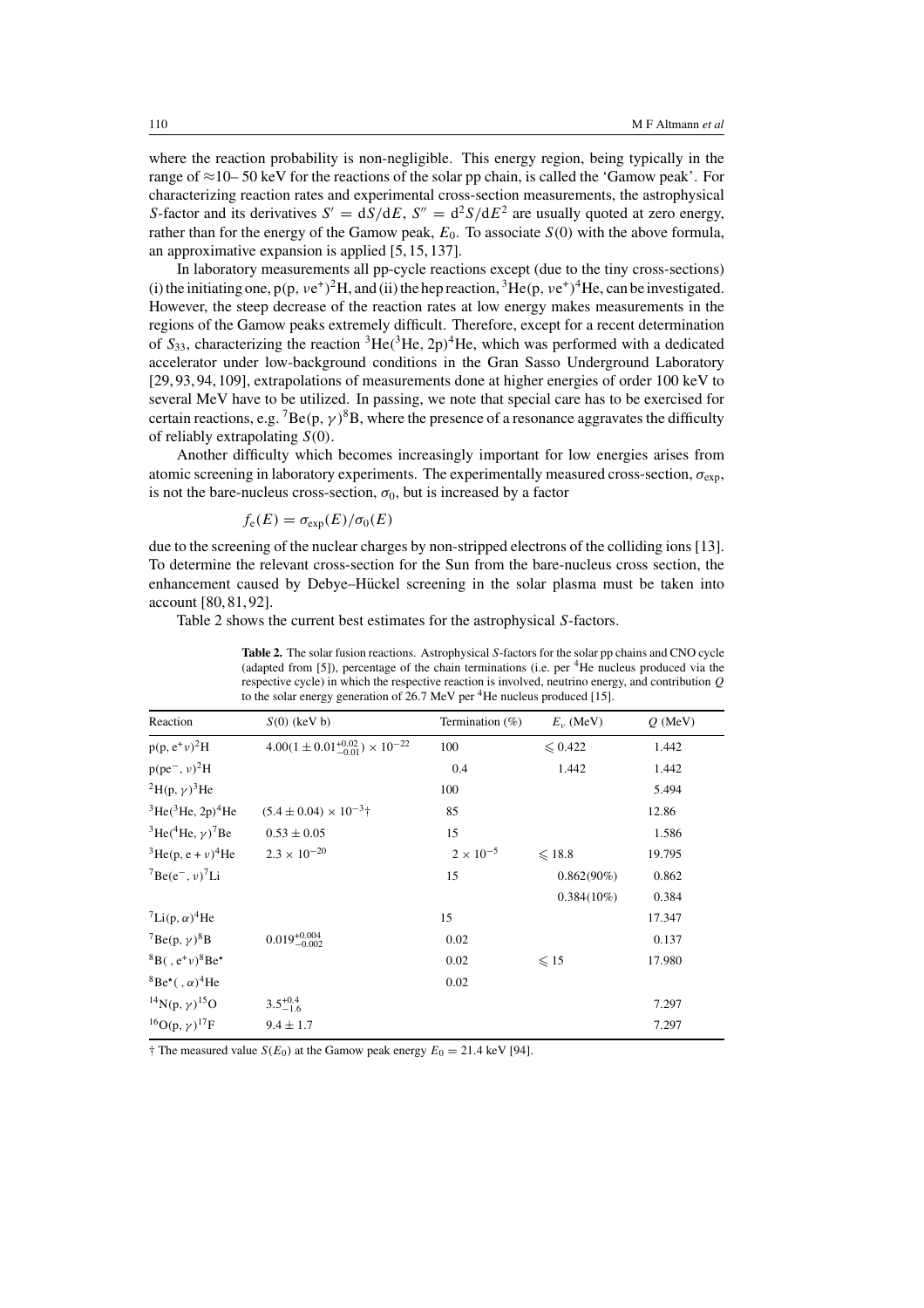According to equation (7), apart from the astrophysical S-factors, the reaction rates and thus also the individual neutrino branches depend on the local element densities  $n<sub>x</sub>$ . Particularly important in this context are the local densities of  ${}^{1}H$ ,  ${}^{3}He$ , and  ${}^{4}He$ . In the reference solar models, local equilibrium, corrected for element diffusion and gravitational settling of He towards the solar core, is assumed. This assumption has been validated in helioseismological measurements, whereas non-standard solar models<sup>7</sup> which *ad hoc* introduce strong mixing in the solar core to achieve non-equilibrium local element distributions [44] (mainly a local  ${}^{3}$ He excess in the inner core in order to suppress the pp-II/pp-III chains; cf. figure 2) have been disproved. The same applies to models which assume rapid core rotation or strong trapped magnetic fields to counterbalance gravity, resulting in lower core temperatures and thus lower neutrino fluxes.

The neutrinos emitted in several steps of the pp cycle are referred to as pp, pep,  $^7$ Be,  $^8$ B, and hep neutrinos, according to the respective production reaction. Altogether 90% of the entire neutrino flux is believed to be pp neutrinos originating from the initiating reaction. They exhibit a continuous spectrum with an end-point of only 422 keV, which makes them the most difficult species to detect.

The second-largest contribution is <sup>7</sup>Be neutrinos from electron capture on <sup>7</sup>Be, the dominating process at the vertex of the pp-II and pp-III chain; cf. figure 2. As both the ground state and an excited nuclear level of the daughter nucleus  $\ell$ Li can be populated, the  $\ell$ Be-neutrino spectrum exhibits two discrete lines, at 862 keV (90%, ground state) and 384 keV (10%, excited level), respectively.

A line spectrum also characterizes pep neutrinos from the reaction  $p(e^-p, v)^2H$  (not shown in figure  $2(a)$ ). The flux prediction for pep neutrinos is very accurate, as the process is closely linked to the pp reaction.

The opposite is the case for the high-energy  ${}^{8}B$  neutrinos. Their prediction suffers from a large uncertainty in the astrophysical  $S_{17}(0)$ -factor [5]. There is an ongoing debate on the correct interpretation of experimental results from laboratory measurements of  $S_{17}$  and their low-energy extrapolation.

Not at all well determined, in addition, is the highest-energy neutrino branch: hep neutrinos from the pp-IV chain. The reason is the lack of low-energy measurements of the respective Sfactor. Instead one has to infer  $S_{31}(0)$  from measurements of thermal neutron capture on <sup>3</sup>He, a procedure which suffers from substantial uncertainties associated with the nuclear matrix elements involved. A recent assessment of the experimental and theoretical situation has revealed that even a factor-of-ten uncertainty for the flux prediction cannot be firmly rejected on the basis of the existing knowledge.

In contrast to the pp chains, the CNO cycle depicted in figure 3 is considered not to play a particularly prominent role for solar energy generation. It contributes only about 1.5% to the solar luminosity and  $2\%$  to the integral neutrino flux, according to solar model predictions<sup>8</sup>. From the reaction network, CNO-I dominates by far, and here it is the reaction  ${}^{14}N(p, \gamma) {}^{15}O$ which constitutes the bottleneck at solar temperatures. It is assumed that the CNO cycle has not yet reached equilibrium and  $14N$  is still being accumulated [35]. This leads to a higher flux of  $13$ N neutrinos, compared to the  $15$ O neutrino flux; cf. table 1.

As depicted in figure 2(b), CNO neutrinos exhibit continuous spectra, with typical energies

<sup>7</sup> Almost all non-standard models were proposed in order to provide an 'explanation' of the observed solar neutrino flux deficits. In order to reconcile solar neutrino fluxes being substantially lower than predicted by the reference models, they have to rely upon *ad hoc* assumptions for input parameters and/or physical processes which are not generally considered to correctly describe the Sun.

<sup>8</sup> However, it is interesting to note that the CNO cycle would constitute the dominant process if the solar core temperature were only slightly higher,  $T_c \gtrsim 3 \times 10^6$  K [124, 137].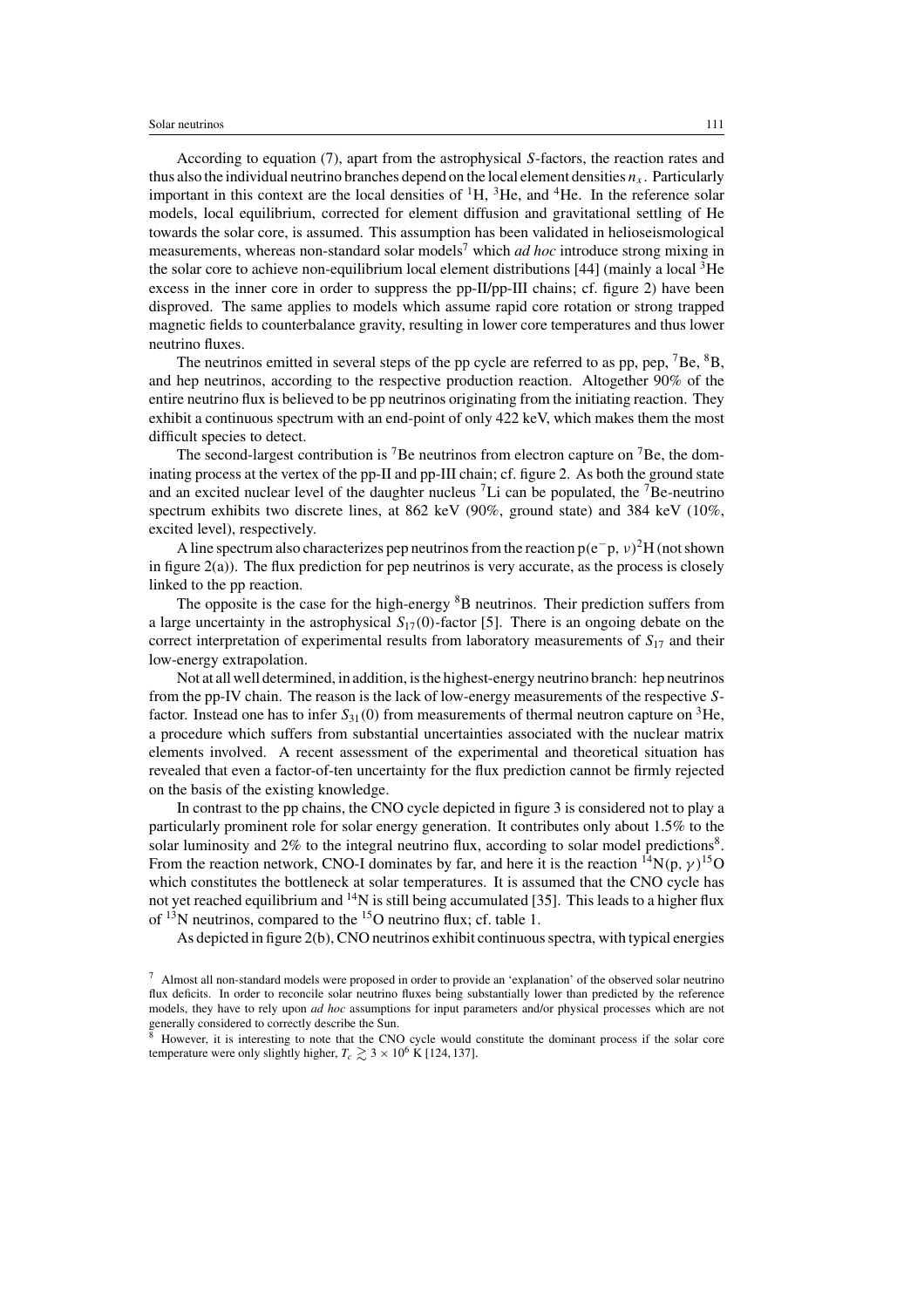

Figure 3. The CNO cycle, which contributes about 1.5% to the energy release of the Sun, gives rise to the continuous spectra of 13N and 15O neutrinos.

in the 7Be range. In addition, the integral CNO neutrino flux is not substantially lower than that of  $7$ Be neutrinos:

$$
\int \frac{\mathrm{d}\Phi(\mathrm{CNO})}{\mathrm{d}E} \mathrm{d}E \simeq 0.2 \sum_{i=384,861 \,\mathrm{keV}} \Phi_i(^{7}\mathrm{Be}).
$$

Compared to the effort invested in precise S-factor determinations of pp-cycle reactions, crosssections for the CNO reactions are much less accurately known [5]. However, the LUNA collaboration has upgraded the accelerator utilized at Gran Sasso Underground Laboratory to determine the <sup>3</sup>He–<sup>3</sup>He cross-section [93] for investigating CNO reactions at stellar energies [95].

## *3.3. Uncertainties and accuracy of neutrino flux predictions*

 $\overline{a}$ 

For the interpretation of solar neutrino experiments, precise and trustworthy flux predictions constitute an important prerequisite. This applies not only to the integral flux, but, in particular, also to the individual neutrino branches. In the following we will discuss the influence of uncertainties associated with the input parameters and idealized physical concepts of the solar models on the neutrino flux predictions.

*3.3.1. Opacities.* The radiative opacity coefficients, determining how efficiently photons can transport energy from the solar centre outwards to the surface, are important for computations of the radial temperature profile and thus the relative contributions of the four subchains of the pp cycle. It was found empirically [15, 34] that the flux of <sup>7</sup>Be neutrinos,  $\Phi$ <sup>(7</sup>Be), scales approximately as  $T_c^8$ . Not surprisingly, boron neutrinos are even more sensitive,  $\Phi(^8B) \propto T_c^{18}$ , whereas pp neutrinos, due to the luminosity constraint, remain essentially unaffected by variations of the core temperature  $T_c$ .

On the basis of improved determinations of the photospheric abundances of several elements [78], the OPAL opacity tables were updated in 1996 [101]. As for the intermediate region of the Sun, high-precision helioseismological observations have meanwhile allowed the probing of the influence on the speed of sound caused by changes of the opacity coefficients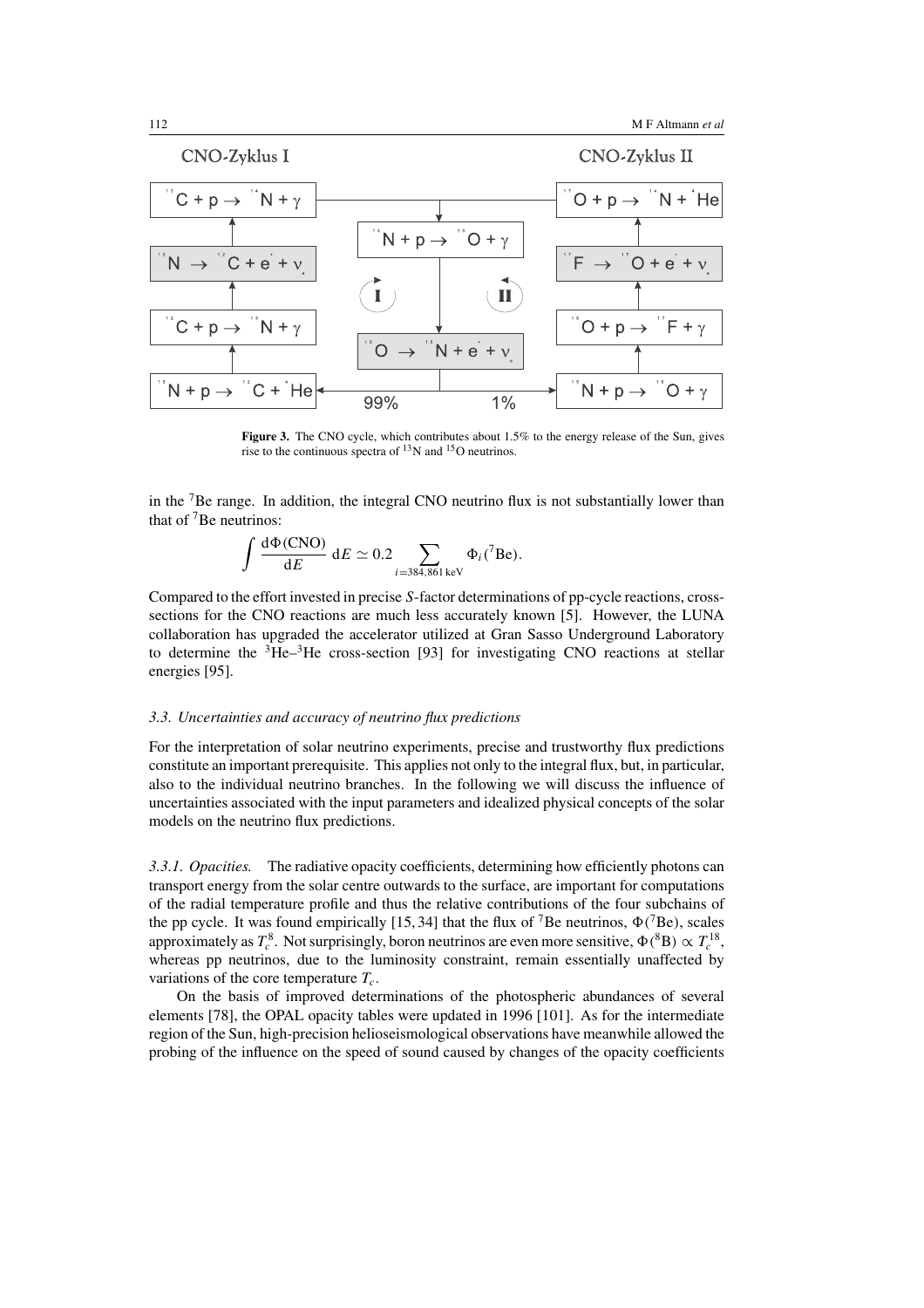exceeding a few per cent; the excellent agreement between the predicted and measured  $c_s$ profiles supports the updated opacities. Neutrino flux predictions, except to some extent the highly temperature-dependent  ${}^{8}B$  and hep fluxes, can be considered robust with respect to opacity uncertainties.

*3.3.2. Nuclear cross-sections and atomic screening.* As already mentioned above, uncertainties associated with nuclear cross-sections arise mainly from two sources:

- Laboratory measurements are—except for the  ${}^{3}\text{He}^{-3}\text{He}$  reaction—performed in an energy range which is typically one order of magnitude higher than the Gamow region for the respective reaction in the solar core. Extrapolations of the data to solar energies introduce an uncertainty. The uncertainty is particularly serious for the  ${}^{7}Be-$ p reaction, i.e.  $S_{17}(0)$ , giving rise to the <sup>8</sup>B neutrinos. Low-energy data for  $S_{17}$  are entirely lacking, direct laboratory measurements suffer from a resonance at 0.6 MeV, and results from an indirect method exploiting Coulomb dissociation of  ${}^{8}B$  in the strong Coulomb field of a Pb nucleus [112] which does not suffer from the resonance are only in marginal agreement with the direct measurements. In addition, the assessment of systematics in the  $S_{17}$ -measurements has recently been criticized, which, if the criticism is justified, could indicate a need to increase the uncertainty of  $S_{17}$  with respect to the published values [11, 95]. According to the empirical scaling law  $\Phi(^{8}B) \propto S_{17} S_{34}^{0.81} S_{33}^{-0.4}$  [15], this would reduce the accuracy of the flux prediction for <sup>8</sup>B neutrinos.
- Screening corrections become increasingly important at low energy. As mentioned above, the cross-section determined in laboratory experiments is enhanced by a factor  $f_e(E) > 1$  with respect to the bare-nucleus cross-section, due to the presence of bound atomic electrons. After several years' controversy, the problem of reliably calculating these enhancement factors  $f_e(E)$  seems to be now largely dealt with, at least for atomic targets [5, 94, 104]. A reliable assessment of atomic screening is particularly important for the determinations of  $S_{33}$ , as the LUNA measurements extend down to 16.5 keV [29], corresponding to the lower edge of the Gamow peak.

*3.3.3. Plasma screening.* Electron screening in the solar plasma enhances the fusion rates by diminishing the effective repulsive Coulomb barrier with respect to bare nuclei [125]. The reference solar models employ a modified Debye–Hückel description to account for this [80,81,92]. There has been an extensive debate on the correct description for solar plasma screening, i.e. whether classical weak screening, intermediate screening [77], or dynamical screening is more appropriate (cf. [5, 35, 137] and references therein). More recent theoretical investigations seem to largely tend towards weak screening [5]. In summary, however, we do not consider the treatment of plasma screening to introduce a non-negligible uncertainty for neutrino flux predictions, except perhaps for the high-energy <sup>8</sup>B-neutrino branch.

*3.3.4. Other sources of uncertainty.* Other input to the calculations comprises the more or less idealized descriptions of physical processes considered relevant for the Sun—or their omission. For these issues also, new determinations of photosphere element abundances and the precision measurements of helioseismology have served to clarify the scenario.

Helium and heavy-element diffusion, i.e. gravitational settling towards the solar centre, has been proven to be non-negligible and is now generally taken into account in the reference solar models. The inclusion of diffusion has an effect on neutrino flux predictions, mainly for the high-energy <sup>8</sup>B neutrinos.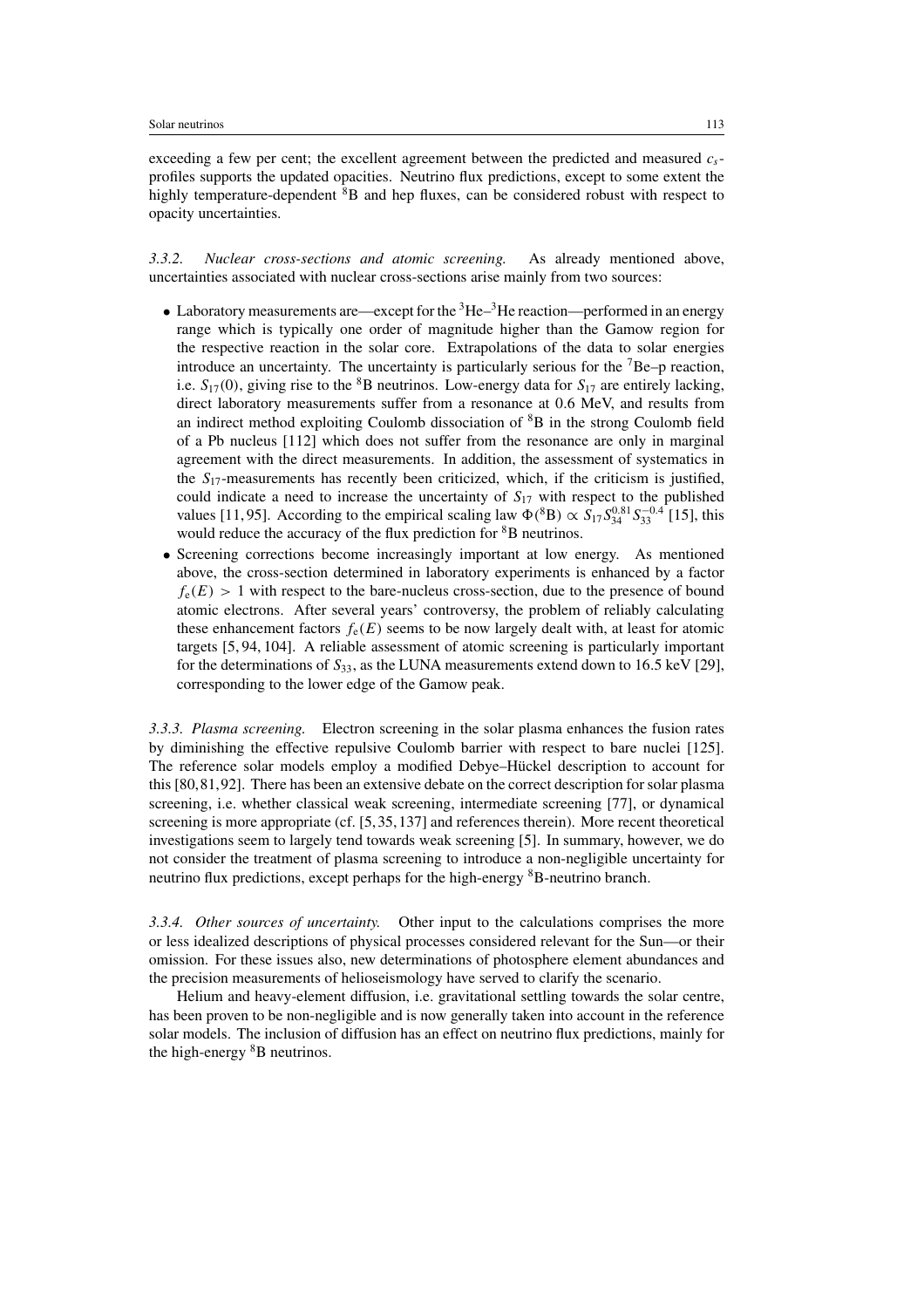The sensitivity of solar  $p$ -mode frequencies on the equation of state leads to the conclusion that the appropriate prescription for the solar plasma is reasonably well understood and that associated uncertainties are under control.

Numerics could be important as regards interpolations of the tabulated radiative opacities and the numerical treatment of convection in the outer regions of the Sun, as both influence the solar temperature profile. However, Schlattl *et al* [127, 128] have constructed a solar model with an improved numerical treatment and found their results to agree with the reference models. We therefore do not consider this issue to introduce any non-negligible systematics for the flux predictions.

In conclusion, there remain two main sources for uncertainties in neutrino flux predictions. Firstly, though helioseismology has led to major improvements, it is still desirable to have more accurate radiative opacities. Secondly, several of the nuclear reaction cross-sections need to be measured at energies as low as possible in order to arrive at more reliable values for the astrophysical S-factors. In particular, the knowledge of the cross-section factors for  $S_{17}$ ,  $S_{34}$ , and  $S_{31}$  needs to be improved. In parallel to low-energy measurements along the LUNA lines, a better theoretical understanding of screening effects in both the laboratory reactions and the solar plasma is desirable.

# **4. Solar neutrino detection**

In this section we describe general principles for the detection of solar neutrinos. The absorption or scattering processes of neutrinos with matter via weak interaction in the relevant energy range are discussed and numerical values for the cross-sections are given. We emphasize the importance of charged-current (cc) as well as neutral-current (nc) interaction for the measurement of the flavour content of solar neutrinos. In addition, we discuss the basic technical items which are indispensable to the feasibility of solar neutrino experiments, emphasizing the important issue of background suppression. In section 4.4, operating experiments and their results will be presented, whereas the potential for upcoming projects to pinpoint neutrino masses and mixing angles will be discussed in section 6.

#### *4.1. Charged-current and neutral-current detection*

Weak interaction is mediated by exchange of either charged  $W^{\pm}$  or neutral  $Z^{0}$  bosons. These cases are referred to as charged-current (cc) and neutral-current (nc) interaction, respectively. Charged-current reactions of neutrinos  $v_l$  ( $l = e, \mu, \tau$ ) with nuclei can be described as 'inverse beta decays' of the form

$$
v_l + {}^A_Z \mathbf{X} \to l^- + {}^A_{Z+1} \mathbf{Y}
$$

where the nuclei X and Y have equal atomic number  $A$ , but differ in their electric charge Z by one unit. The energy threshold Q is given by  $Q = m<sub>Y</sub> + m<sub>l</sub> - m<sub>X</sub>$  for ground-state transitions, where  $m_i$  ( $i = l$ , X, Y) are the masses of the particles involved in the inverse beta decay and a possible neutrino mass is neglected. In transitions to excited states, the additional energy has to be taken into account. For electron neutrinos  $v_e$ , allowed reactions with Q-values in the MeV range and even below exist. Since the maximum energy of solar neutrinos  $E_v^{\text{max}} \approx 15 \text{ MeV}$ , detection of solar  $v_e$  with nuclear targets using charged-current interaction is possible. One example is <sup>71</sup>Ga +  $v_e \rightarrow$  <sup>71</sup>Ge + e<sup>-</sup> which is used in the radiochemical gallium experiments GALLEX/GNO [67, 71] and SAGE [3] with a threshold of 233 keV; cf. section 4.4.

If the flavour of solar neutrinos is changed during their journey from the interior of the Sun to the Earth, for example due to oscillations as described in section 2, the detection of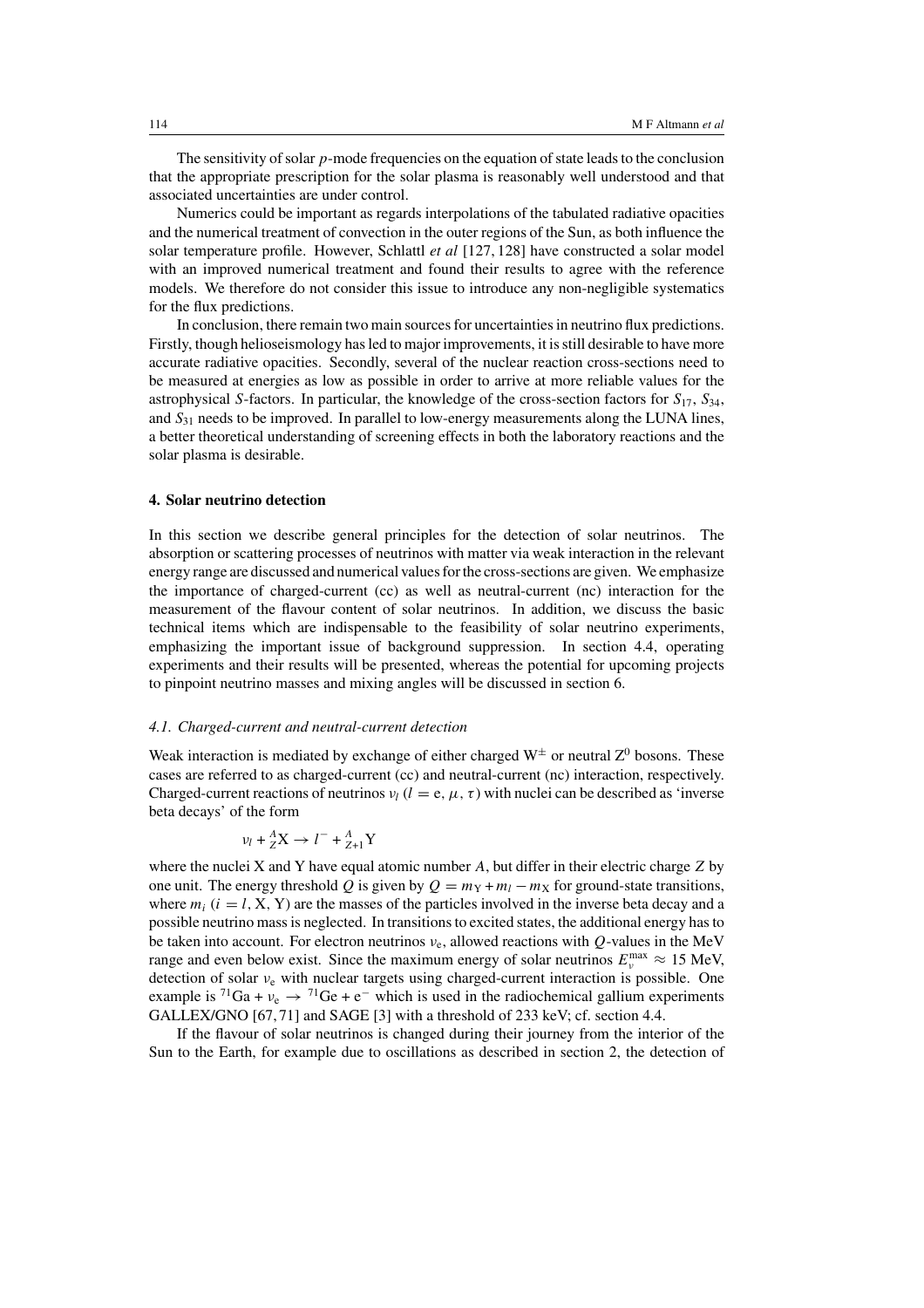those new flavours by the reaction above is forbidden kinematically. The reason for this is the large masses of the corresponding charged leptons,  $m_{\mu} = 106.95$  MeV and  $m_{\tau} = 1777$  MeV, which exceed  $E_v^{\text{max}}$  by far.

However, neutral-current interaction is possible for all neutrino flavours. Hence, comparison of observed rates in neutral-current as well as charged-current reactions allows one in principle to measure the flavour content of solar neutrinos arriving at the Earth and to determine whether neutrino oscillations do occur or not in the respective energy range. This is the aim of experiments which started data taking recently or are projected for the near future.

Neutral-current interaction contributes to elastic neutrino–electron scattering:

$$
v + e^- \to v + e^-
$$

which is used in the SUPERKAMIOKANDE [133] and SNO [50] experiments for the detection of highly energetic <sup>8</sup>B neutrinos. The same reaction will be used in the future BOREXINO project [31] to examine the monoenergetic <sup>7</sup>Be neutrino flux at  $E_v = 861$  keV.

The scattering of  $v_e$  is due to both cc and nc interaction, whereas the  $v_{\mu,\tau}$  scatter only via the nc reaction. Hence, if the flavour of solar  ${}^{7}$ Be neutrinos was converted almost totally from  $v_e$  to  $v_\mu$  or  $v_\tau$  when arriving at the Earth, the counting rate in BOREXINO would be reduced by a factor of  $\approx$ 4, but still remain observable. In contrast, as  $v_\mu$  and  $v_\tau$  produced by oscillations from solar  $v_e$  cannot interact via the cc reaction, for strongly converted <sup>7</sup>Be neutrinos the capture rate on nuclei would be suppressed dramatically. Inverse beta decays with such low Q-values, apart from those of  $^{71}Ga$  and  $^{37}Cl$ , are known [118] and it is the aim of LENS [107] (cf. section 6.5) to perform a cc measurement which is—in contrast to the radiochemical gallium experiments—energy dispersive.

Another example of nc reactions used in solar neutrino experiments is the dissociation of deuterium,  $v + {}^{2}H \rightarrow v + p + n$ , which occurs at a threshold of 2.2 MeV. This reaction is used in the SNO experiment [50] to investigate possible flavour conversion of solar <sup>8</sup>B neutrinos by comparing the measured counting rate with that of the cc reaction  $v_e + {}^2H \rightarrow e^- + p + p$ .

Both examples show an experimental attempt by comparing cc and nc reactions to measure the flavour content of solar neutrinos arriving at the Earth. If these experiments show a significant deviation from a pure  $v_e$ -flux of solar neutrinos, the hypothesis of neutrino oscillation will be unequivocally proven. In addition, it will also be possible to examine fundamental neutrino properties connected with oscillations, namely the mass difference and the mixing amplitude involved. How these questions will be investigated experimentally is described in sections 5 and 6.

#### *4.2. General detector requirements*

As neutrino detection is always based on weak interaction, the detection cross-section in the energy range relevant for solar neutrinos is tiny. For instance, the numerical value for elastic neutrino–electron scattering is  $\sigma(v_e, e^-) \simeq 9.5 \times 10^{-45} (E_v/\text{MeV}) \text{ cm}^2$ , which is ≈20 orders of magnitude lower than typical cross-sections of electromagnetic scattering processes. These low values make solar neutrino detection very difficult and require large target masses to be utilized in order to obtain reasonable event rates. Experiments use detector masses from the  $\approx$ 100 t mass range up to the kiloton scale.

Since cosmic radiation, in particular high-energy muons, can produce background events which are indistinguishable from neutrino signals, all solar neutrino experiments are located deep underground. The main background sources due to cosmic muons originate from spallation processes. High-energy muons may produce electromagnetic and hadronic showers, generating radioactive nuclei which may mimic neutrino signals in the detector. The typical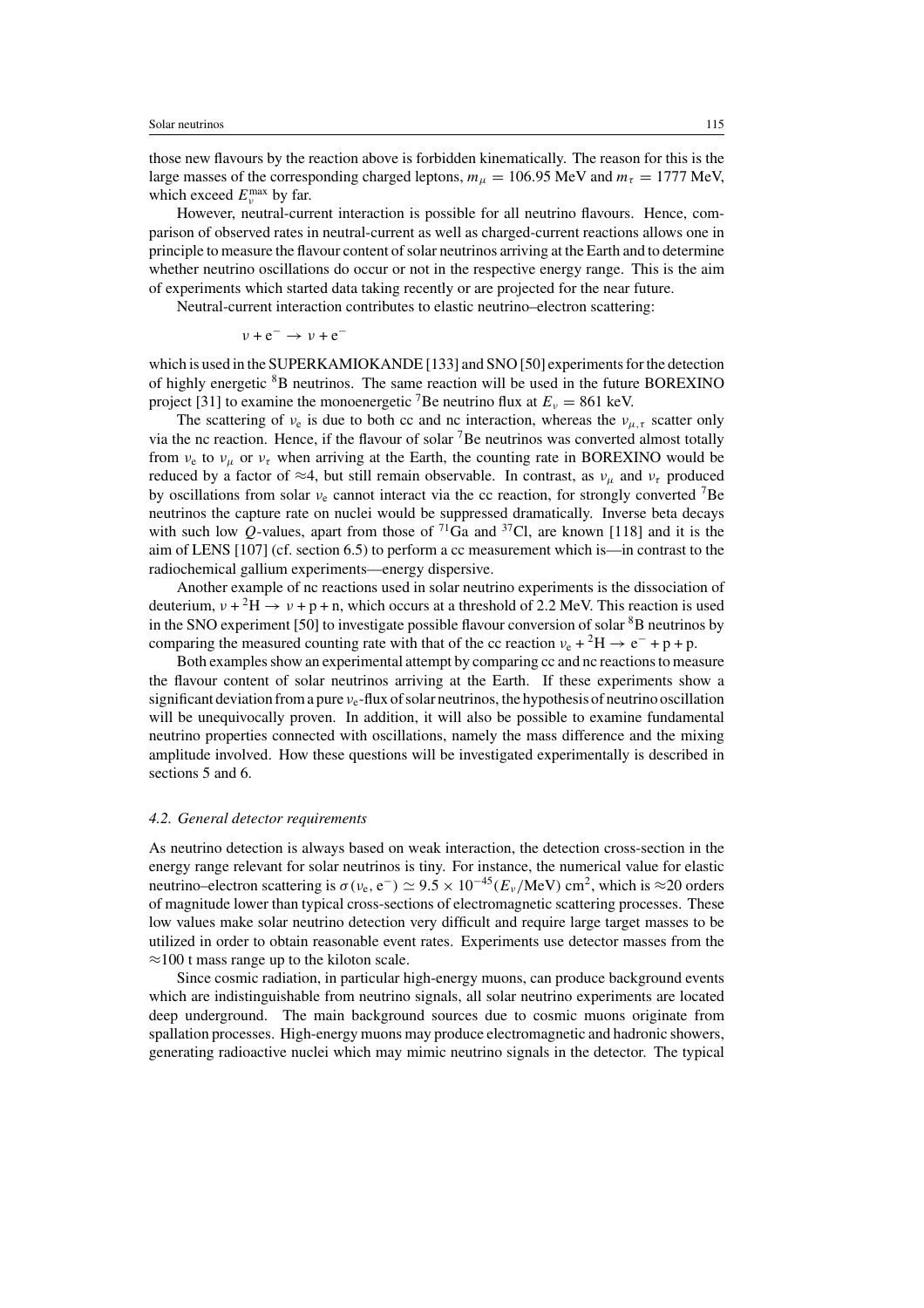reduction factors of muon fluxes achieved in underground laboratories are in the range of  $\approx$ 10<sup>6</sup> for a rock overburden of ≈3000 m.w.e. (metres of water equivalent).

In addition, particle and gamma radiation is present due to ubiquitous natural radioactivity contaminants such as  $^{238}$ U,  $^{232}$ Th, and  $^{40}$ K. Due to their high mobility, the noble gases  $^{222}$ Rn (produced in the decay series of  $^{238}$ U) and the anthropogenous fission product  $^{85}$ Kr (from atomic bomb tests) are jeopardizing particularly low-energy experiments. Hence, solar neutrino experiments usually have to be shielded against this radiation, and detector materials need to be selected carefully in terms of radiopurity.

#### *4.3. Solar neutrino experiments: an overview*

Solar neutrino detection is realized in two ways: either radiochemically or in energy-dispersive measurements. The former method is based on the chemical extraction of the small number of nuclei produced in inverse beta reactions during an exposure period of typically some weeks from a large amount of target (typically in the 100 ton range). After extraction, the back-decay of those nuclei is observed. This concept was realized for the first time in the Homestake <sup>37</sup>Cl experiment [49], which measures solar neutrinos via the reaction  $v_e + {}^{37}Cl \rightarrow e^- + {}^{37}Ar$  at an energy threshold of 814 keV, giving access to the solar  ${}^{8}B$  branch and, to some extent, to <sup>7</sup>Be neutrinos. About twenty years later, the radiochemical GALLEX and SAGE experiments began to measure the integral flux of all solar neutrino branches using 71Ga as target isotope. Here, the energy threshold is 233 keV, and for the first time pp neutrinos produced in the initiating solar fusion reaction  $p + p \rightarrow v_e + {}^2H$  could be detected. Since 1998, GALLEX has continued as the Gallium Neutrino Observatory GNO.

Radiochemical experiments exhibit the potential to detect even the lowest-energy neutrino branch, pp neutrinos. The information on neutrino energy, however, is lost. Instead, a radiochemical experiment constitutes something like a 'fixed-threshold counting device'. Therefore, identification of the contribution of the individual neutrino branches to the detected signal cannot be accomplished in one single experiment alone, but requires information from several radiochemical detectors with different thresholds.

Direct information on  $E<sub>v</sub>$  is provided from energy-dispersive experiments. However, the energy threshold of the running and near-future projects is too high for assessing pp neutrinos. For the first time, the energy-dispersive technique was realized in the water Cherenkov detector KAMIOKANDE [91] and later in its upgrade SUPERKAMIOKANDE. The detection technique is elastic neutrino–electron scattering at an energy threshold of≈5 MeV (for SUPER-KAMIOKANDE), allowing only the high-energy part of the  $8B$  spectrum to be investigated. The reason for this high threshold is the formidable background from natural radioactivity arising in the  $\approx$ MeV region.

The other operative energy-dispersive experiment, SNO, uses heavy water as target material. Its energy threshold is comparable to that of SUPERKAMIOKANDE.

A new detection concept, using large-volume, high-purity liquid scintillators for measurement of neutrino–electron scattering, allows investigation of neutrinos in the region around 1 MeV. This is possible due to the much higher light yield of scintillators, compared to that in the Cherenkov technique. The most advanced projects are BOREXINO and KAMLAND.

Table 3 lists running solar neutrino experiments as well as some projects which will start data taking in the future. Up to now, six different experiments have delivered data on solar neutrinos. Interestingly, in all cases, the measured flux is significantly lower than expected from solar model computations, establishing the so-called solar neutrino puzzle. In the following we will cover these experiments in detail and discuss the impact of their results on different solutions to the solar neutrino puzzle.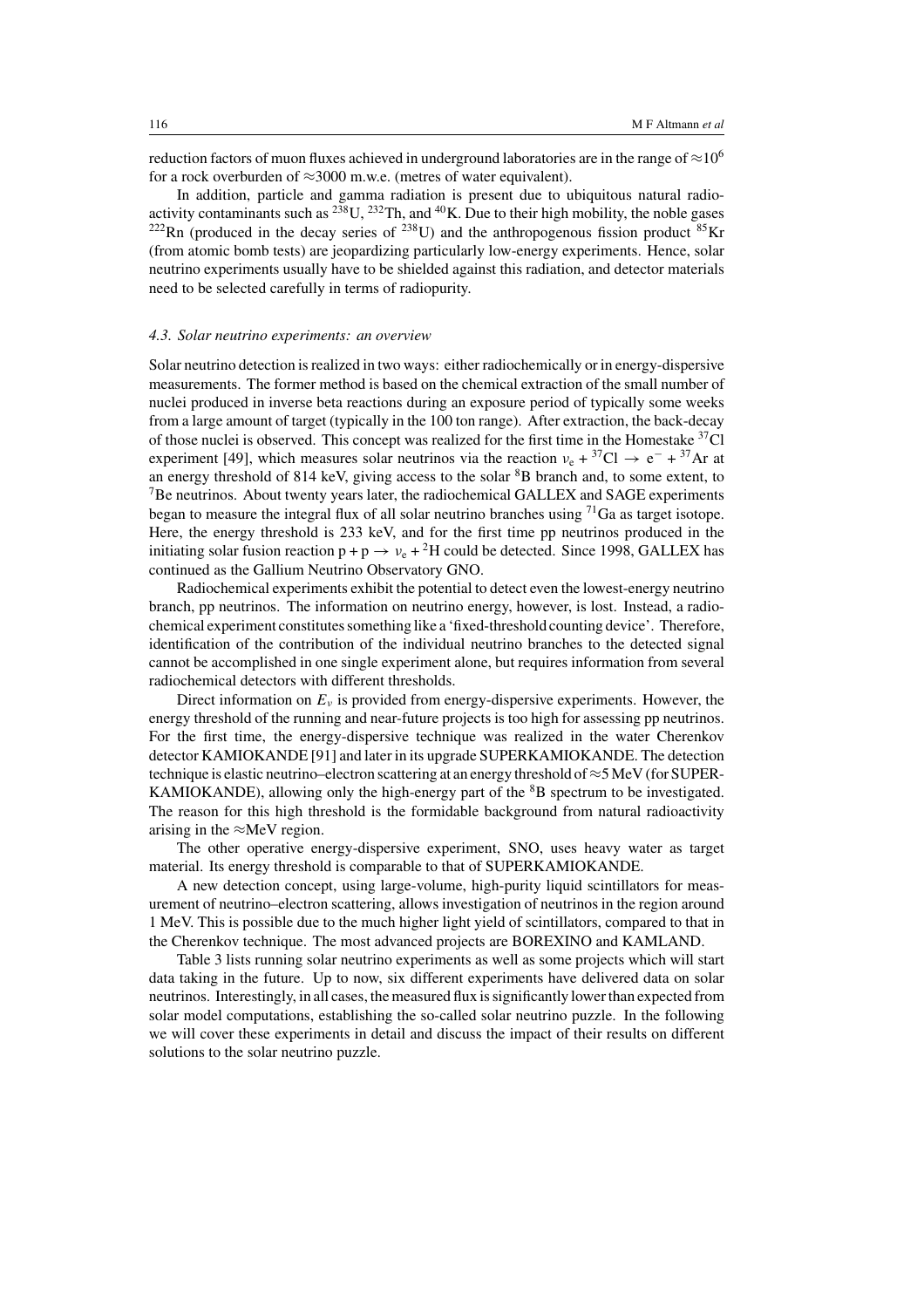Table 3. A list of solar neutrino experiments according to their reaction mechanism, energy threshold  $E_{thr}$  in MeV, status (data available), measured counting rate in events per day, expected counting rates from the reference solar model (events/day), potential for energy-dispersive (ed), charged-current (cc), and neutral-current (nc) measurements. SUPERKAMIOKANDE (SK), SAGE, GNO, SNO, and the Cl experiment are taking data. BOREXINO, KAMLAND and the iodine experiment are under construction, LENS is a project still in an early development phase.

| Experiment       | Reaction                                     | $E_{\rm thr}$ | Data     | Rate                     | Solar model              | ed       | $_{\rm cc}$ | nc       |
|------------------|----------------------------------------------|---------------|----------|--------------------------|--------------------------|----------|-------------|----------|
| 37 <sub>Cl</sub> | $v_e$ ( <sup>37</sup> Cl, <sup>37</sup> Ar)e | 0.814         | $\times$ | 0.5                      | 1.5                      |          | $\times$    |          |
| GALLEX/GNO       | $v_e$ ( <sup>71</sup> Ga, <sup>71</sup> Ge)e | 0.233         | $\times$ | 0.8                      | 1.5                      |          | $\times$    |          |
| <b>SAGE</b>      | $v_e$ ( <sup>71</sup> Ga, <sup>71</sup> Ge)e | 0.233         | $\times$ | 0.8                      | 1.5                      |          | $\times$    |          |
| SK               | $\nu e \rightarrow \nu e$                    | $\approx$ 5   | $\times$ | 13.5                     | 28.5                     | $\times$ | $\times$    | $\times$ |
| <b>SNO</b>       | $v_e^2 H \rightarrow epp$                    | $\approx$ 5   | $\times$ | $\overline{\mathcal{L}}$ | 24.1                     | $\times$ | $\times$    |          |
|                  | $vD \rightarrow vpn$                         | 2.2           |          |                          | 7.1                      | $\times$ |             | $\times$ |
|                  | $\nu e \rightarrow \nu e$                    | $\approx$ 5   | $\times$ | $\overline{?}$           | 3.3                      | $\times$ | $\times$    | $\times$ |
| <b>BOREXINO</b>  | $\nu e \rightarrow \nu e$                    | $\approx 0.4$ |          |                          | 59.0                     | $\times$ | $\times$    | $\times$ |
| <b>KAMLAND</b>   | $\nu e \rightarrow \nu e$                    | $\approx 0.5$ |          |                          | 112.6                    | $\times$ | $\times$    | $\times$ |
| 127 <sub>I</sub> | $v_e(^{127}I, ^{127}Xe)e$                    | 0.789         |          |                          | $\overline{\mathcal{L}}$ |          | $\times$    |          |
| <b>LENS</b>      | $v_e(\frac{A}{Z}X, \frac{A}{Z+1}Y)e \ge 0.3$ |               |          |                          | $\approx 0.5$            | $\times$ | $\times$    |          |

#### *4.4. Operating experiments and their results*

4.4.1. Chlorine. For more than 20 years, the radiochemical <sup>37</sup>Cl detector operated since 1968 by Davis *et al* [48, 49] in the Homestake gold mine in Lead, South Dakota, USA, at a depth of  $4200$  m.w.e.<sup>9</sup> was the only active solar neutrino experiment. The experiment employs 615 tons of C<sub>2</sub>Cl<sub>4</sub> (<sup>37</sup>Cl natural abundance: 24.2%) as target material for the inverse beta-decay reaction  ${}^{37}Cl + v_e \rightarrow {}^{37}Ar + e^-$ , which has an energy threshold of 814 keV. The experiment is mainly sensitive to  ${}^{8}B$  neutrinos from the pp-III chain, and, to a smaller extent, to  ${}^{7}Be$  and CNO neutrinos (cf. table 4).

**Table 4.** The spectral response of the chlorine experiment, according to the reference solar model [19]. The unit SNU (solar neutrino unit) is defined as 1 SNU = 1 neutrino capture reaction/10<sup>36</sup> target atoms s<sup>-1</sup>.

|                                                                                      | pp |  |  | pep ${}^{7}$ Be ${}^{8}$ B ${}^{13}$ N ${}^{15}$ O Integral |
|--------------------------------------------------------------------------------------|----|--|--|-------------------------------------------------------------|
| $\langle \sigma \Phi_{\nu} \rangle$ (SNU) 0 0.2 1.15 5.9 0.1 0.4 7.7 <sup>+1.2</sup> |    |  |  |                                                             |

Only a fraction of  $\pm 0.2$  SNU of the total error for the SNU prediction is associated with the neutrino capture cross-section which is dominated by a transition to an isobaric analogue state at 5 MeV and can be quite accurately determined from the beta decay of  $37$ Ca. The dominant contribution to the error, in contrast, comes from the flux prediction of 8B neutrinos.

The few atoms of  $37$ Ar produced by neutrino interaction in the target of the Homestake experiment are extracted every few months by purging the target with helium, and added to the counting gas of a miniaturized, low-background proportional counter, where the electron capture (EC) decay of 37Ar (half-life 35 d) is detected during a several-month counting period.

<sup>&</sup>lt;sup>9</sup> To allow a straightforward comparison of the shielding properties for different underground sites, the attenuation of cosmic rays is given in terms of *metres of water equivalent* (m.w.e.).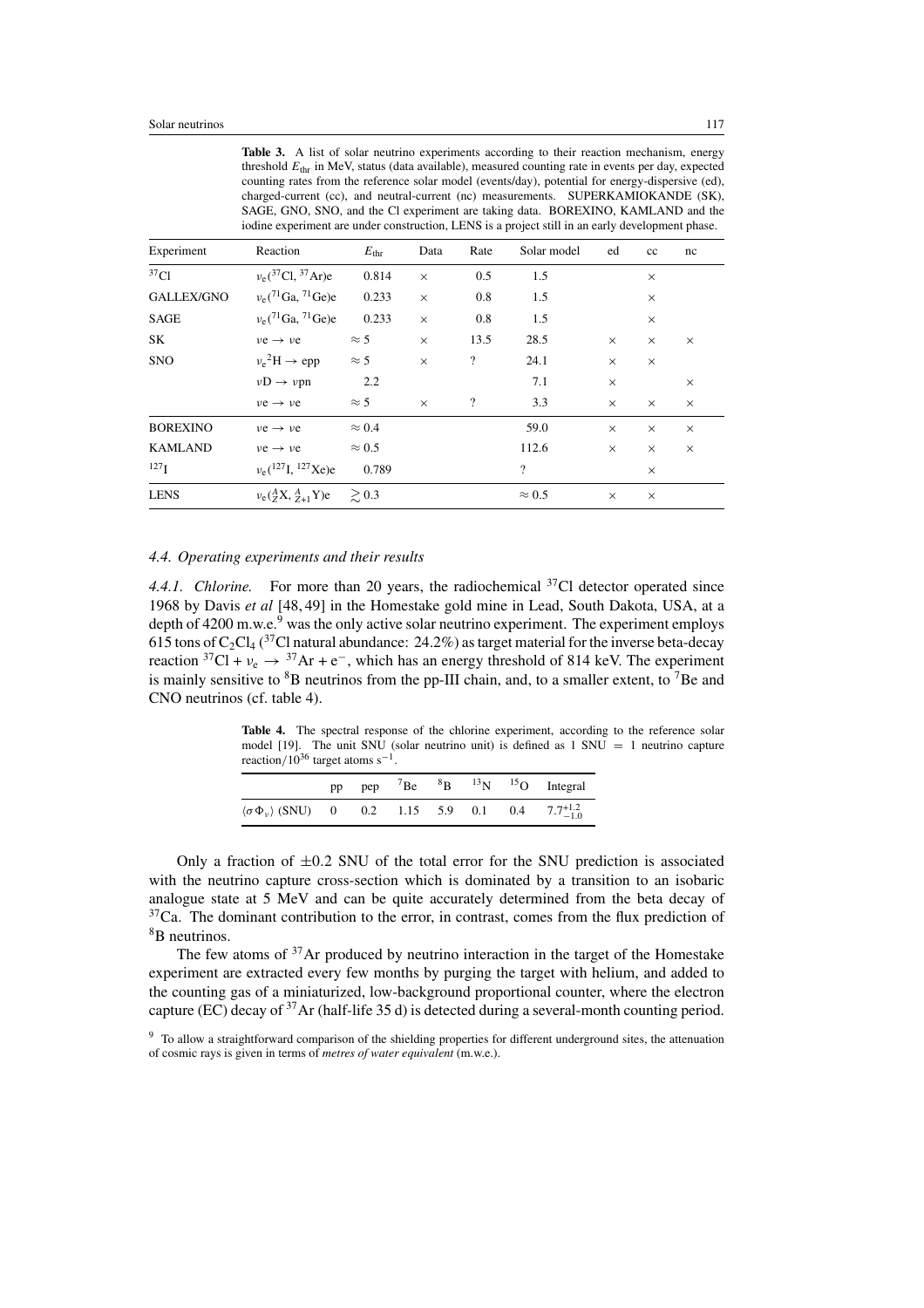The offline analysis employs a maximum-likelihood technique [38] for analysing the time series of the candidate events.

Between 1970 and 1994 the Homestake experiment accumulated a statistics of 108 solar runs. The integral result,  $(2.56\pm0.16(stat.)\pm0.15(syst.))$  SNU [39,105], is significantly lower than the solar model predictions, representing a factor-of-three (or  $>$  5  $\sigma$ , when combining in quadrature the experimental and flux prediction errors) neutrino deficit. As the experimental result is already far more accurate than the solar model prediction, to gain further statistical significance, improvement of, in particular, the determination of the astrophysical  $S_{17}$ -factor is an unavoidable requirement (cf. section 3).

However, a qualitatively different situation is encountered when exploiting the real-time potential of the experiment (with the time resolution given by the duration of target exposure) for probing potential time variations of the solar neutrino flux (cf. section 4). Here the limitation arises from the large statistical errors associated with the results of individual runs. Therefore, though time variations of the observed neutrino flux—more precisely an anticorrelation with the Sun spot number which would be indicative for a neutrino magnetic moment—have been claimed to accommodate the data, the statistics is not sufficient for rejecting the standard hypothesis of time constancy; in contrast, the question continues to remain an arena for debate.

4.4.2. *KAMIOKANDE*. The solar <sup>8</sup>B-neutrino flux was measured in the KAMIOKANDE water Cherenkov detector, installed in the Kamioka mine in Japan. Data were accumulated from January 1987 until February 1995, covering almost an entire solar cycle.

The detector, a cylindrical tank 15.6 m in diameter and 16.1 m in height, contained about 3000 tons of pure water in total. Its inner 680 tons were used as a fiducial volume for the solar neutrino analysis. Neutrino detection employed elastic neutrino–electron scattering, the Cherenkov light of back-scattered electrons being viewed by 948 photomultiplier tubes (providing a 20% coverage in total).

Major cuts in data reduction comprise rejection of muons with the help of an outer veto counter, rejection of events due to external γ -radiation and neutrons by choosing a fiducial volume, and rejection of muon-induced spallation signals and decay electrons from stopped muons by delayed anticoincidence methods. The energy threshold achieved was  $\approx$ 7 MeV. Hence, KAMIOKANDE was sensitive to the high-energy part of the solar <sup>8</sup>B-neutrino spectrum only. As at these energies the angular distribution of the scattered electrons is significantly peaked in the forward direction, directional information could be used to further separate neutrino events from background signals. With these cuts a data reduction by a factor of  $\approx$ 1/1.5  $\times$  10<sup>5</sup> was obtained and a clear neutrino signal from the Sun's direction is visible.

The KAMIOKANDE collaboration has published results for a total observation time of 2079 days [96]. The measured <sup>8</sup>B neutrino flux is  $\phi_v = (2.82 \pm 0.19 \text{(stat.)} \pm 0.33 \text{(syst.)}) \times$  $10^6$  cm<sup>-2</sup> s<sup>-1</sup> which is only about 49%–64% of the predictions from different reference solar models [16,138]. This deficit is significantly larger than the total uncertainties from both theory and experiment. The number for  $\phi_{\nu}$  was calculated under the assumption of a pure  $\nu_{e}$ -flux, taking into account the charged-current as well as neutral-current contributions to the total cross-section. Analysis for time variations including the separation of day and night records was performed in order to test certain neutrino-mixing parameters. However, no significant differences in the data were found.

*4.4.3. SUPERKAMIOKANDE.* The SUPERKAMIOKANDE imaging water Cherenkov detector is the successor of the KAMIOKANDE experiment. About 50 kilotons of ultrapure water is used as the Cherenkov medium where a fiducial volume corresponding to 22.5 kt is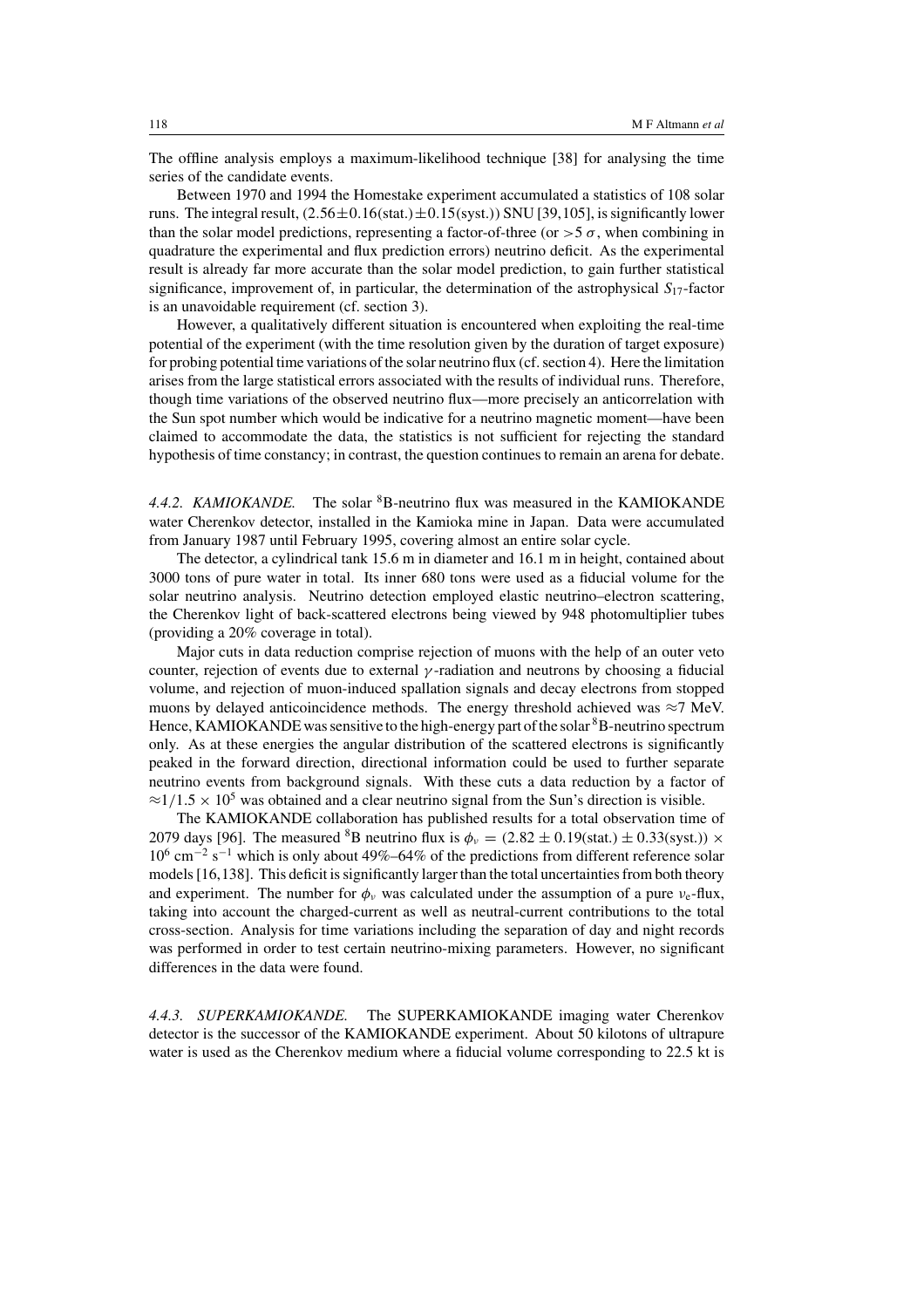used as the solar neutrino target. This is an upscale with respect to KAMIOKANDE by a factor of ≈33, and the signal rate is of the order of about 10 per day. Data taking started in April 1996 with an electron energy threshold of 6.5 MeV. Meanwhile the threshold for the neutrino energy was reduced to 5.0 MeV [135].

In order to achieve this threshold, special care was taken in background suppression. As radioactivity from radon is the dominant background contribution, radon is removed from the water to a limit of 5.7 mBq  $m^{-3}$  [136] which implies an improvement in radiopurity by a factor of ∼100 compared to the KAMIOKANDE detector.

Precise energy calibration is essential for measuring the energy spectrum of the recoil electrons. In SUPERKAMIOKANDE an electron linear accelerator is used for this purpose. The Linac injects downward-going monoenergetic single electrons into the detector at an energy which can be tuned between 5 and 16 MeV [56]. The calibration utilizes data from the Linac at eight different positions inside the fiducial volume. The uncertainty in the beam energy is 0.55% at 6 MeV and 0.3% at 10 MeV. The absolute energy scale is monitored for stability and cross-checked using decay electrons from stopped muons, cosmogenically created radionuclides, and a Ni $(n, \gamma)$ Ni source.

Data reduction in SUPERKAMIOKANDE is achieved via rejecting external gamma rays and muon-induced spallation events. The data sample is divided into energy bins of width 0.5 MeV from the threshold up to 14.0 MeV and into one additional bin combining data from 14.0 to 20.0 MeV. By analysing the angular distribution with respect to the position of the Sun for each energy bin, the number of solar neutrino interactions is extracted. Figure 4 shows the



**Figure 4.** Angular distribution of the SUPERKAMIOKANDE solar neutrino data [135]. The data clearly point towards the Sun.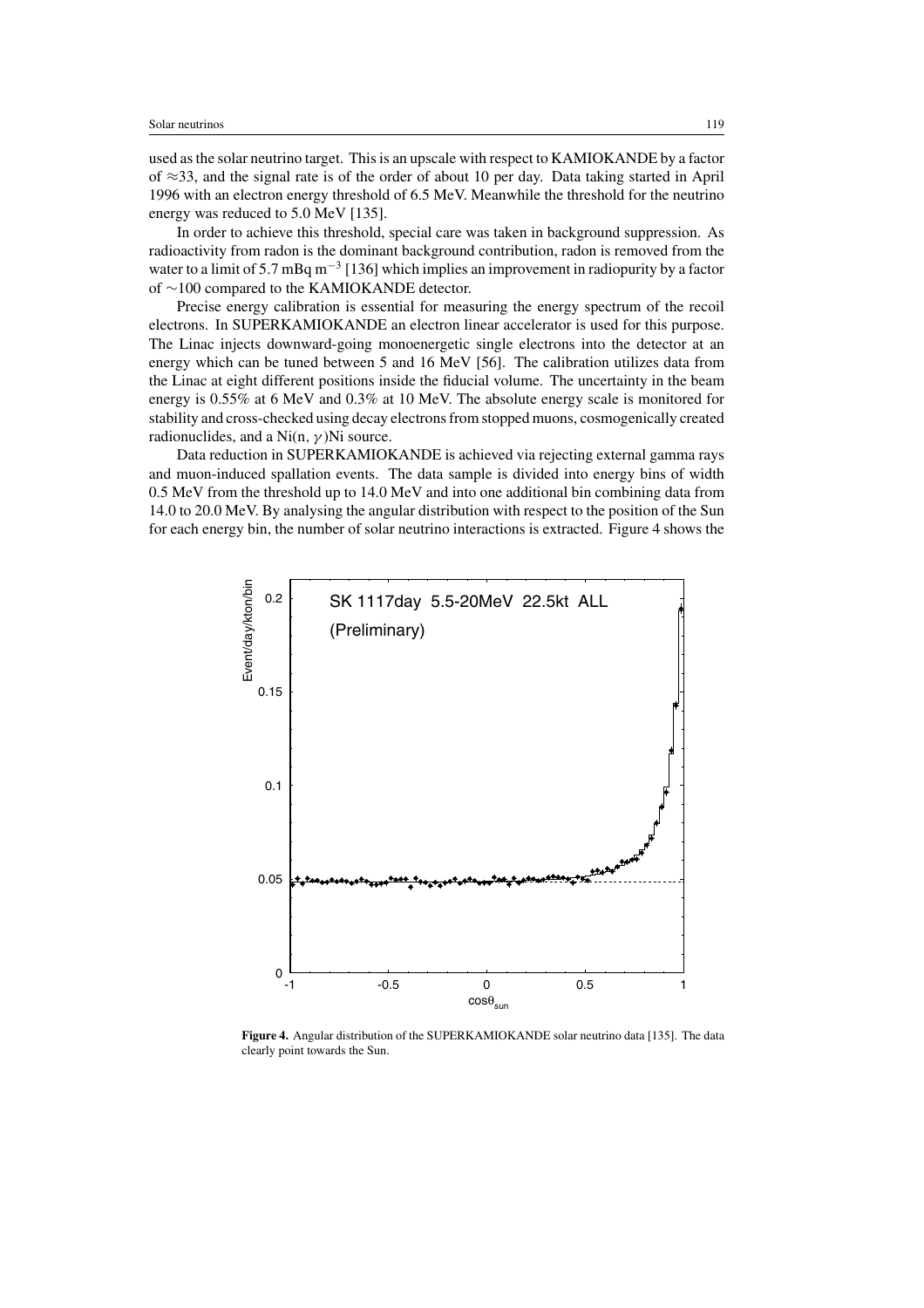combined angular distribution of these events. The region far from the forward peak provides a measure of the background. It is found to be very close to being isotropic; only slight directional anisotropies are found which may introduce an uncertainty of 0.1% in the reported neutrino flux.

The background and the expected angular distributions of the solar neutrino signal are incorporated into a maximum-likelihood analysis which yields the number of neutrino events. Taking into account the cross-section of the  $v_e$ -interaction, a <sup>8</sup>B  $v_e$ -flux of  $\phi$  =  $(2.40 \pm 0.03_{-0.07}^{+0.08}) \times 10^6$  cm<sup>-2</sup> s<sup>-1</sup> for 1117 d of data taking between 31 May 1996 and 24 April 2000 is reported [135].

This is in agreement with the KAMIOKANDE data at a 1  $\sigma$  level. Comparison with the expected value  $\phi^{\text{theo}} = (5.15_{-0.72}^{+0.98}) \times 10^6$  cm<sup>-2</sup> s<sup>-1</sup> from the reference solar model [19] leads to the conclusion that the deficit in the solar <sup>8</sup>B flux which was already observed in KAMIOKANDE persists. However, the significance of the deficit is enhanced due to the substantial reduction in experimental uncertainty achieved in SUPERKAMIOKANDE.

The time behaviour of the measured flux shows very good agreement with the seasonal variation expected from the eccentricity of the Earth's orbit.

Due to the high statistics, it is possible to test neutrino oscillation parameters by comparing the shape of the measured recoil spectrum with that expected from a Monte Carlo simulation of the 8B decay. The simulated events are passed through the same analysis cuts as the real data. In order to compare the shape of the measured recoil spectrum with the expected one, the ratio of the two classes is plotted for each energy bin in figure 5.



**Figure 5.** Normalization of the measured electron recoil spectrum to the one expected from <sup>8</sup>B decay, with the reference model [19] referred to for the flux prediction [135].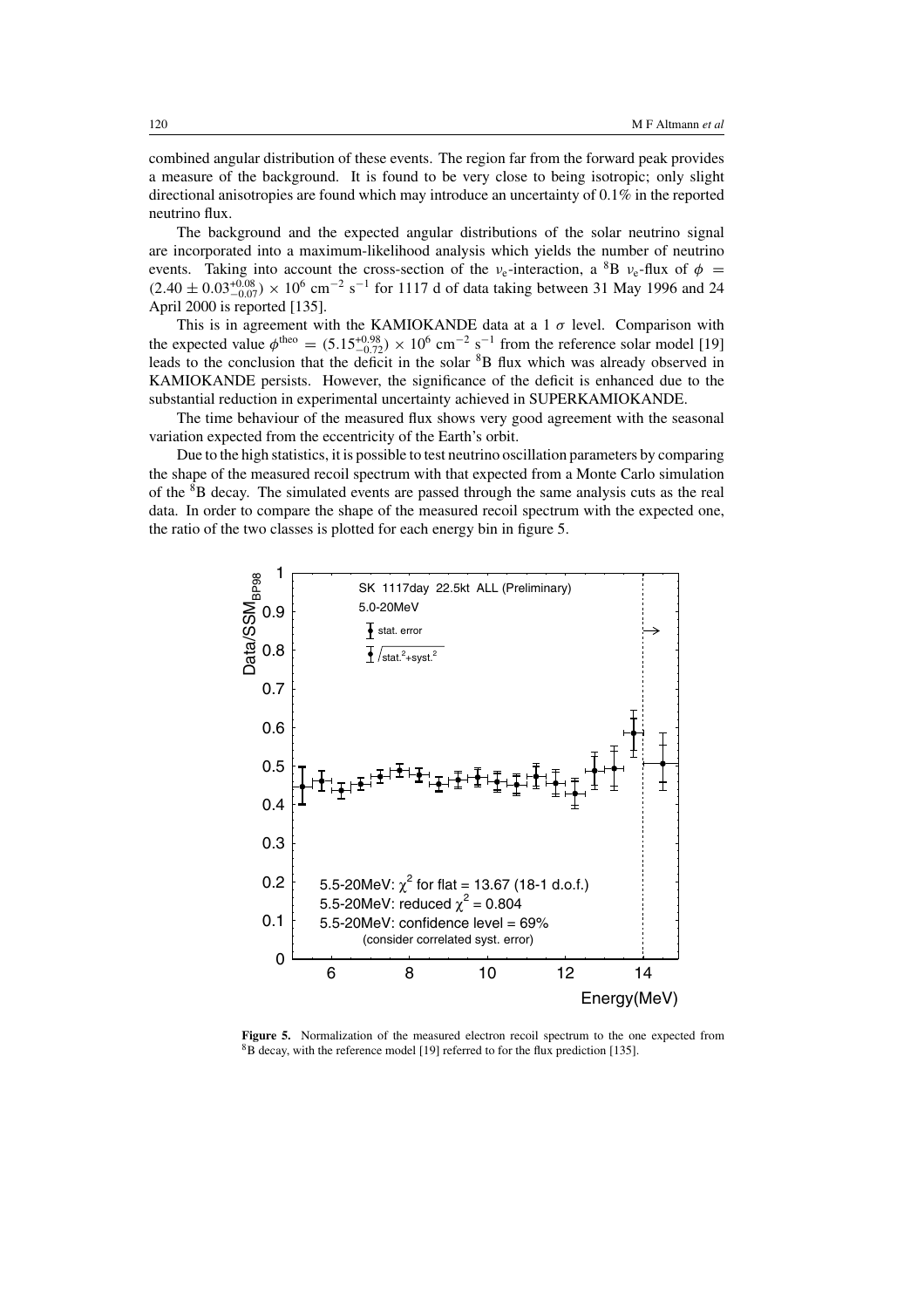Though a slight deviation from a flat normalized shape is observed in the last high-energy bins, a  $\chi^2$ -analysis of the entire spectrum shows agreement with the assumption of a flat shape [135].

The rate of solar neutrino production by the reaction  ${}^{3}He+p \rightarrow {}^{4}He+e^{+}+\nu_{e}$  (hep neutrinos, end-point energy  $\approx$ 16 MeV) contributes, according to the reference solar models, only a tiny fraction to the emitted flux. However, as discussed in section 3, the cross-section for the hep reaction is highly uncertain. The SUPERKAMIOKANDE collaboration deduces a limit of  $\Phi(\text{hep})/\Phi^{\text{RSM}}(\text{hep}) < 13.2$  from the high-energy part of their observed spectrum above the  ${}^{8}B$  end-point [135].

In part of the MSW scenario, a small enhancement of the solar neutrino flux during the night when the neutrinos pass the Earth is expected. The small-angle solution (cf. section 5) predicts an increase only when the neutrinos pass the core of the Earth which corresponds to a zenith angle between 140◦ and 180◦, whereas the large-mixing solution favours an enhancement throughout essentially the entire night. The observed day–night asymmetry for 1117 days of measurement is  $(D - N)/(D + N) = -0.034 \pm 0.022$ (stat.) $_{-0.012}^{+0.013}$ (syst.) [135], where  $D$  and  $N$  are the counting rates during the day and night, respectively. Hence, the data slightly favour an enhancement during the night—however, only at a 1.3  $\sigma$  level.

*4.4.4. GALLEX and GNO.* Neither the radiochemical 37Cl experiment nor the water Cherenkov detectors KAMIOKANDE and SUPERKAMIOKANDE are able to detect the main bulk of neutrinos from the Sun: pp neutrinos from the initiating reaction of the solar fusion network, which, according to table 1, contribute about 90% of the integral flux.

At present and most probably also for the next decade, a radiochemical method exploiting the inverse  $\beta$ -decay reaction <sup>71</sup>Ga +  $v_e \rightarrow$  <sup>71</sup>Ge + e<sup>-</sup> will provide the only feasible way to access solar pp neutrinos. This reaction, proposed by Kuzmin in 1966 [100], exhibits an energy threshold as low as 233 keV, well below the end-point of the pp spectrum at 422 keV. The reference solar model predictions for the rate of neutrino capture on gallium agree very well, ranging between 124 SNU [30] and 129 SNU [19]. The reason is that the flux of pp neutrinos, as explained in section 3, is closely linked to the well determined solar luminosity. Thanks to their low threshold, the gallium experiments exhibit sensitivity to all solar neutrino branches, with the pp and <sup>7</sup>Be components contributing about 55% and 27% to the predicted capture rate. Table 5 lists the spectral response of a gallium neutrino detector.

**Table 5.** The spectral response of the gallium solar neutrino experiments: predicted capture rates for the solar neutrino branches, according to the reference solar model [19], and capture cross-sections on  ${}^{71}$ Ga [18].

| Component | Signal<br>(SNU) | Cross-section<br>$(10^{-42}$ cm <sup>2</sup> ) | Cross-section<br>uncertainty |
|-----------|-----------------|------------------------------------------------|------------------------------|
| pp        | 69.6            | 11.72                                          | $+2.3%$                      |
| pep       | 2.8             | 204                                            | $+17/-7%$                    |
| <b>Be</b> | 34.4            | 71.7                                           | $+7/-3%$                     |
| в         | 12.4            | $2.4 \times 10^{4}$                            | $+32/-15%$                   |
| N         | 3.7             | 60.4                                           | $+6/-3%$                     |
| $\Omega$  | 6.0             | 113.7                                          | $+12/-6%$                    |
| Integral  | $129^{+8}_{-6}$ |                                                |                              |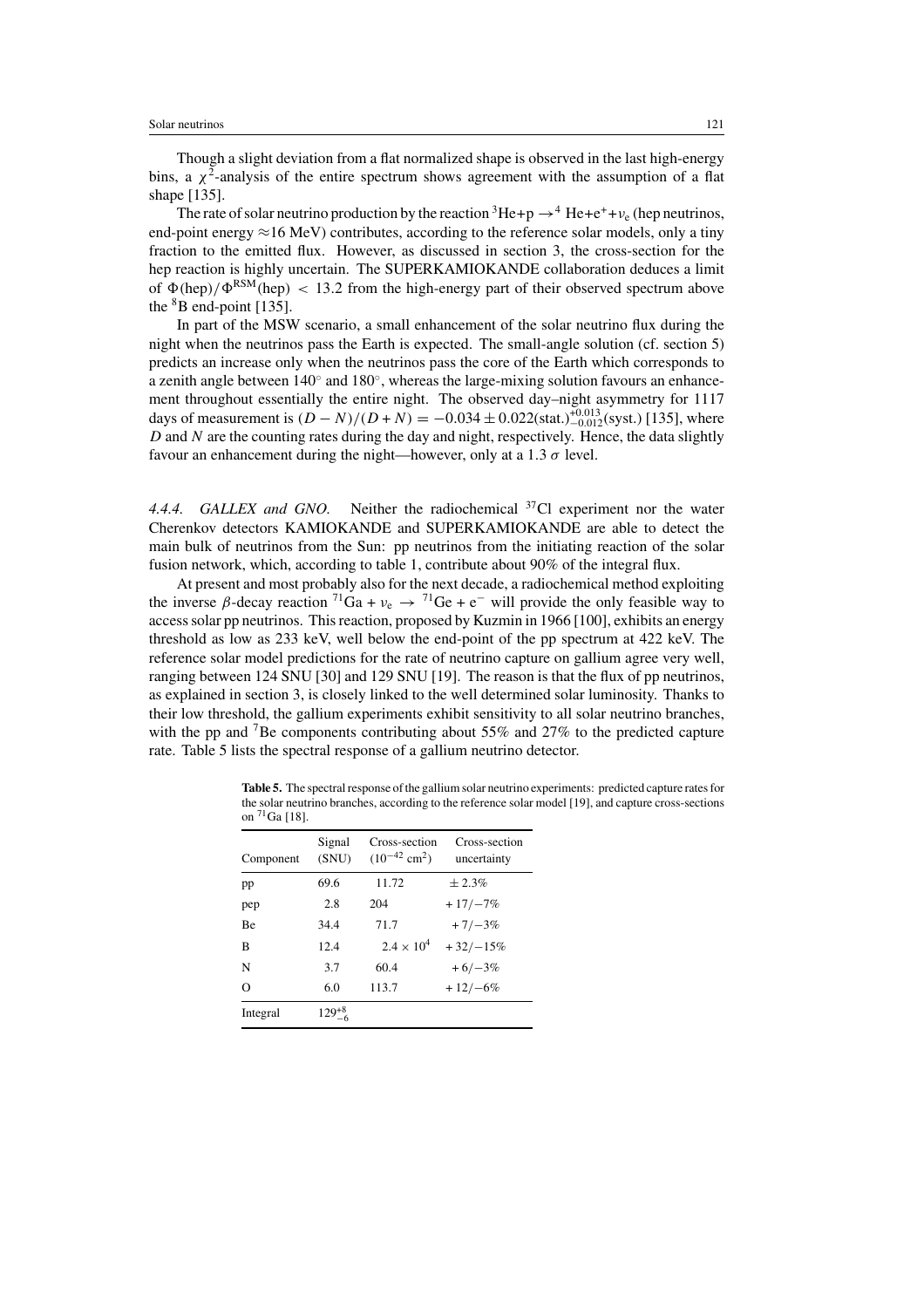*GALLEX.* The GALLEX experiment, operative from 1991 to 1998 [58, 67], employed 30 tons of natural gallium (isotope abundance of  $71\text{Ga}$ : 39.9%) in the form of 101 tons of aqueous  $GaCl<sub>3</sub>$  solution, acidified in HCl, as a neutrino target. The experiment, which performed neutrino observations from 1991 to 1997, is installed in the Gran Sasso Underground Laboratory (Laboratori Nazionali del Gran Sasso, LNGS) in Italy, which provides a rock overburden of 3300 m.w.e. to shield against cosmic rays.

After a standing time of typically  $\approx$ 30 d, the neutrino-produced <sup>71</sup>Ge (of the order of 5–10 atoms, typically), present in the form of GeCl4, which is highly volatile in an acidic environment, is extracted from the target solution (together with the  $\approx$ 1 mg of stable isotopepure germanium carrier that had been added at the beginning of the standing time) by purging the solution for about 12 h with 2500  $m<sup>3</sup>$  of nitrogen. The GeCl<sub>4</sub> is absorbed in 50 l of water, and, after a series of concentration and purification steps, transformed to GeH4. Together with xenon, the GeH<sub>4</sub> is filled into a miniaturized low-background proportional counter  $[146]$  and, after an initial calibration with a dedicated Ce fluorescence source [126, 141], counted for a minimum of 180 d in a well shielded spectrometer [90], in order to detect the x-rays and Auger electrons associated with the EC decay <sup>71</sup>Ge + e<sup>-</sup> →  $\frac{71}{1}$ Ga +  $\nu_e$  (half-life  $T_{1/2} = 11.4$  d [83]). In order to improve background suppression, not only is the energy of every candidate event recorded, but in addition, on several timescales, the digitized pulse shape. This makes an offline analysis possible, which can exploit the fact that background signals caused by environmental radioactivity or cosmic muons traversing the counter usually give rise to extended ionization patterns, whereas genuine  ${}^{71}$ Ge decays cause characteristic compact signatures [6,58]. From the time series of candidate events having survived all cuts in energy, pulse shape, and periods declared dead time, the  ${}^{71}$ Ge activity and therefrom the SNU value are determined employing a maximum-likelihood method [38, 68].

In six years' running time, the GALLEX collaboration accumulated a statistics of 65 solar runs, subdivided into four data-taking periods (labelled as GALLEX-I to GALLEX-IV). The final combined result as well as the individual results for the four periods are listed in table 6. For a listing of the single-run results depicted in figure 6, we refer the reader to [68].

The overall GALLEX result is substantially lower than the prediction of any reference



**Figure 6.** Individual run results of the GALLEX and GNO solar neutrino experiments (method I) [73]. The combined results for the four GALLEX data-taking periods and the overall combined result for all 65 runs are also marked, as well as the results for the subsequent GNO data taking, GNO-I.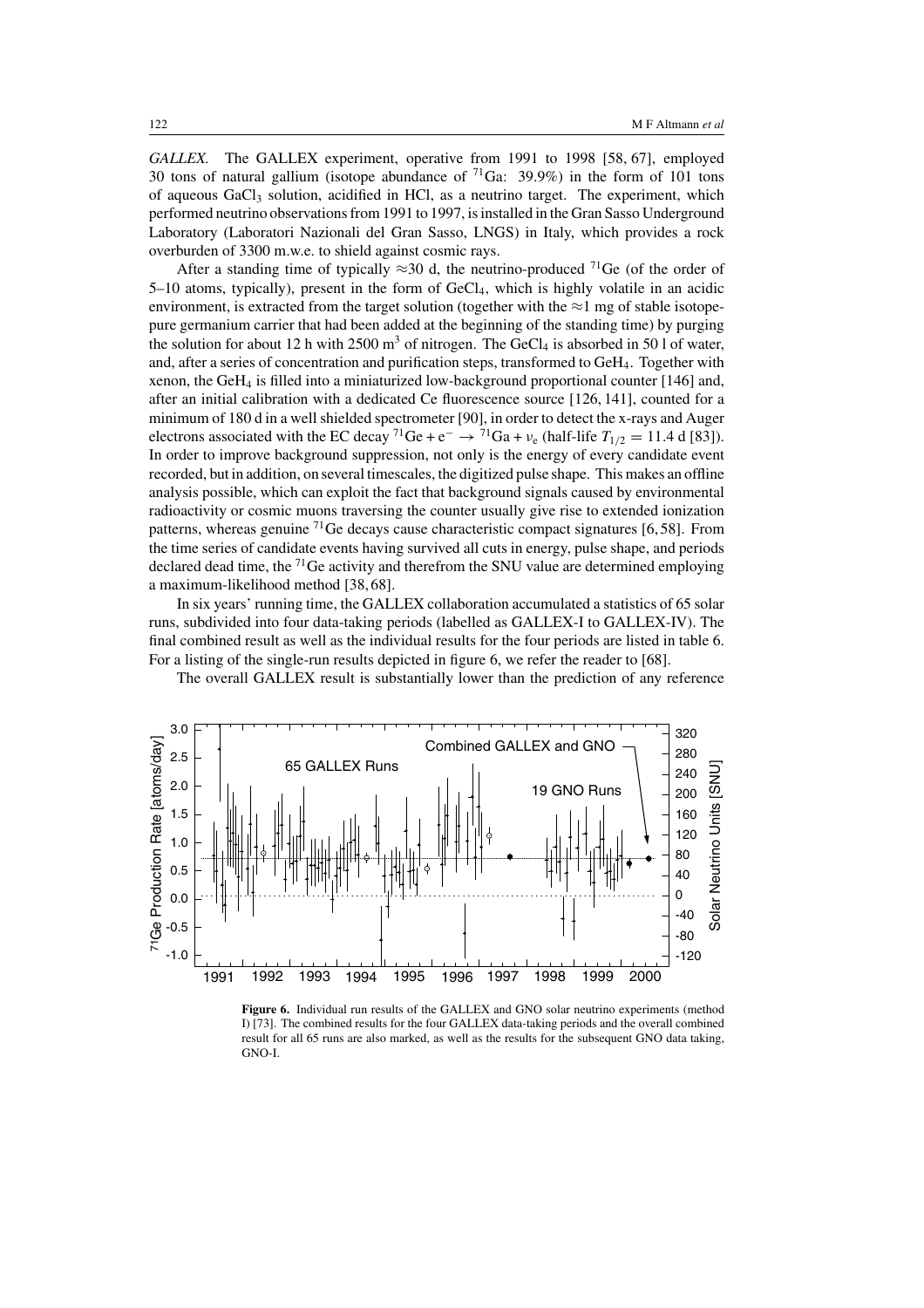**Table 6.** Results from the GALLEX solar neutrino experiment [68]. The two columns list the results obtained by the GALLEX collaboration by analysing their data with two independent methods (I: pulse rise time [58]; II: fit to the pulse [6]). Errors for the individual data-taking periods are statistical only. Both methods show good agreement in the final number, decisively indicating the presence of a statistically significant solar neutrino deficit for the integral flux, and supporting the interpretation that the large variation present for GALLEX-III and GALLEX-IV in method I is caused by a statistical fluctuation.

| Period                | Result, method I (SNU)       | Result, method II (SNU) |
|-----------------------|------------------------------|-------------------------|
| <b>GALLEX-I</b>       | $83^{+19}_{-20}$             | $73^{+18}_{-19}$        |
| <b>GALLEX-II</b>      | $76 + 11$                    | $77 \pm 10$             |
| <b>GALLEX-III</b>     | $54 + 11$                    | $63 \pm 11$             |
| <b>GALLEX-IV</b>      | $118 \pm 19$                 | $105 \pm 17$            |
| GALLEX-I to GALLEX-IV | $77.5 \pm 6.2_{-4.7}^{+4.3}$ | $74.6 \pm 5.9 \pm 4.6$  |

solar model. This  $>5\sigma$  effect, by itself, constitutes an indication for a particle physics solution, i.e. non-standard neutrino properties, as any alternative attempt to explain the observed deficit has failed to prove viable.

In this context it is important to note that the GALLEX collaboration has shown the entire detection procedure, including the neutrino capture on  ${}^{71}Ga$ , to function as expected, by exposing their target twice to an intense, synthetic <sup>51</sup>Cr low-energy neutrino source of known activity ((6.34<sup>+0.11</sup><sub>0</sub>) × 10<sup>16</sup> Bq and (6.91<sup>+0.33</sup>) × 10<sup>16</sup> Bq for the two activations) [42,62,65,68] and by adding a known amount of <sup>71</sup>As to the target in order to produce <sup>71</sup>Ge *in situ* [66].

Figure 7 shows the results of the seventeen extractions performed with the target exposed to the <sup>51</sup>Cr neutrino source, normalized to the known activity  $A_{\text{EoA}}$  of the source at the end of neutron activation.



Figure 7. Results of the GALLEX Cr-neutrino-source experiments. The figure shows for every extraction the activity determined from the neutrino measurement, normalized to the known source strength at the end of neutron activation. The solid line does not depict a fit to the data but represents the expected behaviour resulting from the decay of the source with the 27.7 d half-life of  $51^{\circ}$ Cr. The horizontal bars at the data points indicate the lengths of the respective exposures.

The combined results of the two irradiations of the chromium source performed by the GALLEX collaboration are  $R = A_v / A_{\text{EoA}} = 1.01_{-0.11}^{+0.12}$  and  $R = 0.84_{-0.11}^{+0.12}$ , respectively, for analysis method I, and  $R = A_v / A_{EoA} = 0.99 \pm 0.11$  and  $R = 0.85^{+0.11}_{-0.10}$  for method II, resulting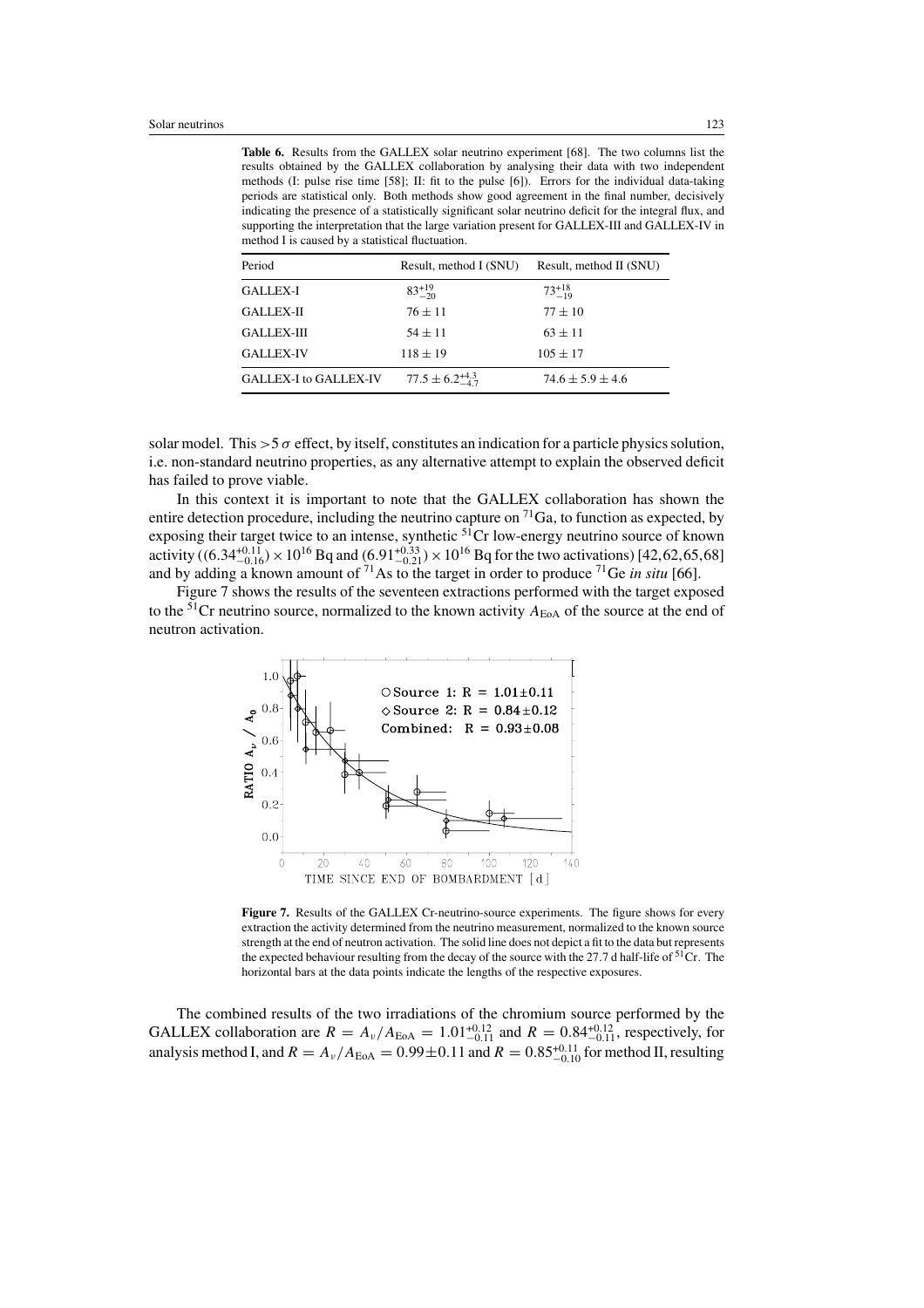in an overall result of  $R = 0.93 \pm 0.08$  (method I) and  $R = 0.94 \pm 0.08$  (method II), both numbers in perfect agreement and consistent with 100% [65].

Supplementing the neutrino-source experiments, the GALLEX collaboration has performed, in view of the risk of contamination at the end of the solar neutrino campaign, an experiment employing <sup>71</sup>As which decays by EC and  $\beta^+$  to <sup>71</sup>Ge. A known activity of <sup>71</sup>As (of the order of  $10^5$  atoms) was added to the target and, after a standing time allowing the <sup>71</sup>As to decay, the <sup>71</sup>Ge was extracted, treated by the standard chemical procedure and counted. Varying the experimental conditions in order to also test extreme scenarios, in all cases a quantitative recovery of 100% was observed. The good statistics allowed the pinpointing of the recovery yield to  $(100\pm1)\%$  [66,97], excluding effects of hot chemistry which could in principle capture  $71$ Ge being produced in nuclear reactions into non-extractable components. Therefore, hence, this'explanation' for the observed solar neutrino deficit is excluded. Knowing the chemistry to function perfectly, from the  $51$ Cr-neutrino-source experiments it is straightforward to conclude that the capture cross-section on  $^{71}$ Ga cannot be accounted for by the observed 40% deficit either. In passing, we note that the GALLEX  $5^{1}$ Cr results have even been used to derive an estimate for the contribution of Gamow–Teller transitions to the 175 keV and 500 keV excited states to the neutrino capture cross-section on  ${}^{71}Ga$  [65, 86, 88, 97].

Considering the accuracy of the reference solar models' predictions, in addition to the results from the 51Cr and 71As experiments, what remains as an explanation for the observed solar neutrino deficit is a particle physics solution. In section 5 we will discuss this issue in detail.

*GNO.* After the end of the GALLEX observations in mid-1997, the experimental set-up, which had been continuously in operation since 1990, was modernized and upgraded. Early in 1998, when all the activity introduced into the target with the arsenic tracer experiments had decayed away, solar neutrino measurements recommenced with the new set-up within the framework of the GNO experiment [71]. GNO (Gallium Neutrino Observatory) attempts performing a precision determination of the integral solar neutrino flux with an accuracy well beyond that of GALLEX, by monitoring solar neutrinos for a period of at least ten years, corresponding to one complete solar cycle. An increased accuracy for the measurement of the integral flux is essential for extracting separately the  $v_{e^-}$  and  $v_{\mu,\tau}$ -fractions of the individual neutrino branches from the cc and nc measurements being performed by the different experiments, as the gallium detector is the only feasible way of accessing pp neutrinos for at least the next decade.

In addition, GNO will also be able to increase its statistical significance for single-run measurements and small groupings of some few runs. This is important for exploiting the realtime potential of the experiment (with the time resolution determined by the duration of target exposure, which is constrained, by technical requirements, to minimally 12 h) for analyses of the time constancy of the neutrino flux. Physical scenarios predicting the flux to vary with time are, e.g., neutrino vacuum oscillations (cf. section 5 [142]), and a neutrino exhibiting a magnetic moment.

In order to fulfil the prerequisites for this goal, the GNO collaboration plans to increase its target mass from the present 30 tons to 66 tons (GNO-60) and later 100 tons (GNO-100), and, in addition, is developing improved low-level counting techniques (cf. [9, 10, 71]) with higher efficiency and better systematics. The aim is to achieve an error smaller than 4 SNU for the final cumulated result.

The first GNO extraction was done on 23 April 1998, with continuous routine operation of the experiment since then. Up to June 2000, altogether 24 solar runs have been performed. The first GNO result, including data from 19 runs, is  $66 \pm 12$  SNU [72,73], in good agreement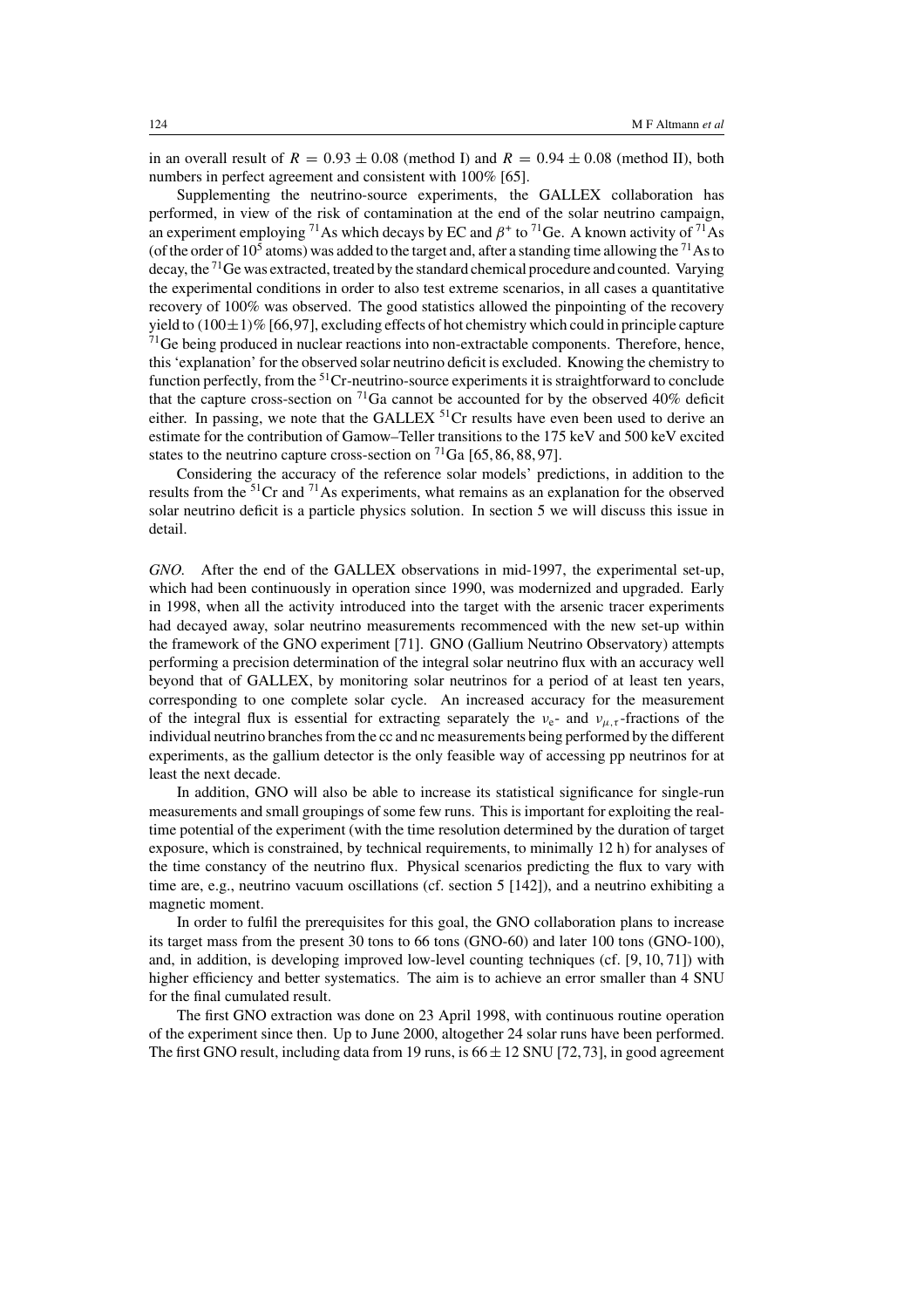with GALLEX results. Merging the GNO runs with the GALLEX data set by performing a combined maximum-likelihood analysis results in  $74 \pm 7$  SNU, with statistical and systematic errors combined in quadrature.

4.4.5. SAGE. Like GALLEX/GNO, the Russian–American SAGE detector<sup>10</sup>, installed in the Baksan Underground Laboratory in the Caucasian Mountains, Russia, employs a gallium target to detect solar neutrinos via the cc inverse beta-decay reaction  ${}^{71}Ga + v_e \rightarrow {}^{71}Ge + e^-$ . In contrast to the case for GALLEX/GNO, however, the target, comprising between 50 and 57 tons of gallium, is utilized in metallic form (melting point  $29.8 \degree C$ ). Therefore, the chemical procedures for extracting 71Ge from the target differ from that for GALLEX: extraction is performed by adding a mixture of deionized water, HCl, and  $H_2O_2$  to the target, and heating and thoroughly stirring it, to produce an emulsion with the germanium entering into the oxide film covering the gallium droplets, where it can then be removed from the gallium, concentrated, and extracted into water in the form of  $GeC<sub>4</sub>$ . The subsequent experimental steps are similar to those of GALLEX/GNO, i.e. further concentration, purification, and synthesis of  $GEH_4$  to be used in a mixture with Xe as the counting gas in miniaturized proportional counters. Like in GALLEX/GNO, counting is performed over a period of several months, in order to allow for a reliable estimate of the time-constant background counting rate. For counter calibration, done at regular intervals of about two weeks, standard  $^{55}$ Fe and  $^{109}$ Cd sources are used.

SAGE started solar neutrino recording in January 1990, and has been continuously operative since then. However, in spite of employing a target mass almost twice as large as that of GALLEX, the accuracy achieved so far is comparable to that of GALLEX. This is mainly due to the fact that in the initial phase of the experiment, background problems in counting prevented the collaboration from using L-peak data with 1 keV energy deposition (≈50% of the <sup>71</sup>Ge decays), i.e. only the 10 keV K events could be analysed. In addition, several extractions were entirely discarded due to potential uncontrolled systematics introduced by a gallium theft (altogether 2 t or 3.6% of the total mass) occurring in the period between November 1993 and June 1994. A detailed description of the experiment is given in [3].

The most recent published result from SAGE, comprising data from solar runs recorded between January 1990 and October 1999, is  $(75.4^{+7.0}_{-6.8}(\text{stat.})^{+3.5}_{-3.0}(\text{syst.}))$  SNU [70], in good agreement with the GALLEX results, and substantially lower than any solar model prediction. Results for the individual data-taking periods are  $(81^{+20}_{-18})$  SNU (SAGE-I, January 1990– May 1992), (79  $\pm$  13) SNU (SAGE-II, September 1992–December 1994), and (72  $\pm$  9) SNU (SAGE-III, March 1995–October 1999).

Also the SAGE collaboration has shown the experiment to work as expected by irradiating 13.1 tons of the target with a synthetic <sup>51</sup>Cr-neutrino source of known activity<sup>11</sup> ( $A_{\text{EoA}}$  =  $(517 \pm 6)$  kCi [1, 2]). The result of the <sup>51</sup>Cr experiment in SAGE is  $R = A_v / A_{EoA}$  $0.95 \pm 0.12$  (exp.) $^{+0.035}_{-0.027}$  (theo.), perfectly consistent with 100% [3].

SAGE is continuing to record the integral solar neutrino flux with a target mass of about 50 tons, complementing the GNO measurement with different systematics and, important for analyses of potential time variations, different extraction times. The collaboration plans to increase the target mass by  $\approx 8$  t by recovering the gallium that has been removed from the target in the course of the chemical extraction processes since the start of the experiment.

<sup>10</sup> The acronym SAGE stands for Soviet–American gallium experiment.

<sup>&</sup>lt;sup>11</sup> The higher density of the metal target compared to the aqueous solution employed in GALLEX allows the achieving of the same event statistics with a substantially lower source activity.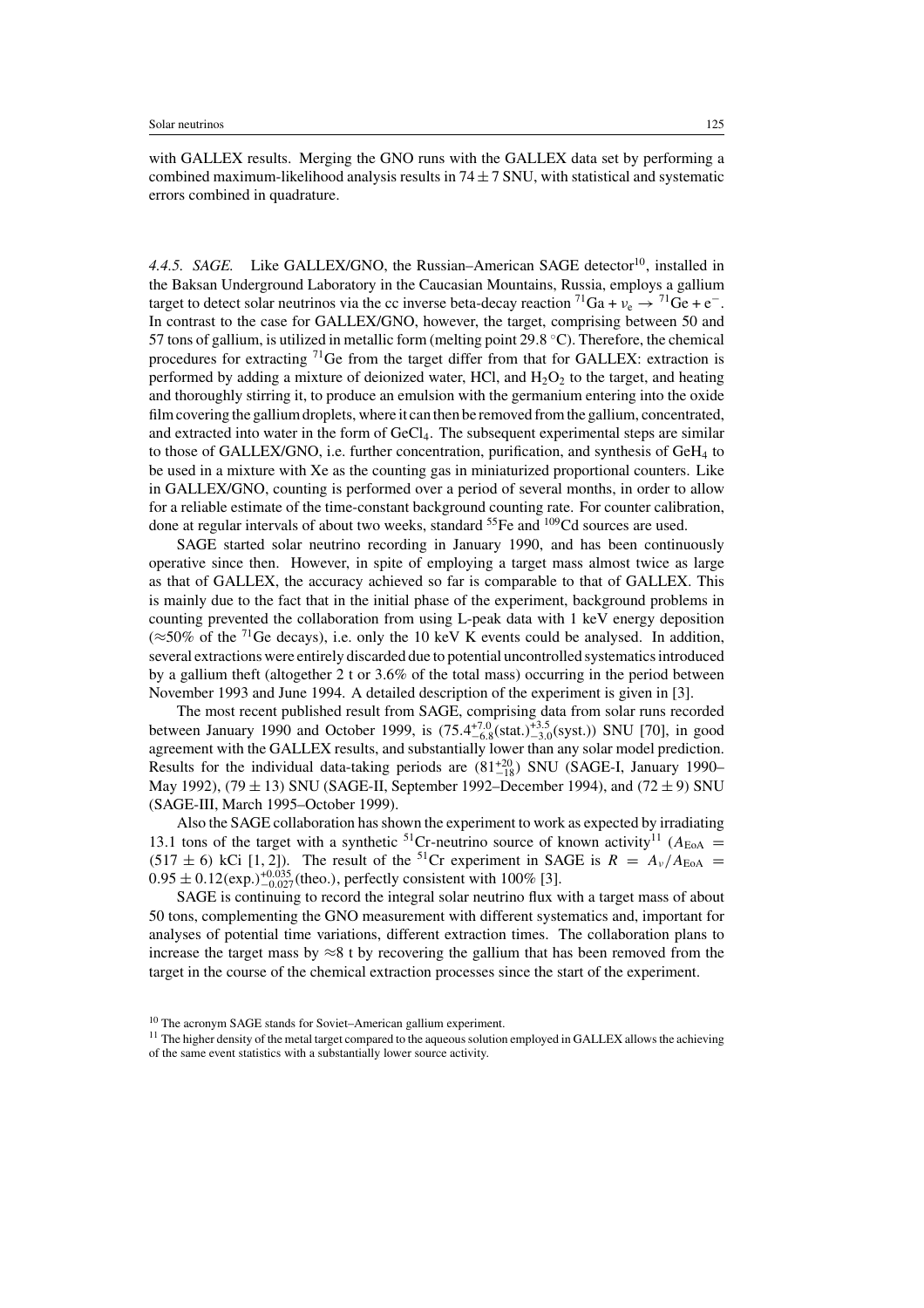*4.4.6. SNO.* The SNO experiment [50] is aiming to measure the flux of <sup>8</sup>B solar neutrinos with a heavy-water Cherenkov detector. SNO is situated 2000 m underground in the Creighton Mine near Sudbury, Canada [54].

The target is contained in an acrylic vessel 12 m in diameter. About 9500 photomultipliers, mounted on an open geodesic support structure, are used to deliver the signals from solar neutrino interactions. Each tube is 20 cm in diameter and is equipped with light reflectors, leading to a 70% coverage in total. Figure 8 shows the set-up of the experiment.



**Figure 8.** A schematic drawing of the SNO experiment. The neutrino target, 1000 tons of heavy water, is contained in an acrylic sphere, which is immersed in a light-water buffer to shield it from external radioactivity. Altogether 9500 photomultipliers are installed on a geodesic sphere surrounding the acrylic vessel.

In order to shield the target from external gamma rays, the heavy water is embedded in a light-water buffer which is contained in a barrel-shaped cavity. Water and radon permeation from outside is prevented by a thick polyurethane layer on the walls of the cavity.

The use of  ${}^{2}H_{2}O$  as target offers the possibility of exploiting charged-current (cc) as well as neutral-current (nc) interactions. Three reactions are used for neutrino detection:

$$
\nu_e + {}^2H \to e^- + p + p \qquad (cc)
$$
  
\n
$$
\nu_x + {}^2H \to \nu_x + n + p \qquad (nc)
$$
  
\n
$$
\nu_x + e^- \to \nu_x + e^- \qquad (elastic scattering (es); cc + nc).
$$

The thresholds of the cc and the nc reaction on <sup>2</sup>H are about 6 MeV and 2.2 MeV, respectively. Therefore both reactions can only be used for detection of solar <sup>8</sup>B neutrinos. However, comparison of the reaction rates allows the simultaneous measurement of the flux of electron neutrinos ( $v_e$ ) and the flux independent of the flavour ( $v_e$ ,  $v_\mu$ ,  $v_\tau$ ). This information constitutes a signature for detection of neutrino oscillations to either another flavour ( $v_e \to v_{\mu,\tau}$ ) or a sterile neutrino  $(v_s)$ . Direct neutrino spectroscopy is possible via the cc reaction by measuring the electron energy. Hence, spectral distortions due to oscillations might be detected, too, yielding independent information about the actual oscillation parameters. The energy resolution is expected to be  $\approx$  20% on average for  ${}^{8}B$  neutrinos.

The disintegration of deuterium in the nc reaction is going to be detected by two methods. One way is to dope the water with  $MgCl<sub>2</sub>$ , where Cl is used to capture the free neutrons liberated by the neutrino-induced deuteron break-up. Here the resulting 8.6 MeV gamma cascade will be detected. The second technique relies on  ${}^{3}$ He-filled proportional tubes in the water target. Neutrons captured by <sup>3</sup>He provide a signal that is entirely independent of the photomultiplier array.

According to the reference solar model [19], SNO is expected to measure the following event rates: 8800 cc events/year, 2600 nc events/year ( $MgCl<sub>2</sub>$ ), 2300 nc events/year ( ${}^{3}He$ ),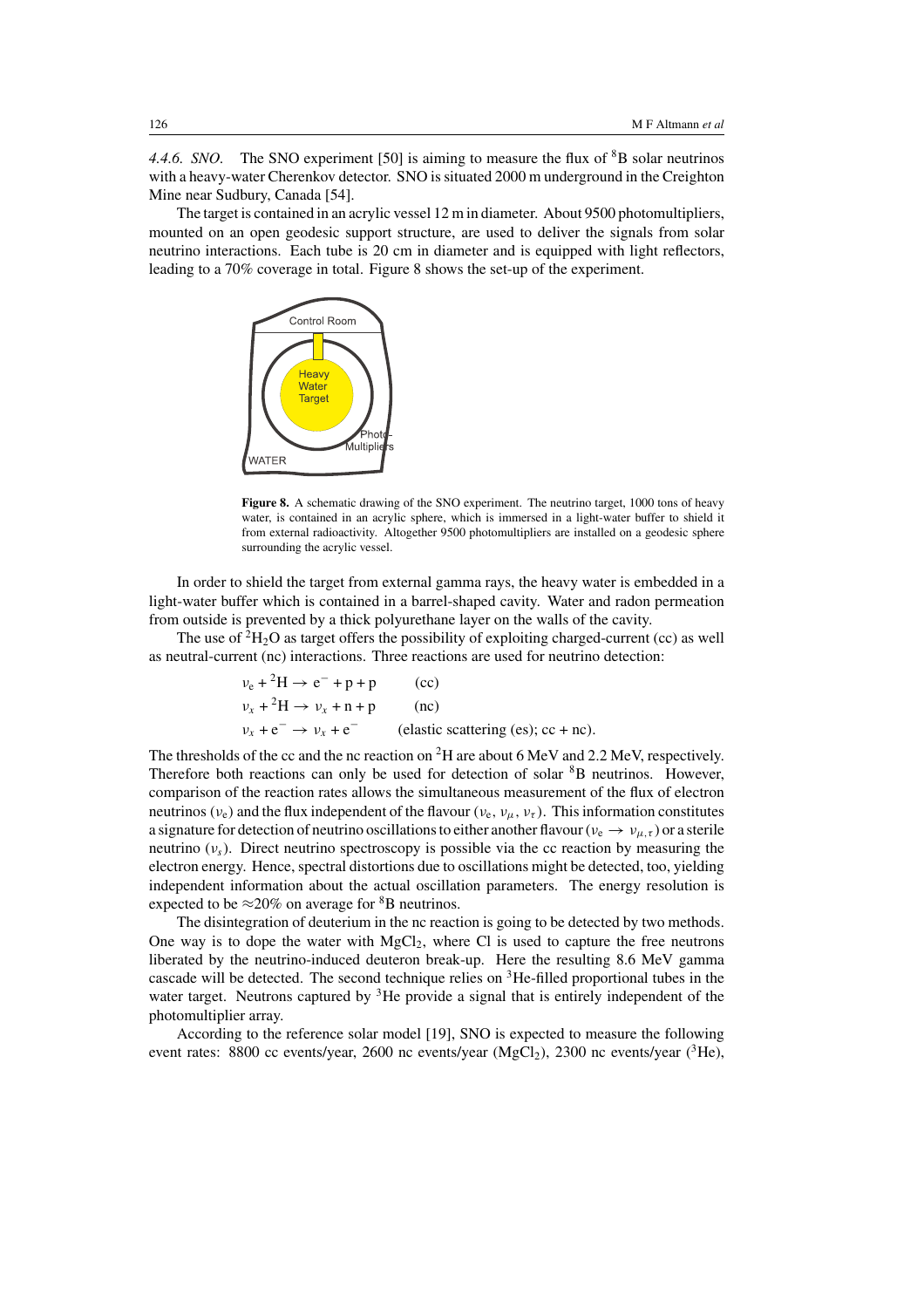and 1200 es events/year. In addition, the electron energy spectrum of the cc reaction will be measured, which might be distorted by the presence of neutrino oscillations  $v_e \rightarrow v_x$ . It is important to note that the cc events can be separated from the es signals after reconstruction of the directionality of the recoil electron, as this differs for the two reactions.

The main background for these measurements are gamma and beta decays limiting the energy threshold for the cc reaction, and gamma rays with energies above 2.2 MeV capable of photodisintegration of deuterium via the reaction  $\gamma + {}^2H \rightarrow n + p$ . The former background may compromise the detection of a potential spectral distortion, whereas the latter jeopardizes the nc measurement. Most of such background is likely to stem from decay products of the uranium and thorium chains. In order to set a limit to the background rate of one neutron per day, the mass concentrations of uranium and thorium in the heavy water have to be below  $4.5 \times 10^{-14}$  g g<sup>-1</sup> and  $3.7 \times 10^{-15}$  g g<sup>-1</sup>, respectively. In this case the expected signal-tobackground ratio for the nc reaction would be at about 13. Design limits on the surrounding light water and the acrylic vessel are less stringent, and range in the  $10^{-14}$  g g<sup>-1</sup> and  $10^{-12}$  g g<sup>-1</sup> regions, respectively. All detector materials have been selected for low radioactivity and the construction proceeded in a clean-room environment. Special care was taken to prevent buildup of mine dust during construction of the acrylic vessel, as just  $10 \text{ g}$  of dust would be sufficient to account for a neutron rate equivalent to the nc signal. The collaboration succeeded in reaching the stringent radiopurity design limits.

Calibration of the detector is being accomplished using laser sources at different wavelengths and a diffuser ball which can be positioned almost anywhere in the target volume via a manipulator mechanism. In addition, light-emitting diodes are used for monitoring the detector stability. Various gamma sources are used for energy calibration:  $^{208}$ Tl at 2.6 MeV, <sup>16</sup>N at 6 MeV, and 20 MeV photons from (p, t) reactions. A sonoluminescent source provides short pulses for time calibration, and a  ${}^{8}$ Li source, produced by nuclear reaction, emits electrons with an energy spectrum which is directly related to the solar <sup>8</sup>B spectrum. This source can also be positioned with the manipulator mechanism.

Construction of the detector began in 1990 with the excavation works in the Sudbury mine. In 1997 the acrylic vessel was completed and the procedure of filling of the vessels started. Since summer 1999, SNO has been detecting solar neutrinos via the cc and es reactions. The preliminary cc spectrum published in June 2000 [130] shows agreement with the shape expected from the reference solar models; a thorough statistical analysis, however, has not yet been made available. The latter applies also to the integral  ${}^{8}B$   $v_{e}$ -flux detected by SNO. Neutral-current detection will be accomplished in the second phase of the experiment, employing both of the methods described above. Then SNO alone—without referring to the results of the other solar neutrino experiments—can provide an answer to the question of whether oscillations take place for 8B neutrinos in the energy region above 5 MeV, and, in addition, which types of oscillation occur—i.e. oscillations of  $v_e$  to another flavour or to a sterile neutrino.

### **5. Implications**

## *5.1. The solar neutrino puzzle*

From the results of the running solar neutrino experiments, a number of conclusions can be drawn. Firstly, all solar neutrino experiments observe a statistically significant signal above zero. Hence, and this is a fundamental issue, the basic assumption of thermal nuclear fusion as the process of energy production in the Sun is proven to be correct.

Secondly, however, all solar neutrino experiments observe a significantly lower number of neutrinos than expected. This is illustrated in table 7 where the available experimental results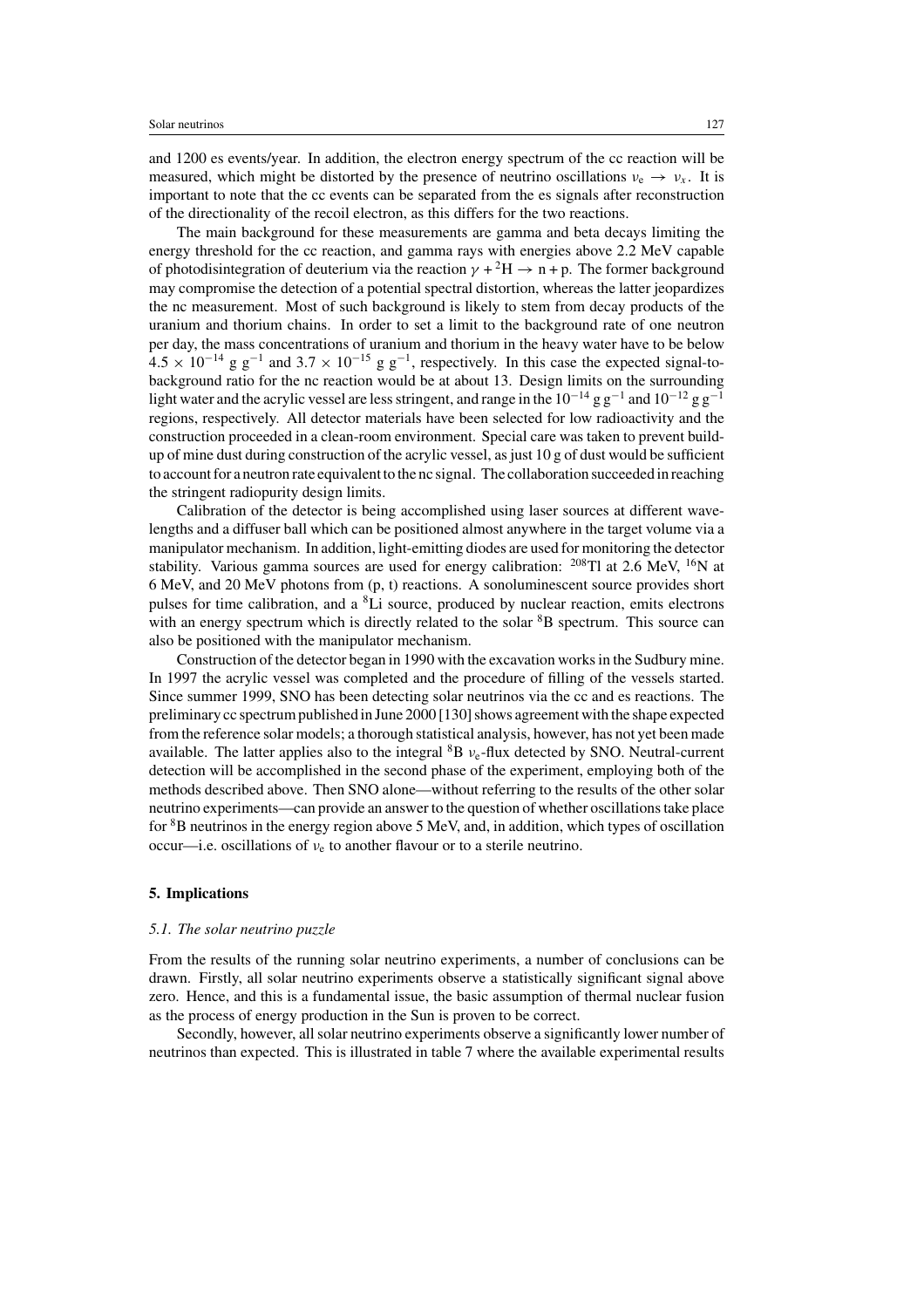**Table 7.** The significance of the solar neutrino deficit as observed in six experiments. The quoted uncertainties are  $1 \sigma$ , with statistical and systematic uncertainties quadratically summed. (This table is adapted and updated from [97]; as the reference solar model, that of [19] was used.)

|                                                     | Home-<br>stake      | <b>KAMIOKANDE</b>                                                               | <b>SUPER-</b><br><b>KAMIOKANDE</b> | <b>GALLEX</b>                            | <b>GNO</b>             | SAGE                 |
|-----------------------------------------------------|---------------------|---------------------------------------------------------------------------------|------------------------------------|------------------------------------------|------------------------|----------------------|
| Experimental                                        | $2.56 \pm 0.22$     | $2.82 \pm 0.38$                                                                 | $2.42 \pm 0.08$                    | $77.5^{+7.6}_{-7.8}$                     | $65.8^{+10.7}_{-10.2}$ | $75.4^{+7.8}_{-7.4}$ |
| result $Y_e$                                        | (SNU)               | $(10^6 \text{ cm}^{-2} \text{ s}^{-1})$ $(10^6 \text{ cm}^{-2} \text{ s}^{-1})$ |                                    | (SNU)                                    | (SNU)                  | (SNU)                |
|                                                     |                     |                                                                                 |                                    | 74.1 <sup>+6.7</sup> <sub>-6.8</sub> SNU |                        |                      |
| Solar model                                         | $7.7^{+1.2}_{-1.0}$ | $5.15^{+0.98}_{-0.72}$                                                          | $5.15^{+0.98}_{-0.72}$             | $129^{+8}_{-6}$                          | $129^{+8}_{-6}$        | $129^{+8}_{-6}$      |
| prediction $Y_t$                                    | (SNU)               | $(10^6 \text{ cm}^{-2} \text{ s}^{-1})$ $(10^6 \text{ cm}^{-2} \text{ s}^{-1})$ |                                    | (SNU)                                    | (SNU)                  | (SNU)                |
| Deficit $Y_e/Y_t$ 0.33 ± 0.06 0.55 <sup>+0.13</sup> |                     |                                                                                 | $0.47^{+0.09}_{-0.07}$             | $0.60 \pm 0.07$                          | $0.51 \pm 0.09$        | $0.58 \pm 0.07$      |
|                                                     |                     |                                                                                 |                                    |                                          | $0.57^{+0.07}_{-0.06}$ |                      |
| Significance                                        | $5.0\,\sigma$       | $2.9\sigma$                                                                     | $3.8\sigma$                        | 5.3 $\sigma$                             | $5.2\sigma$            | 5.4 $\sigma$         |
| of deficit                                          |                     |                                                                                 |                                    | 5.6 $\sigma$                             |                        |                      |

are shown and confronted with the respective theoretical expectations [19].

In calculating the significance of the observed deficit, one relies on estimations of theoretical uncertainties. It obviously must be ensured that the relevant physics processes in the solar interior as well as the input data like cross-sections and opacities are well understood. As discussed in section 3, the state-of-the-art reference solar models seem to provide the required reliable and experimentally tested description of the Sun.

## *5.2. Deficit of* <sup>8</sup>*B neutrinos*

As long as the Homestake  ${}^{37}$ Cl experiment was the only operative solar neutrino detector, the observed deficit was naturally assigned to a reduction in  ${}^{8}B$  flux. As discussed in section 4, 76% of the expected signal stems from the highly temperature-dependent <sup>8</sup>B flux ( $\phi$ <sup>(8</sup>B)  $\propto T^{18}$ ), and only 15% comes from the 7Be neutrinos. Therefore, a reduction in the central temperature (which is an output parameter in the solar model computations) of  $\approx 5\%$ <sup>12</sup> could account for the Homestake result. In addition, other scenarios (e.g. modifying *ad hoc* the  $S_{17}$  cross-section) could be seen as responsible for the experimental result without violating the most fundamental constraints like that of the solar luminosity. For a review, see e.g. [35]. We note, however that any such attempt means using values different from those considered correct for one or more input parameters of the solar model computations. Moreover, these 'biased *ad hoc* modifications' have to be done in a correlated way in order to end up with the desired effect.

The situation changed with the availability of the KAMIOKANDE data in 1990, where about 50% of the 8B flux was seen. For standard neutrinos (i.e. no neutrino masses, no neutrino oscillations) and assuming that the CNO and  ${}^{7}$ Be flux predictions of the reference solar model are accurate, this implied an expectation of  $\approx$ (4.8 ± 0.7) SNU for Homestake, which is in conflict with the measured value of  $(2.56\pm0.22)$  SNU. This conflict persists with the much more accurate SUPERKAMIOKANDE data which have meanwhile become available. Indeed, the SUPERKAMIOKANDE result implies a <sup>8</sup>B contribution to Homestake of about

<sup>12</sup> This can (in an *ad hoc* way) be achieved by putting in by hand certain input parameters in a correlated manner away from the values which are considered to be the correct ones.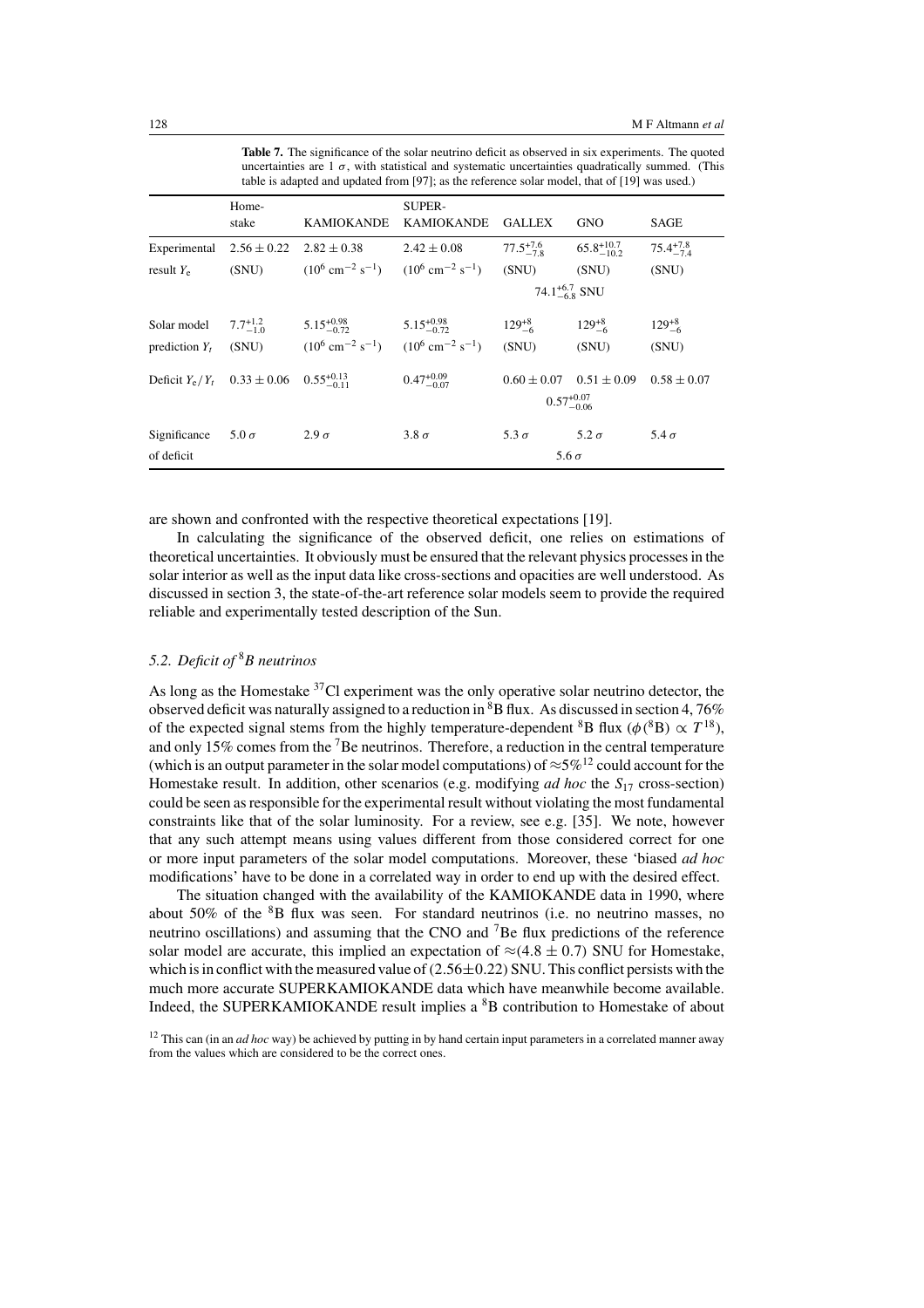3 SNU. This alone would still be compatible with Homestake results, taking into account the large uncertainty of the  ${}^{8}B$  flux prediction. However, and this is a much more dramatic consequence, it implies (for massless standard neutrinos) the absence of any contribution of the medium-energy neutrino branches from the pp and CNO chains to the Homestake  $37$ Cl signal. In particular, no room is left for  ${}^{7}$ Be neutrinos.

To resolve this problem also, it is no longer sufficient to 'just' lower the solar core temperature in order to reconcile the 8B flux with the SUPERKAMIOKANDE measurement. As the intermediate-energy branches are much less sensitive to  $T_c$  than the <sup>8</sup>B flux, a temperature reduction can never accomplish a stronger reduction for the intermediate-energy neutrino branches than for the  ${}^{8}B$  flux. In contrast, the requirement of an enhanced suppression of those intermediate-energy fluxes is a hint that neutrino oscillations are involved.

# *5.3. Deficit of* <sup>7</sup>*Be neutrinos—a hint of oscillations*

The gallium experiments (GALLEX and SAGE) for the first time offered the possibility of covering the whole solar neutrino spectrum, including the most abundant pp branch. According to table 5, the expected neutrino signal is  $Y_t = Y_{\text{pp+pep}} + Y_{\text{Be}} + Y_{\text{CNO}} + Y_{\text{B}}$ , with  $Y_{\text{pp+pep}} = 73$ ,  $Y_{\text{Be}} = 34$ ,  $Y_{\text{CNO}} = 10$ , and  $Y_{\text{B}} = 12$  (all values in SNU). From the SUPERKAMIOKANDE result one expects—in the case of standard neutrinos, i.e. the lack of any shape distortion of the 8B-neutrino spectrum—a 8B contribution of about 6 SNU. The solar model prediction for neutrinos from the CNO cycle is rather inaccurate, as it is for the  ${}^{8}B$  flux; cf. sections 3 and 4. However,  $Y_{\text{pp+pep}}$  is almost model independent, as it is very strongly correlated with the solar luminosity. The 7Be flux is only slightly model dependent, and even if we *ad hoc* set the CNO flux equal to zero in an arbitrary way, the expected minimal values for gallium experiments  $(Y_t = (73 + 34 + 0 + 6) = 113$  SNU) are significantly higher than the actual observations of (74  $\pm$  7) SNU for GALLEX/GNO and (75  $\pm$  8) SNU for SAGE, respectively. As the measured values are still consistent with the expected pp flux, it is likely that the 7Be neutrinos can be considered as 'missing'. This deficit cannot be explained by applying minor modifications to the solar models, as illustrated in figure 9.

This puzzle of missing 7Be neutrinos can even be shown in a maximally conservative calculation which is completely independent of any solar model details [7]. In contrast, a constraint for the 7Be flux is determined from the single requirement that the following experimentally determined parameters are reconciled: the solar luminosity, and the SUPER-KAMIOKANDE and the GALLEX/GNO results. The branching ratios between the pp-I, pp-II, and pp-III cycles are treated as free parameters. Figure 10 shows the 90% c.l. region, indicating again a severe depression of the  ${}^{7}$ Be-neutrino flux.

If, on the other hand, pp rather than  $<sup>7</sup>B$ e neutrinos were responsible for the deficit observed</sup> in the gallium experiments, it would be impossible to reconcile this with the solar luminosity without invoking non-standard neutrino properties.

In summary, we conclude that standard model (i.e. massless) neutrinos, which the results of the calculations as shown in figures 9 and 10 are based on, obviously cannot reasonably describe the experimental results. The latter, in contrast, provide strong evidence that the flavour content of solar neutrinos is changed on their way from the interior of the Sun to the Earth.

#### *5.4. Neutrino oscillation scenarios*

Trying to reconcile the experimental results with neutrino oscillations between two flavours, four-parameter regions in the  $\Delta m^2$ –sin<sup>2</sup> 2θ plane turn out to provide a reasonably good fit to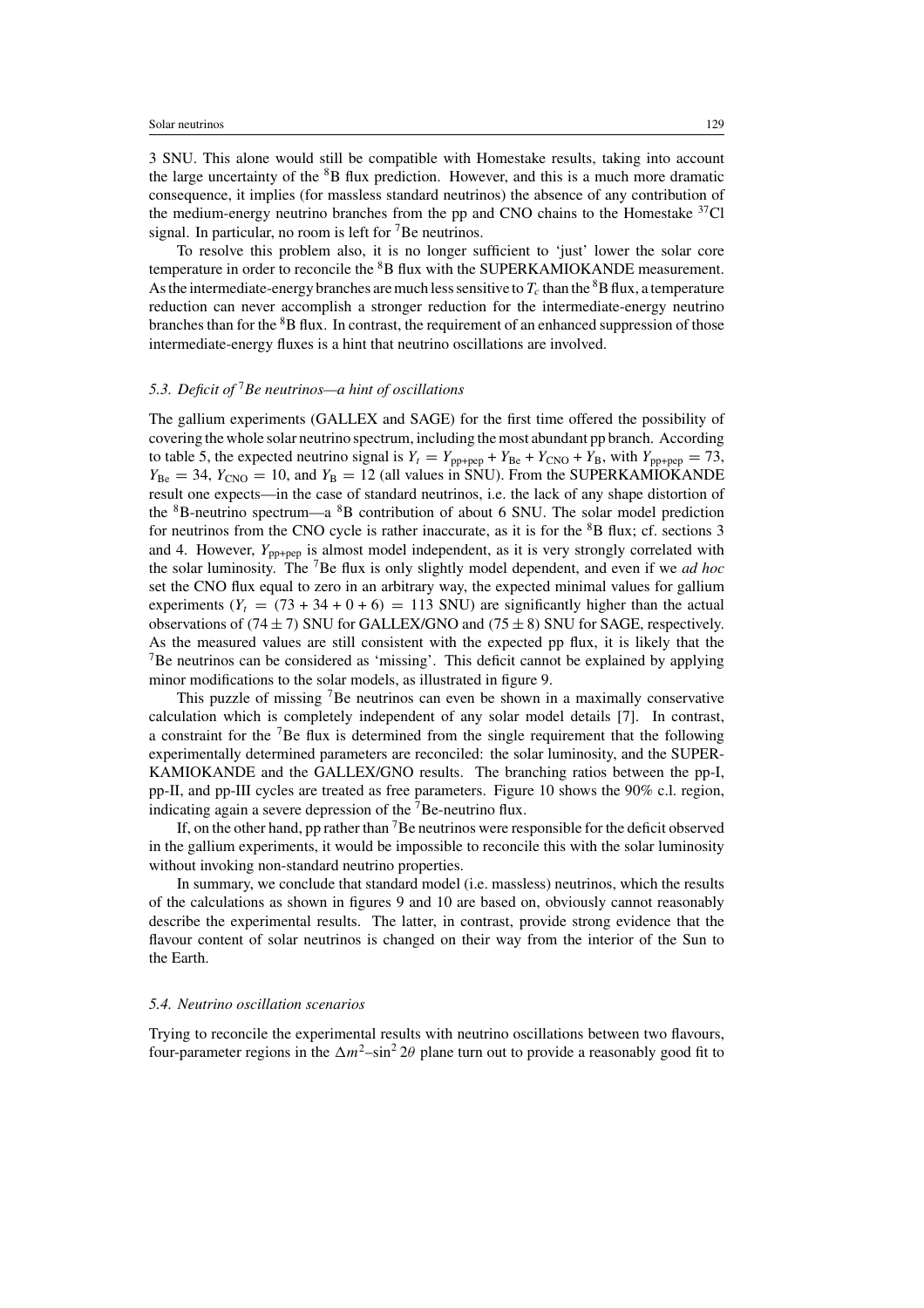

Figure 9. Predicted fluxes for the <sup>7</sup>Be- and <sup>8</sup>B-neutrino branches from several solar model computations [22]. The area allowed from a combined fit to the results of Homestake, (SUPER-) KAMIOKANDE, GALLEX and SAGE—assuming massless standard neutrinos—is also indicated. With the best-fit value lying in the unphysical region  $\phi_{\text{Be}} < 0$ , even the three-sigma contour is far away from the model predictions.

the data. They are schematically depicted in figure 11.

One of them describes neutrino oscillations in the vacuum between the Sun and the Earth, with  $\Delta m^2$  in the region of 10<sup>-10</sup> eV<sup>2</sup> and essentially maximal mixing, sin<sup>2</sup> 2θ  $\simeq$  1.

The remaining three scenarios rely on resonant amplification of oscillations inside the Sun via the MSW effect (cf. section 2). Though the exact locations of the best-fit parameter sets in the  $\Delta m^2$ –sin<sup>2</sup> 2θ plane depend on the reference solar model being referred to<sup>13</sup> [27], three regions can be located. One of them is located around  $\Delta m^2 \approx 10^{-5} \text{ eV}^2$  and mixing angles in the range  $10^{-3} \le \sin^2 2\theta \le 10^{-2}$ . For this area of allowed parameters, the mass range is insensitive to, but the mixing angle depends on, the <sup>8</sup>B flux prediction of the reference solar model. This region is generally referred to as the 'small-mixing-angle solution' (the SMA solution), in contrast to the second allowed region around  $10^{-5} \lesssim \Delta m^2 \text{ eV}^{-2} \lesssim 10^{-4}$ and almost maximal mixing, which is, accordingly, called the 'large-mixing-angle solution' (the LMA solution). At a low confidence level, a third region around  $\Delta m^2 \approx 10^{-7} \text{ eV}^2$ and essentially maximal mixing appears for one of the reference solar models [21] (the LOW solution).

<sup>&</sup>lt;sup>13</sup> The main reason is that, due to the present uncertainties of solar modelling, the various reference model computations yield somewhat different predictions for the  ${}^{8}$ B-neutrino flux  $\Phi({}^{8}B)$  (cf. section 3).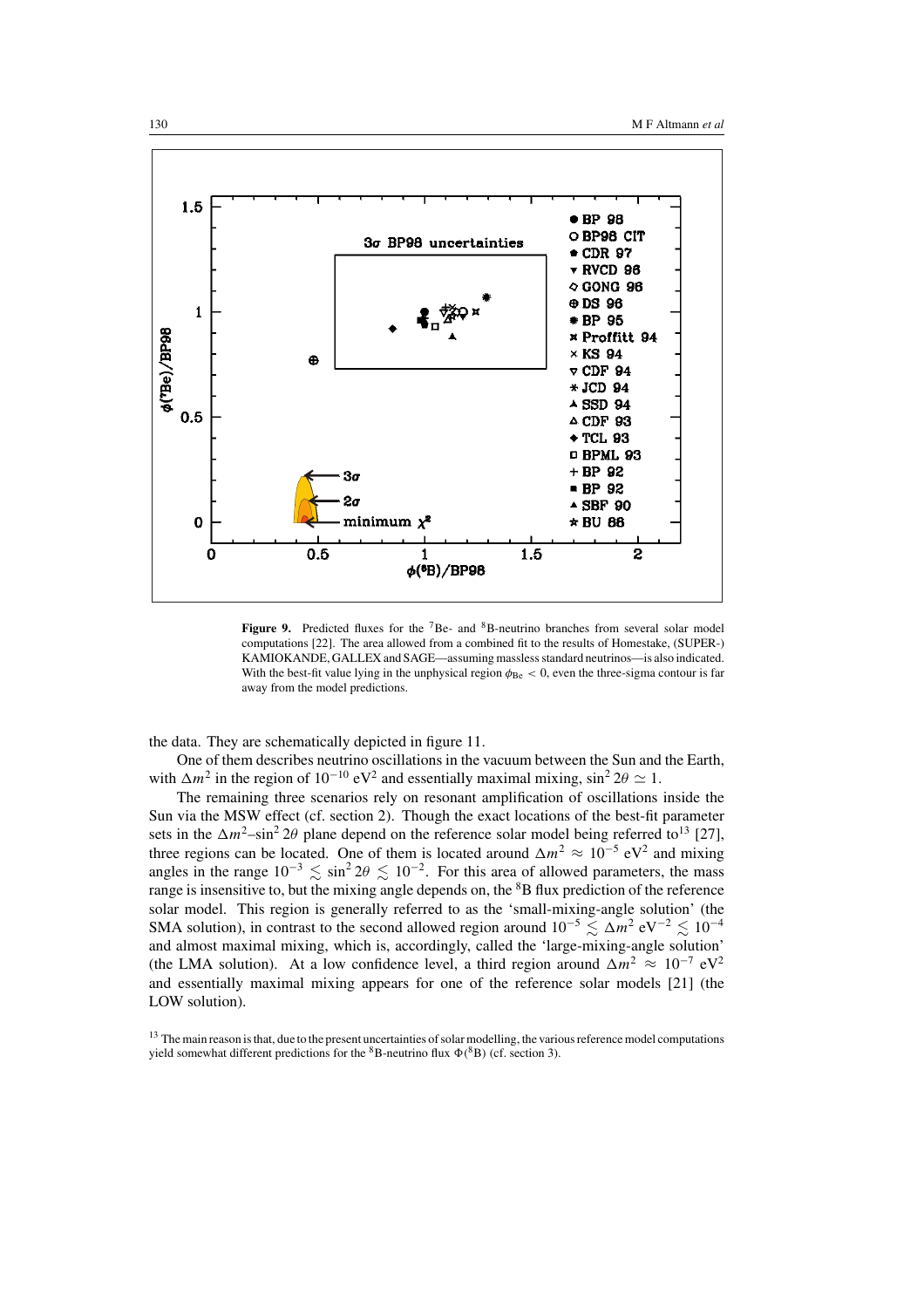

**Figure 10.** The conservative experimental constraint for the solar <sup>7</sup>Be flux, obtained in a calculation independent of any solar model details. The branching ratios between pp-I, pp-II, and pp-III are treated as free parameters, with only the solar luminosity serving as a boundary condition. In the case of no neutrino oscillations (i.e. for massless neutrinos), the results from the SUPERKAMIOKANDE and GALLEX/GNO experiments suffice to severely constrain the  ${}^{7}$ Be flux—even for the entire absence of CNO and pep neutrinos.

Recently, several analyses with mixing among all three neutrino flavours have been published. For the information which is available from the experiments, however, they do not, for the time being, yield any in principle new neutrino parameter regions. We therefore do not yet face the necessity of shelving *ad acta* the easy-to-interpret two-neutrino oscillation scenario.

#### *5.5. A way to pinpoint neutrino parameters—solar neutrino spectroscopy*

Which of the neutrino oscillation scenarios compatible with the experimental data is in fact realized in Nature is still to be investigated. However, there is a realistic potential for achieving this goal by exploiting the various pronounced features which are expected for the different allowed regions in the  $\Delta m^2$ –sin<sup>2</sup> 2θ plane.

For the vacuum oscillation solution with neutrino-mass-squared differences in the  $\Delta m^2 \approx$  $10^{-10}$  eV<sup>2</sup> range, the oscillation length for neutrino energies around 1 MeV is comparable to the seasonal distance variation caused by the eccentricity of the Earth's orbit. Therefore, in particular for monoenergetic neutrino lines like the 7Be or pep branches, a pronounced seasonal signature can be detected. In section 6.1 we will discuss this issue in detail in the context of the upcoming BOREXINO project, which is perfectly suited to settling the question. We therefore mention at this point only that the operating experiments GNO and SAGE, with augmented statistical accuracy, also have a good chance of detecting the predicted seasonal variations, thanks to the large  ${}^{7}$ Be contribution in their spectral sensitivity (cf. table 5) [73, 142]. The real-time capabilities of these radiochemical experiments with a realized time resolution of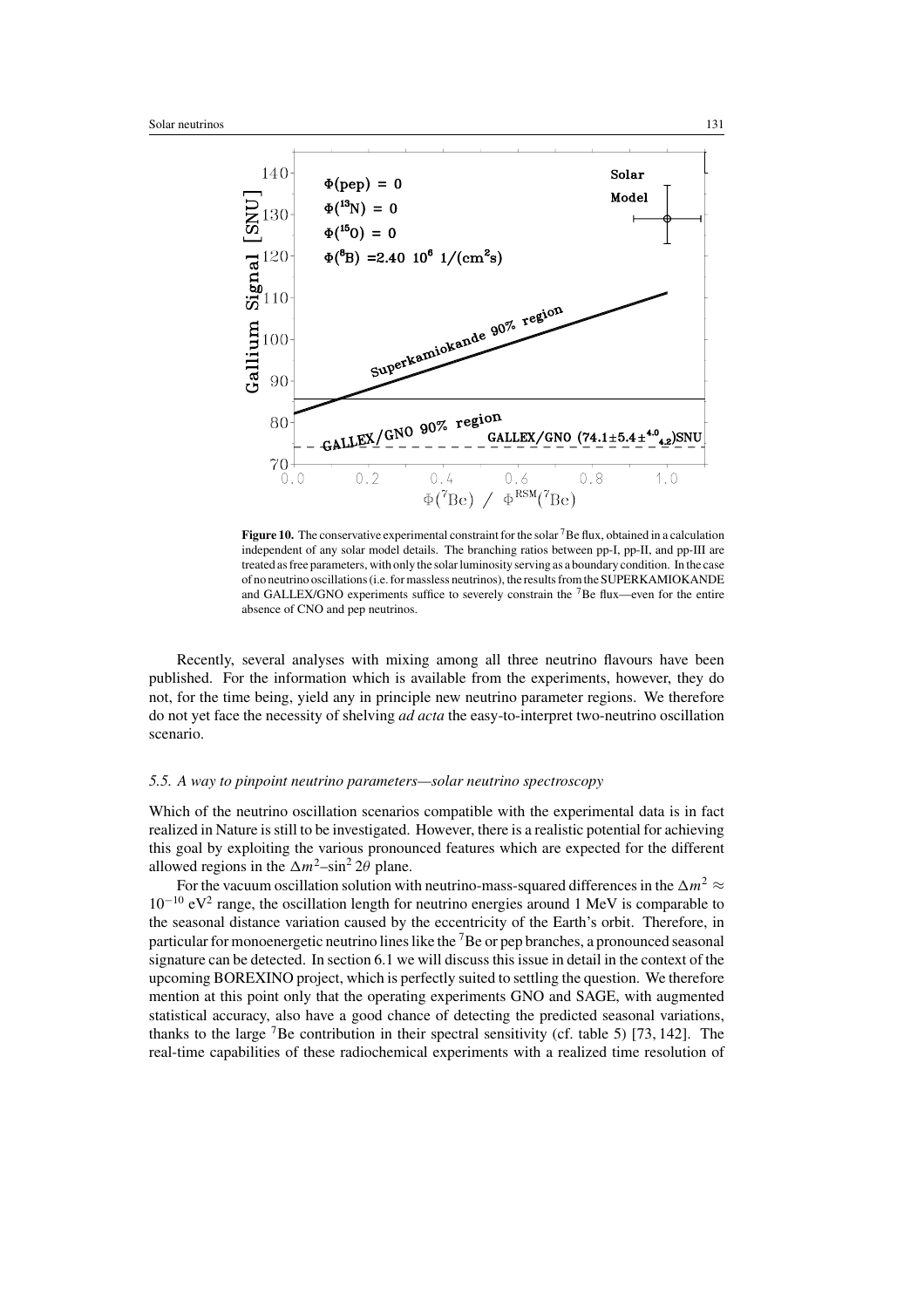

Figure 11. Allowed parameter regions (95% c.l.) for solar neutrino oscillations after analysis of the measured fluxes in the gallium, chlorine, and SUPERKAMIOKANDE experiments. Information from the spectral shape of the 8B measurement and the day–night analysis of SUPERKAMIOKANDE is not taken into account. The latter disfavours the 'small-mixing' and 'vacuum' solution at 95% c.l., as well as oscillations into sterile neutrinos.

some weeks<sup>14</sup> are perfectly sufficient for this kind of study, which investigates rate changes on a several-month scale.

Matter-enhanced neutrino flavour conversions also exhibit pronounced signatures which are characteristic for the different areas in the  $\Delta m^2$ –sin<sup>2</sup> 2θ plane. Both the SMA and the LMA solutions predict an energy-dependent distortion of the spectral shape in the energy range accessible to the operating experiments. In the LMA case, the distortion affects essentially all neutrino branches, in particular also the low-energy pp neutrinos. For the  ${}^{8}B$ neutrinos in the energy range above  $\approx$  5 MeV, which can be tested by SUPERKAMIOKANDE, however, the LMA-predicted suppression is almost constant with energy. This means that the experiment should observe a global  $v_{e}$ -flux reduction but not detect a substantial spectral distortion with respect to the shape expected for standard model neutrinos. The recent SUPER-KAMIOKANDE data from a 1117 d data sample support this feature [135].

In contrast to the LMA region, the SMA solution exhibits a more pronounced spectral distortion in the energy range of some MeV. For neutrino parameters lying in the SMA region, the no-oscillation probability shows a characteristic 'bathtub'-like shape. Whereas pp neutrinos and the 384 keV<sup>7</sup>Be line remain essentially unaffected, in particular the mediumenergy region around 1 MeV, i.e. the pep and the 862 keV  $^7$ Be line, is almost completely

<sup>&</sup>lt;sup>14</sup> The minimal achievable time resolutions were, due to the minimal time needed for performing the extraction of germanium from the target,  $\approx$ 1 d.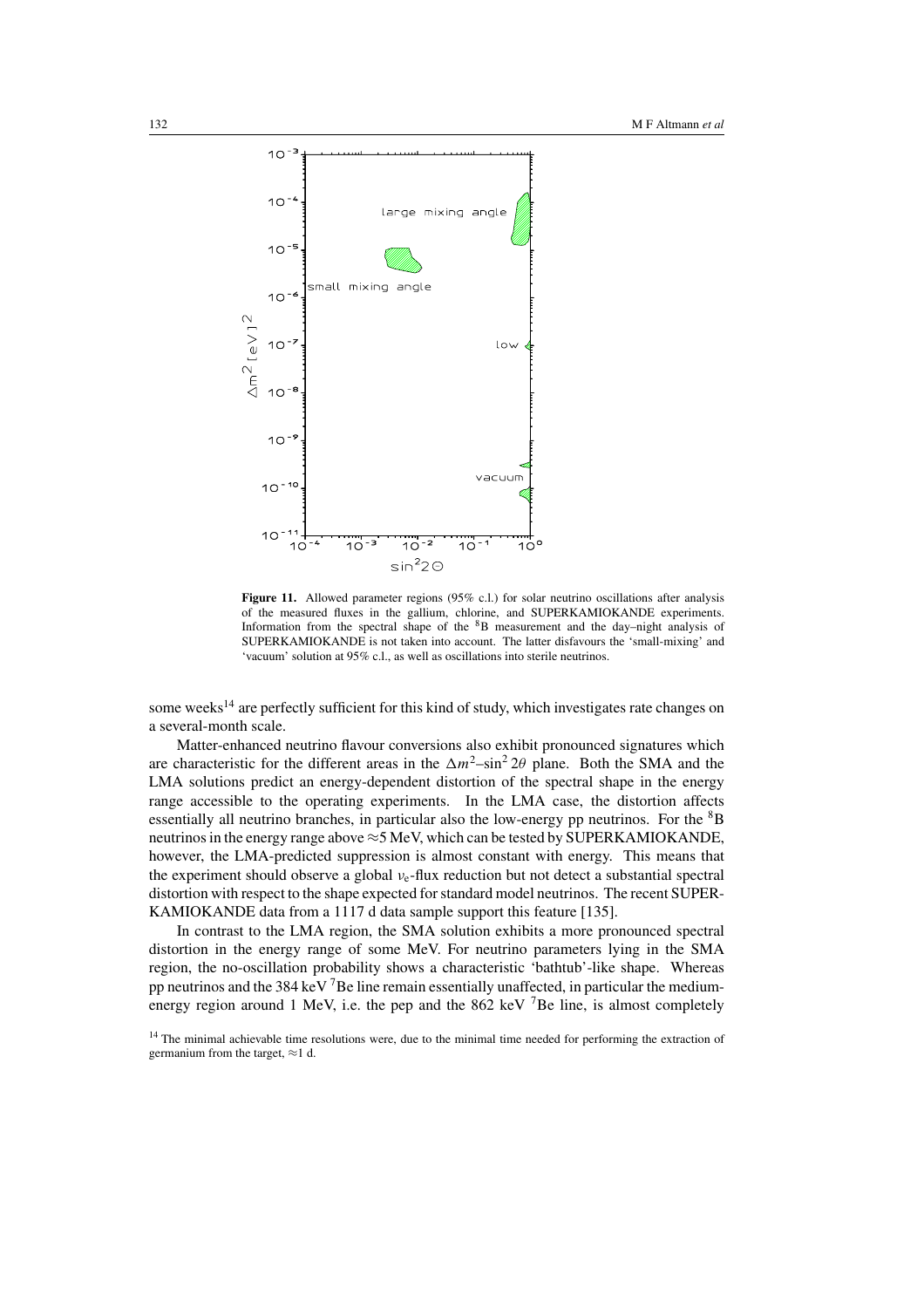suppressed. Towards higher energies, the oscillation probability decreases again, therefore leading to a substantial shape distortion of the low-energy part of the <sup>8</sup>B-neutrino spectrum. For SUPERKAMIOKANDE this means that the low-energy bins should be more strongly suppressed than the high-energy bins. We note, as a word of caution, that whether or not a SMA parameter set leads to an energy-dependent spectral distortion which is observable in the SUPERKAMIOKANDE low-energy bins depends to some extent on details of the solar model referred to, particularly on the  $S_{17}$  cross-section value. As discussed in section 3,  $S_{17}$  is not accurately determined experimentally. However, direct measurement of the  $v_e$ -components of the medium-energy neutrino branches around 1 MeV will confirm or definitely rule out the SMA solution without suffering from model uncertainties.

Both the LMA and SMA regions predict a partial regeneration of the <sup>8</sup>B-electron-neutrino component by an MSW-like resonant amplification of the oscillation, probability in the matter of the Earth. Therefore, SUPERKAMIOKANDE might see a flux enhancement during the night, when neutrinos traverse the Earth's interior. Whereas for neutrino parameters in the SMA region and neutrino energies exceeding the SUPERKAMIOKANDE energy threshold, the resonance condition is only fulfilled when neutrinos traverse the Earth's inner core, the LMA region predicts an enhancement throughout more or less the entire night. As already discussed in section 4.4, SUPERKAMIOKANDE reported a slight—though statistically not yet significant—day–night asymmetry, which tends to favour the LMA interpretation.

For the LOW region, a pronounced day–night effect is predicted for the medium-energy neutrinos around and below 1 MeV. Unfortunately, the time resolution of the radiochemical gallium experiments is not sufficient for directly testing for this effect, and the statistical accuracy that they have reached so far is not sufficient to allow one to indirectly probe it by investigating the data for the presence of an  $\approx$ 5 SNU [55] difference between winter and summer data, caused by the inclination of the Earth. Therefore, the results of the upcoming experiments BOREXINO and KAMLAND, which directly investigate the medium-energy region, must be awaited.

#### **6. Prospects: future solar neutrino experiments**

#### *6.1. BOREXINO*

The aim of BOREXINO, placed in the Italian Gran Sasso Underground Laboratory, is the first individual determination of the solar  ${}^{7}$ Be-neutrino flux [31]. Neutrinos will be detected by elastic scattering on electrons of a liquid organic scintillator with a total mass of about 300 tons,  $v + e^- \rightarrow v + e^-$ . This scattering process is described in standard electroweak theory, including radiative corrections, at an accuracy of  $\approx$ 3% for the energy range of  $\approx$ 1 MeV and below. The monoenergetic <sup>7</sup>Be neutrinos with  $E_v = 0.862$  MeV yield a unique flat-box recoil profile with a spectral edge at 0.66 MeV. The edge is determined by the energy of the monochromatic 7Be-neutrino branch; thus it offers a signature for the reaction.

Figure 12 shows schematically the detector design of BOREXINO.

A fiducial volume of about 100 t for solar neutrino interaction can be defined, and the outer part of the scintillator sphere serves as an active additional shielding against external background. Between the two steel tanks, deionized water acts as shielding against external gamma and neutron radiation and in addition as a medium for an outer Cherenkov detector in order to recognize high-energy intersecting cosmic muons.

6.1.1. *Neutrino rates in BOREXINO*. The scattering of  $v_e$  is driven by the charged (cc) and neutral (nc) weak currents, i.e.  $W^{\pm}$  and  $Z^{0}$  exchange, whereas  $v_{\mu}$ - and  $v_{\tau}$ -scatterings occur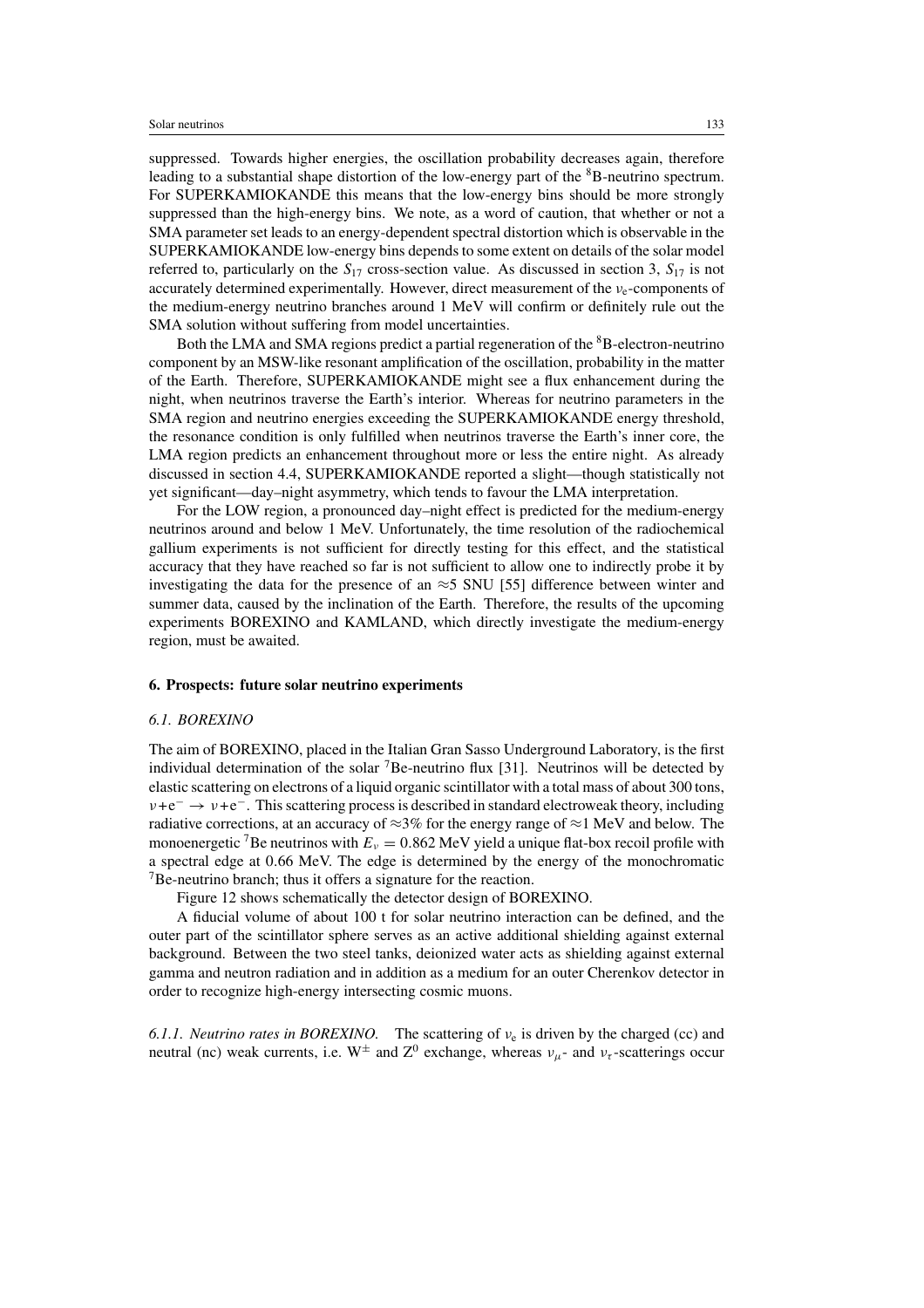

**Figure 12.** A schematic sketch of BOREXINO. The ultrapure scintillator (300 t) inside a nylon vessel is shielded differentially by means of a liquid buffer (1040 t), a steel sphere 13.5 m in diameter on which the 2200 photomultiplier tubes are mounted, and an outer water buffer which is contained in an external steel tank with dimensions of 18 m. A transparent nylon shroud hinders radon convection in the liquid-buffer region. Additional tubes mounted on the outer surface of the steel sphere allow detection of penetrating muons via the Cherenkov light that they emit when traversing the outer water buffer.

only via the nc reaction. Thus the effective cross-section depends on the neutrino flavour. In the 7Be-neutrino signal window, the counting rate which is exclusively due to nc reaction is 23% of the total  $v_e-e^-$  scattering rate. Thus, even for complete conversion of the <sup>7</sup>Be neutrino into another flavour, BOREXINO will record a significant 23% of the solar model signal.

*Sterile neutrinos.* The <sup>7</sup>Be neutrino signal will be less than this limit if neutrinos are converted to sterile, e.g. right-handed species, because in this case the interaction is reduced to vanishing levels by the factor  $(m_v/E_v)^2$ . Barring an unlikely mechanism that severely reduces only the  ${}^{7}$ Be flux without affecting basic features of the reference solar model and helioseismology results [139], BOREXINO offers a unique method for clear recognition of sterile neutrinos.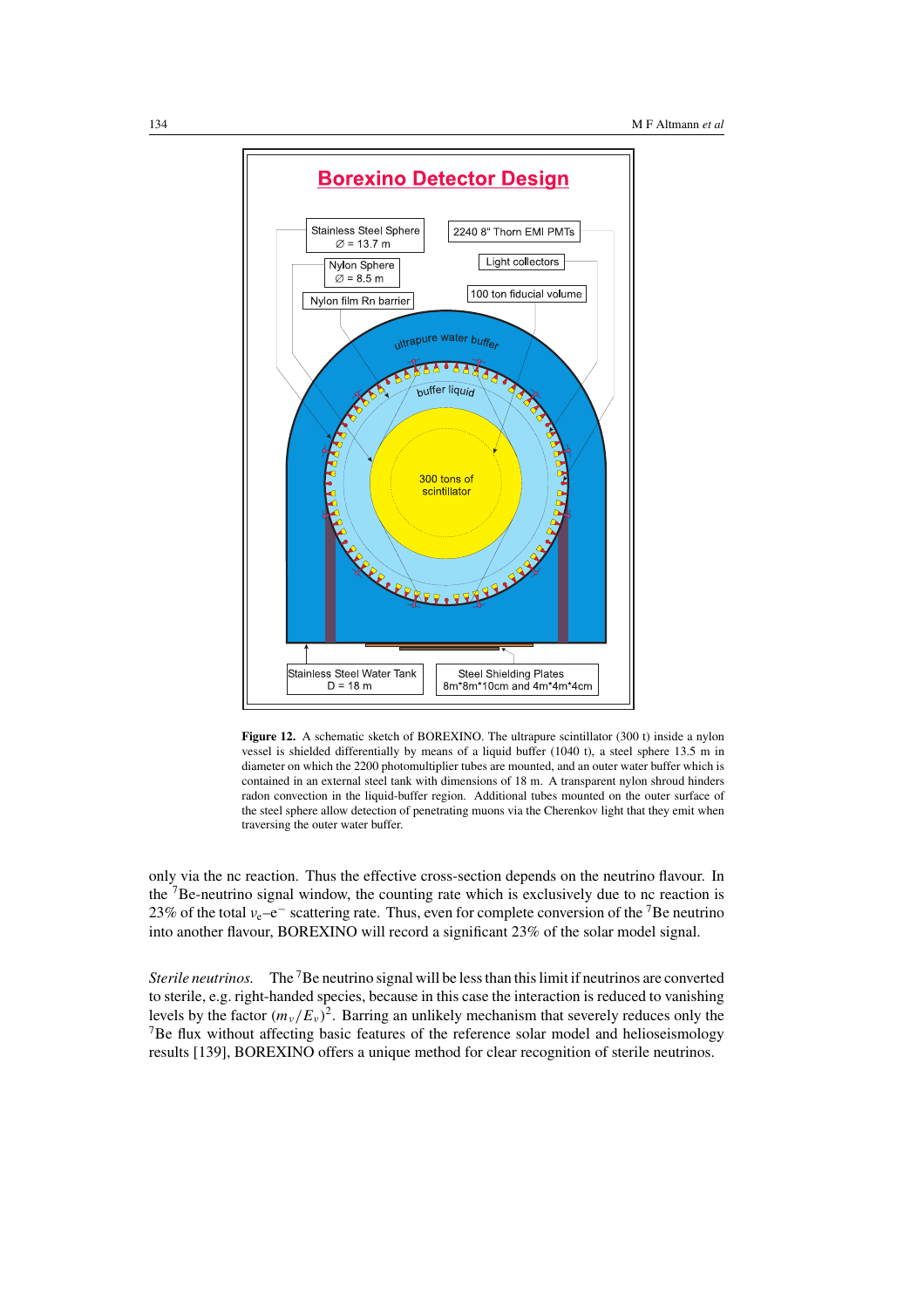*MSW-converted neutrinos.* Both the SMA scenario and the LMA solution result only in <sup>7</sup>Be  $v_e$ -flux deficits (cf. section 5), whereas the integral <sup>7</sup>Be-neutrino flux in all three flavours  $(v_e + v_u + v_\tau)$  remains unaffected. However, the sizes of the  $v_e$ -deficits differ substantially in the two cases. For the SMA region, the <sup>7</sup>Be  $v_e$  are almost completely converted. Thus, we expect a pure  $v_{\mu,\tau}$ -signal in BOREXINO, i.e. close to the limit of  $\approx 0.23$  of the solar model prediction. In the LMA region, the conversion is less strong,  $\approx$ 47% of the solar model flux [19]. Hence the expected signal in BOREXINO is  $\approx 0.6$  of the solar model prediction.

For the LOW region, the time-averaged signal in BOREXINO is about the same as in the LMA area, but the  $7B$ e-neutrino signal shows a remarkable day–night variation [31]. At night, solar neutrinos reach the detector after passage through the Earth, where some of the  $v_{\mu,\tau}$  from conversion in solar matter can be reconverted to  $v_e$  by terrestrial matter, thus increasing the signal in BOREXINO. As the day–night signal difference depends on the angle of the incident neutrino, a slight seasonal variation should in addition be expected.

*Vacuum oscillations.* Due to the Earth's eccentric orbit, neutrino vacuum oscillations would result in significant seasonal fluctuations of the counting rate of BOREXINO for  $\Delta m^2 \approx$  $10^{-10}$  eV<sup>2</sup>. Figure 13 shows the predictions for two values of  $\Delta m^2$ , both compatible with present data.



Figure 13. The seasonal variation of the counting rate in BOREXINO in the case of vacuum oscillations. The dotted curve refers to the expected signal in the no-oscillation case, its depletion in summer indicating the Earth's eccentricity which accounts for an  $\approx$ 7% effect. Neutrino oscillations appear in a very distinct manner for the monoenergetic <sup>7</sup>Be line. Two oscillation parameter sets,  $\Delta m^2 = 4.2 \times 10^{-10}$  eV<sup>2</sup> (full line) and  $\Delta m^2 = 3.2 \times 10^{-10}$  eV<sup>2</sup> (dashed), have been used to demonstrate that this parameter can be determined with high accuracy. In both cases, full mixing was assumed. The broadening of the Be line due to the temperature in the solar centre as well as the source position distribution in the Sun have been taken into account.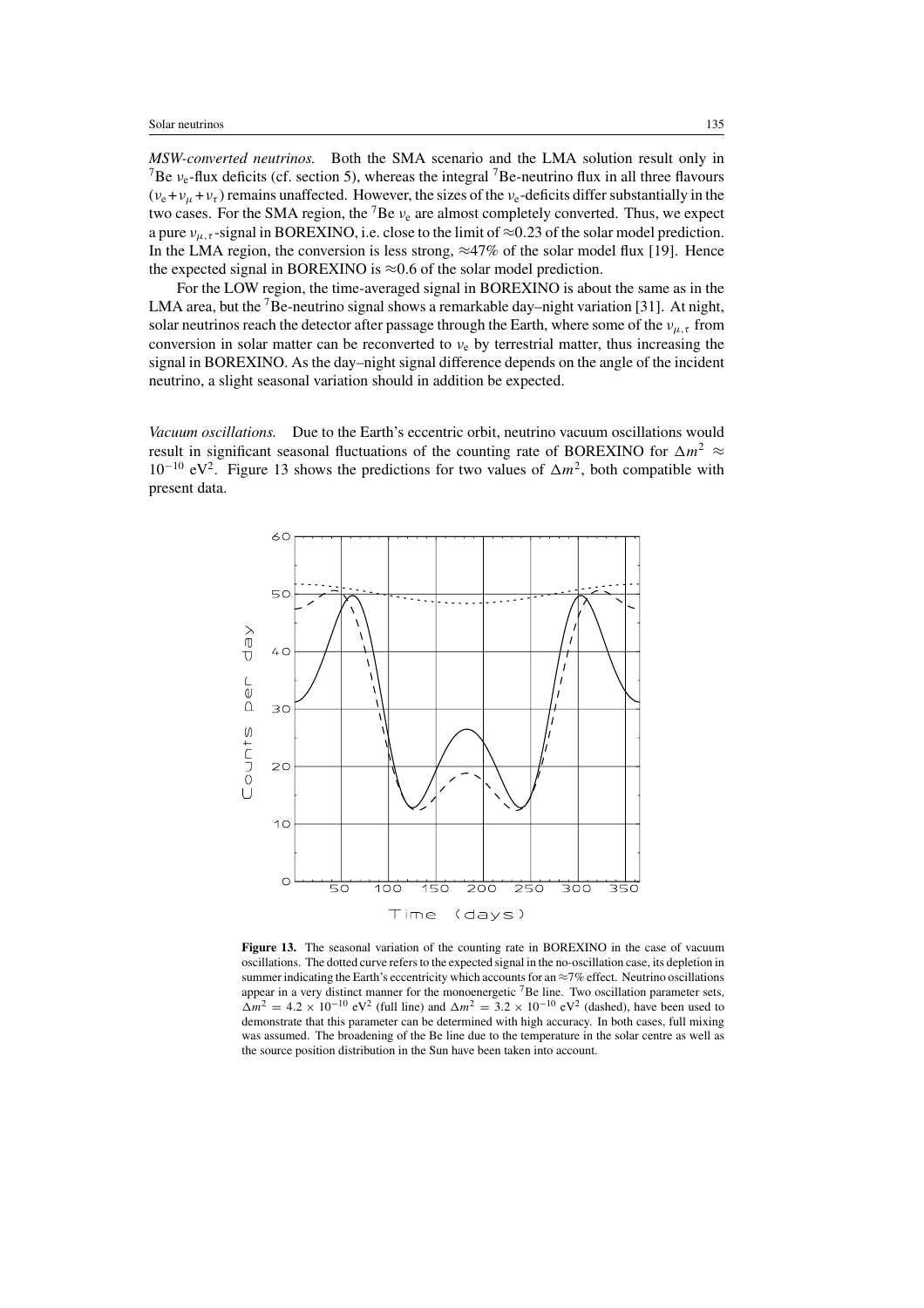As  $\Delta m^2$  becomes larger, the time variations become faster, approaching weekly and daily oscillations. Such values of  $\Delta m^2$  are allowed for the <sup>7</sup>Be line only up to  $\Delta m^2 \approx 10^{-8} \text{ eV}^2$ , when the oscillations become so fast as to lose coherence [132].

Table 8 summarizes the expected neutrino rates in BOREXINO depending on the physics scenario. Here not only solar <sup>7</sup>Be-neutrino fluxes, but also the numbers of pep,  ${}^{8}B$ , and CNO neutrinos are shown. The latter is calculated for the energy range below 5.5 MeV which might not be covered by Cherenkov detectors like SNO and SUPERKAMIOKANDE. All interaction rates are calculated at tree level; radiative corrections are not included.

Table 8. Counting rates (events per day) expected in BOREXINO via ν–e<sup>−</sup> scattering for four physics scenarios: the reference solar model (RSM) [19], and the three MSW scenarios LMA, SMA, and LOW (cf. section 5). The rates are calculated for the mean Sun–Earth distance, for 113 m<sup>3</sup> fiducial volume, and for a pseudocumene scintillator target. No radiative corrections are included. For the LMA and SMA solution,  $\Delta m^2 = 1.8 \times 10^{-5}$  eV<sup>2</sup>, sin<sup>2</sup> 2 $\theta = 0.76$  and  $\Delta m^2 = 5.4 \times 10^{-6} \text{ eV}^2$ ,  $\sin^2 2\theta = 5.5 \times 10^{-3}$  have been used, respectively. The parameters utilized for the LOW scenario are  $\Delta m^2 = 7.9 \times 10^{-8} \text{ eV}^2$ , sin<sup>2</sup> 2θ = 0.96.

| Recoil energy<br>window<br>(MeV) | Neutrino<br>branch | <b>RSM</b><br>$(d^{-1})$ | <b>LMA</b><br>$(d^{-1})$ | <b>SMA</b><br>$(d^{-1})$ | LOW<br>$(d^{-1})$ |
|----------------------------------|--------------------|--------------------------|--------------------------|--------------------------|-------------------|
| $0.25 - 0.80$                    | pp                 | 0.22                     | 0.15                     | 0.08                     | 0.13              |
|                                  | $7_{\rm Be}$       | 43.3                     | 24.4                     | 9.20                     | 22.8              |
|                                  | pep                | 2.0                      | 0.95                     | 0.39                     | 1.03              |
|                                  | $^{13}N$           | 4.0                      | 2.27                     | 0.87                     | 2.13              |
|                                  | $^{15}$ O          | 5.5                      | 2.86                     | 1.12                     | 2.86              |
|                                  | 17 <sub>F</sub>    | 0.07                     | 0.03                     | 0.01                     | 0.03              |
|                                  | 8 <sub>B</sub>     | 0.08                     | 0.03                     | 0.04                     | 0.04              |
|                                  | Integral           | 55.2                     | 30.7                     | 11.7                     | 29.0              |
| $0.80 - 1.50$                    | pep                | 1.43                     | 0.68                     | 0.28                     | 0.73              |
|                                  | $^{13}N$           | 0.13                     | 0.07                     | 0.03                     | 0.07              |
|                                  | $^{15}$ O          | 1.80                     | 0.86                     | 0.35                     | 0.92              |
|                                  | 17 <sub>F</sub>    | 0.02                     | 0.01                     | 0.00                     | 0.01              |
|                                  | 8B                 | 0.10                     | 0.04                     | 0.05                     | 0.05              |
|                                  | Integral           | 3.48                     | 1.66                     | 0.71                     | 1.78              |
| $1.50 - 5.50$                    | 8B                 | 0.454                    | 0.174                    | 0.217                    | 0.232             |

*6.1.2. Background in BOREXINO.* The energy-dispersive observation of such rare lowenergy events has never been attempted because of the formidable intrinsic background of the detector medium itself, arising from ubiquitous natural radioactive contaminants. As discussed in section 4, the only energy-dispersive observations of solar neutrinos to date have therefore been made above ≈5 MeV.

The radioactive contaminants of most concern in BOREXINO are the primordials <sup>40</sup>K, <sup>238</sup>U and <sup>232</sup>Th with their decay products <sup>226</sup>Ra and <sup>210</sup>Pb, the noble gases <sup>222</sup>Rn and <sup>85</sup>Kr, and 14C which obviously cannot be removed chemically from an organic liquid. The demands on purity in terms of radioactivity in BOREXINO, especially for the scintillator itself, are challenging. In order to be able to extract a clear signal over background also in the case of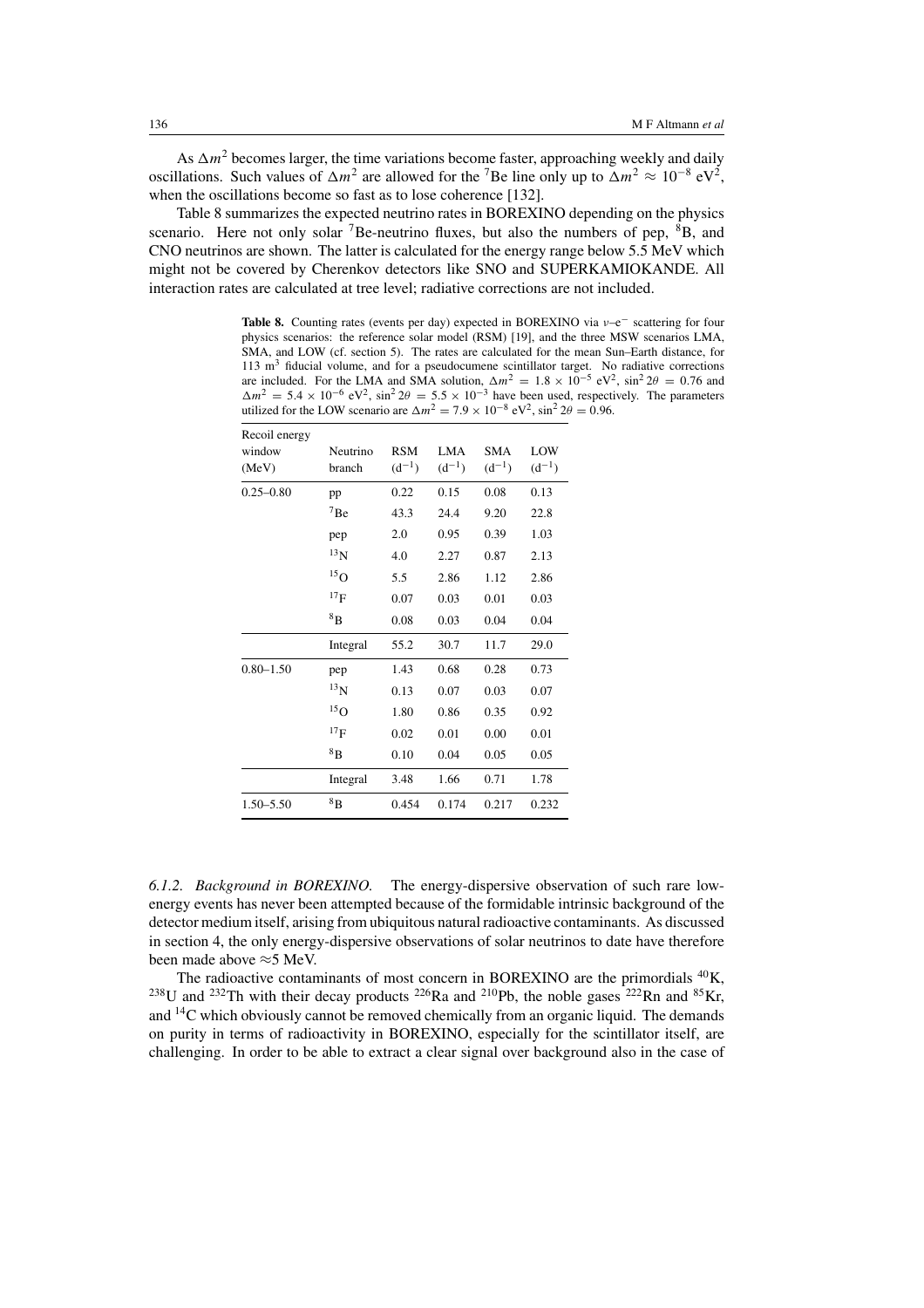total flavour conversion, an intrinsic concentration in uranium and thorium of about  $10^{-16}$  g g<sup>-1</sup> should not be significantly exceeded, and the ratio  ${}^{14}C/{}^{12}C$  is tolerable to an upper limit of  $\approx 10^{-18}$ .

Active background recognition '*in situ*' is based on identification of alpha pulses from the uranium and thorium decay chains by means of pulse shape information, identification of Bi–Po delayed coincidences, and identification of the  $^{220}Rn-^{216}P$ o delayed alpha–alpha coincidence sequence. The former is used to determine the radium concentration; the latter provides a measure of the thorium contamination in the scintillator. The content in uranium itself can be determined by analysing scintillator samples with the neutron activation analysis (NAA) method. Cosmogenically produced radioactive nuclei can be tagged by the muon veto system (see figure 12).

In order to test the feasibility in principle of BOREXINO, the collaboration was running the Counting Test Facility CTF at the Gran Sasso Underground Laboratory. The results obtained were encouraging:  ${}^{14}C/{}^{12}C$ : 1.94 × 10<sup>-18</sup>; <sup>238</sup>U: (3.5±1.3) × 10<sup>-16</sup>; <sup>232</sup>Th: (4.4±1.5) × 10<sup>-16</sup>. A complete discussion of the CTF results including experimental techniques for further background suppression are given in [45] and [46]. In addition, highly sensitive NAA has been developed, providing an independent test of the radiopurity which allows important tests on the secular equilibrium of the decay chains. With NAA, an upper limit for uranium in organic liquid scintillators of <sup>238</sup>U < 1 × 10<sup>-17</sup> (90% c.l.) has been measured after several purification steps based on silica-gel chromatography and water extraction. By this method, concentration values or limits have been determined for various isotopes, including synthetic nuclei, for different detector materials [89].

## *6.2. KAMLAND*

The KAMLAND project [134] started in 1997, aiming for a long-baseline reactor neutrino measurement in order to probe the LMA MSW scenario. The primary target of KAMLAND (Kamioka liquid scintillator antineutrino detector) is the direct search for neutrino oscillations using electron antineutrinos ( $\bar{v}_e$ ) from nuclear power reactors at distances between 140 km and 210 km. Neutrino detection employs the inverse beta decay on free protons of the scintillator:  $\bar{\nu}_e$  + p  $\rightarrow$  e<sup>+</sup> + n at an energy threshold of 1.8 MeV. Signal separation from background events is possible via the delayed coincidence between the prompt e<sup>+</sup> and the delayed 2.2 MeV  $\gamma$  arising from neutron capture on a proton. In measuring the positron energy, neutrino spectroscopy is possible, because of the negligible kinetic recoil energy of the neutron.

Using reactor neutrinos, neutrino oscillations can be observed only in the disappearance mode, since the energies of the reactor  $\bar{\nu}_e$  are limited to ≈9 MeV. However, the expected neutrino mixing in the LMA region is large and the effect is therefore observable even in a disappearance experiment. Since the distance between the neutrino source and the detector is long enough, the corresponding  $L/E_v$  parameter region of the LMA scenario can be probed<sup>15</sup>. The detector assembly is basically equivalent to that of BOREXINO. However, the detector volume is significantly larger. About 450 inverse beta events are expected in the no-oscillation case for a fiducial mass of 600 t. This is to be compared to the expected background rate of time-correlated signals, which should be ≈8 per year assuming  $10^{-14}$  g g<sup>-1</sup> for U and Th,  $10^{-12}$  g g<sup>-1</sup> for K, and 0.5 mBq m<sup>-3</sup> for Rn concentrations in the scintillator.

In a second phase, the collaboration plans to aim for observation of  $7Be$  and  $8B$  solar neutrinos. With neutrino scattering on electrons, the same reaction as in BOREXINO is going to be used. The photoelectron yield of the detector set-up is  $\approx$ 110 per MeV energy release, i.e. only about 27% of that of BOREXINO. However, it is good enough to reach a threshold

 $15$  As antineutrinos are being investigated, this conclusion holds under the assumption of  $CPT$  conservation.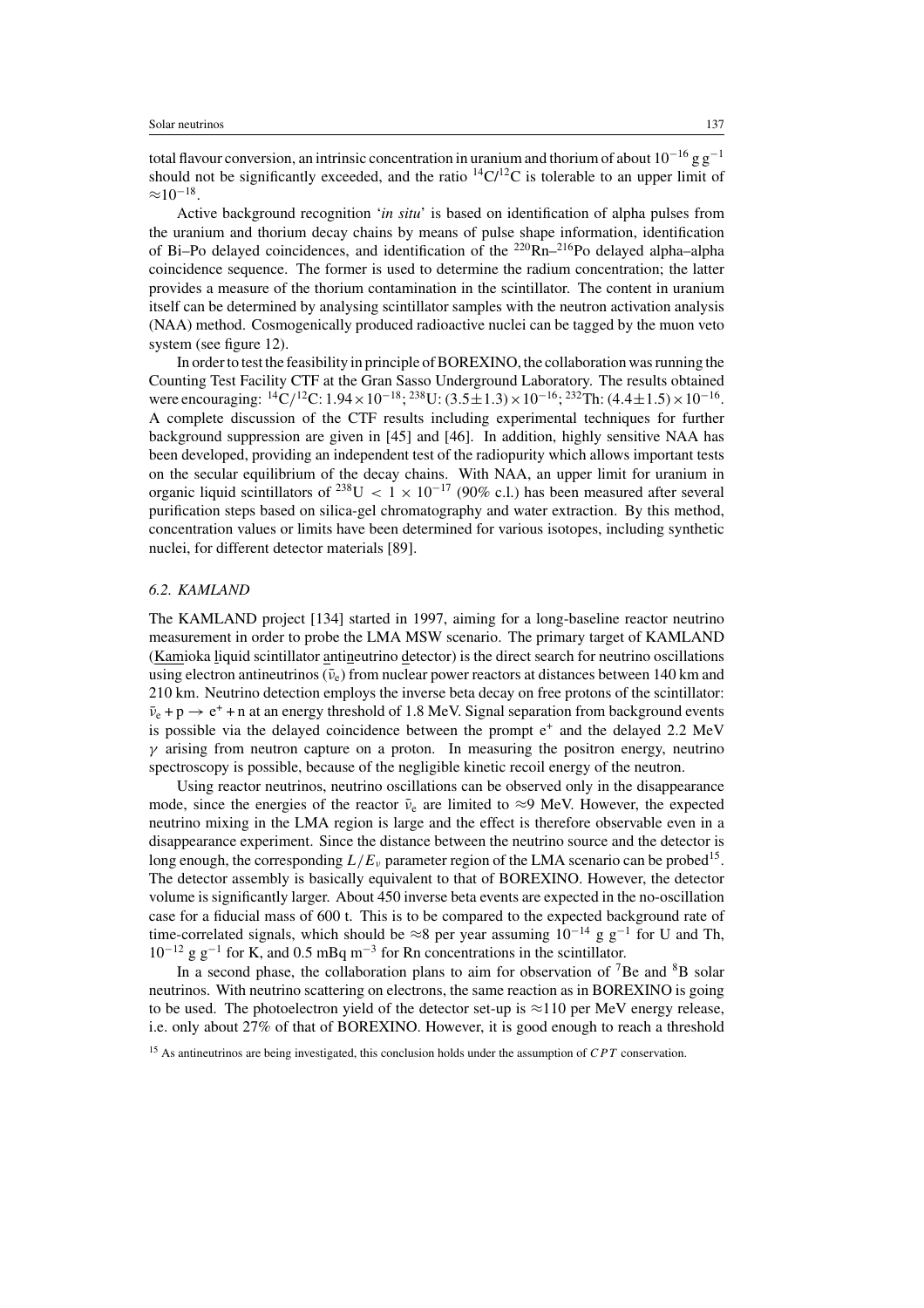of  $\approx$ 300 keV for the recoil electron and to be sensitive to <sup>7</sup>Be neutrinos. About 940 <sup>8</sup>B events per year and 110 7Be signals are expected according to the solar model prediction for 560 t and 300 t fiducial mass, respectively.

Since the detection reaction is the same as in BOREXINO, the two experiments have similar potentials for distinguishing between different physical scenarios, and we refer the reader to the discussion in the previous section. In situations where the statistics is crucial, KAMLAND could offer a conclusive result. An example is the detection of  ${}^{8}B$  neutrinos in the energy range below the threshold of SUPERKAMIOKANDE and SNO, where the counting rate in BOREXINO is expected to be rather small (i.e.  $\approx 0.2$  counts per day for the MSW regimes; cf. table 8), which makes the study of the spectral shape awkward. However, the cosmic muon flux being  $\approx$ 9 times higher compared to that of Gran Sasso, there is a caveat: the cosmogenic background in KAMLAND is substantially higher and might turn out to constitute a serious problem.

It should be noted that the LMA scenario will also be probed via long-baseline measurement using European reactors in BOREXINO, however at a much smaller counting rate of  $\approx$ 30 events per year [129]. With the scintillator purity achieved in the CTF and due to the good shielding against cosmic muons, the background rate in BOREXINO is expected to be significantly below one event per year.

Both experiments, KAMLAND and BOREXINO, are aiming for detection of terrestrial neutrinos, too. Hence, the radiogenic heat of the Earth which stems mainly from U and Th decays can be measured for the first time. The expected flux depends strongly on geophysical models of the abundance of U and Th in the continental crust, oceanic crust, upper mantle, and lower mantle. Due to the different locations of the two experiments, the comparison of results on terrestrial neutrinos in KAMLAND and BOREXINO can distinguish between these models. For details, see e.g. [119].

## *6.3. GNO upgrade: GNO-66 and GNO-100*

The Gallium Neutrino Observatory at Gran Sasso currently employs the GALLEX target of 30 tons of gallium in the form of 101 t of  $GaCl<sub>3</sub>$  solution. However, to fully exploit the potential of performing a high-precision determination of the integral solar neutrino flux in the cc mode, and, in particular, to exploit the real-time capabilities of the experiment for investigating potential time variations, a substantial improvement of the statistical significance for both the overall data set and individual extractions is mandatory.

Apart from improving on the systematic error, the collaboration plans to increase the target mass to 66 tons and, in a further step, to 100 tons [71]. With a target mass of 100 tons, corresponding to a neutrino capture rate of as much as about three events per day, the experiment allows one to even probe time variations on the month scale, as e.g. expected for the vacuum oscillation scenario described in section 5. Figure 14 shows the estimated evolution of the statistical and systematic error of the overall GNO result. The ultimate goal is to reach an accuracy of better than 4% for the combined overall result.

To underline the potential offered by this precision, we note that for a neutrino capture rate of 74 SNU, i.e. the final GALLEX number properly combined with the additional data from the first 19 GNO runs, an error that small would allow one to exclude standard model neutrinos by just considering the solar luminosity<sup>16</sup>— without reference to any solar model or any other solar neutrino experiment!

<sup>&</sup>lt;sup>16</sup> The minimum requirement for preserving the observed solar luminosity is 80 SNU. This most conservative number, the lowest which is allowed for standard neutrinos, does not require any neutrinos of higher energy than those from the initiating pp reaction to be produced in the solar core.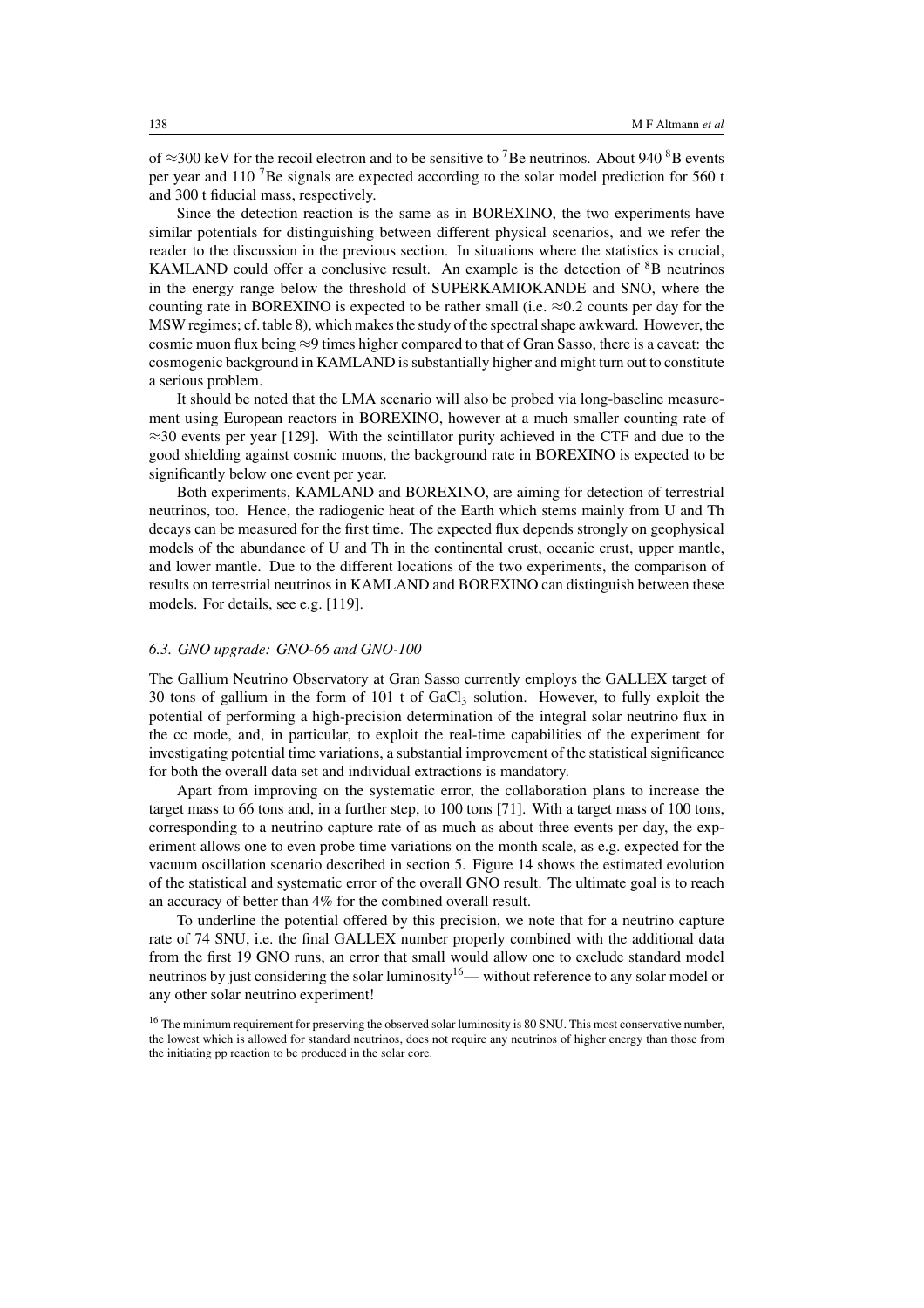

**Figure 14.** Estimated error evolution for GNO [71]. The first milestone (GNO30-2000) has been accomplished [73].

The first step, the upgrade to 66 tons, can be accommodated without major constructional endeavour within the existing experimental installations of GNO. For a further upgrade to 100 tons, some enlargements of the storage and extraction apparatus must be foreseen.

In addition to increasing the mass of the target isotope, the GNO collaboration is investigating the feasibility of employing cryogenic detectors instead of proportional counters for the detection of the  $^{71}$ Ge back-decay [9, 10]. Apart from gaining in systematic error, the main motivation for this 'R&D' which has shown promising progress [102, 143] is the desire to increase the counting efficiency by about 30–35% to a value close to 100%. Improving this number, which directly influences the statistical uncertainty, is equivalent to a corresponding increase of the target mass. There is some prospect, therefore, that the GNO performance might even exceed the expectations outlined in the proposal [71] and shown in figure 14.

## *6.4. The day–night effect in the Homestake iodine experiment*

In the Homestake gold mine, the location of the chlorine experiment, a second radiochemical solar neutrino detector is being installed [40]. It will initially have a target mass of 100 tons of 127I as NaI dissolved in water (altogether 230 tons of solution). First test runs were started in 1997.

<sup>127</sup>I is an appropriate target material for the charged-current-mode investigation of solar neutrinos of intermediate energy, in particular  ${}^{7}$ Be neutrinos. As the transition to the  $127$ Xe ground state is forbidden by angular momentum conservation, the lowest nuclear state accessible in the reaction  $^{127}I + v_e \rightarrow ^{127}Xe + e^-$  is an  $I = 3/2^+$  level 125 keV above the  $^{127}Xe$ ground state, resulting in an energy threshold of 789 keV, well below the 860 keV 7Be-neutrino line. As, in contrast to the case for  $37Cl$ , there is no enhanced contribution from an isobaric analogue state, the spectral response of the 127I detector is to some extent complementary to the Homestake 37Cl experiment.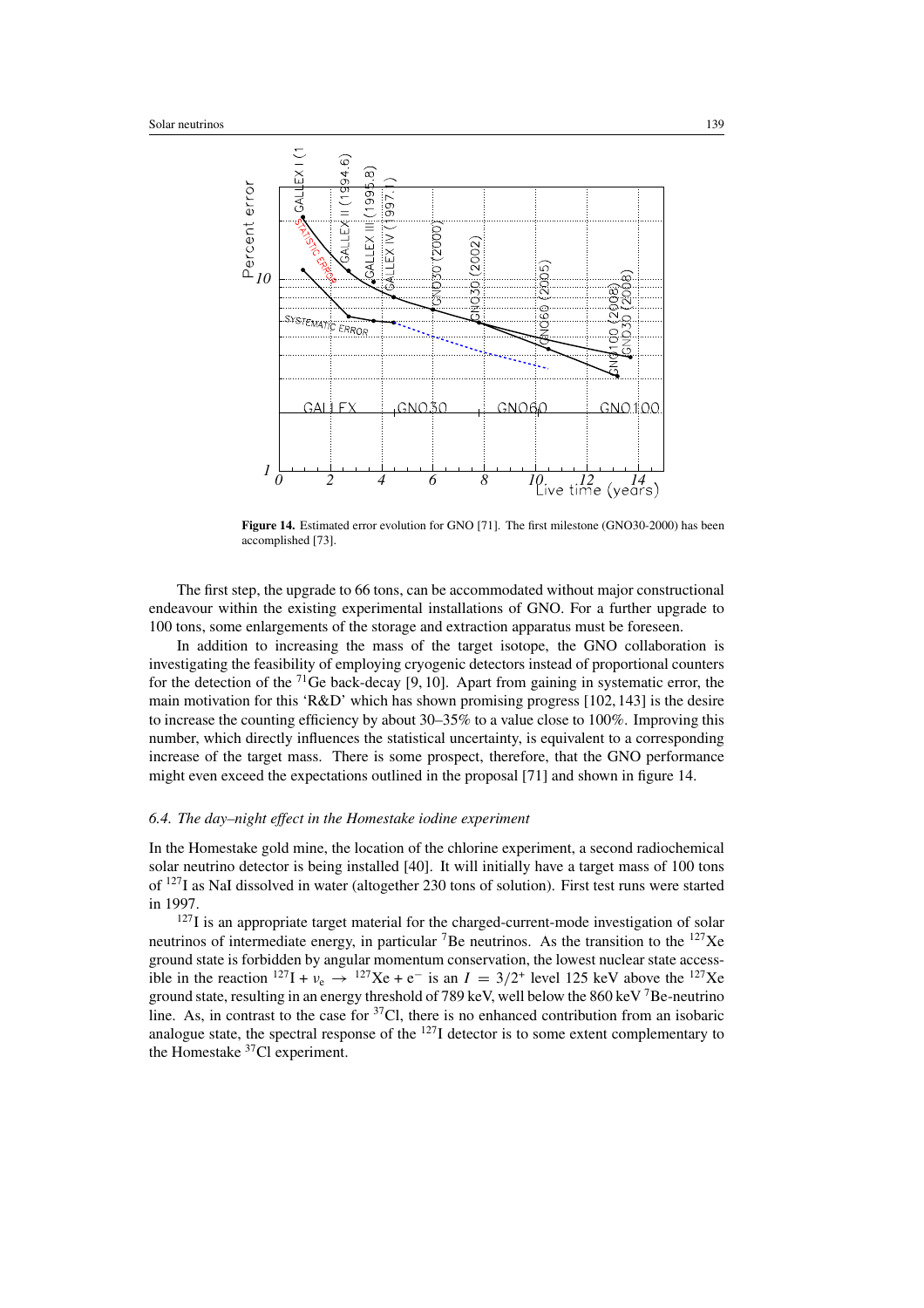Though detailed differential cross-section measurements remain to be done, from theoretical considerations, the ratio of the cross-section of 1 MeV neutrinos to that in the <sup>8</sup>B energy domain is expected to be about four times higher than for  ${}^{37}$ Cl [52, 53, 87]. Therefore, the experiment will provide valuable information on the contribution of  $^7$ Be neutrinos in the cc mode.

The technique of the  $127$ I experiment is radiochemical, with an extremely short extraction time constant of only 12 min (corresponding to 99% Xe recovery in one hour of operation) [40]. Therefore, the experiment exhibits real-time capabilities which allow one to perform two extractions per day, one at 6 a.m. to acquire the xenon produced at night, and the other at 6 p.m. to extract the 127Xe produced during the day. The day and the night samples are accumulated in two separate charcoal traps for a period of about a month, before being transferred to proportional counters in order to detect the back-decay of <sup>127</sup>Xe ( $T_{1/2}$  = 36.4 d). <sup>127</sup>Xe detection is virtually background free, due to the distinctive signature of an Auger electron–γ coincidence.

The comparison of the results for the day and night samples allows one to probe matterenhanced neutrino conversion taking place in the Earth (the terrestrial MSW effect). This information will be complementary to tests of the day–night effect performed by SUPER-KAMIOKANDE, due to the sensitivity of the  $^{127}$ I experiment to <sup>7</sup>Be neutrinos.

## *6.5. The far future*

*6.5.1. LENS.* The proposed LENS (Low Energy Neutrino Spectroscopy) project [107] aims for low-energy solar neutrino spectroscopy in the cc mode. Here inverse beta decay on nuclei with small energy thresholds is going to be used. Since electron scattering as it is used in BOREXINO is sensitive to both charged- and neutral-current interaction, flavour conversion can be proven by comparing the LENS and BOREXINO event rates. For the SMA MSW scenario, LENS will see a drastically reduced flux, whereas BOREXINO and KAMLAND will measure the flavour-converted part with an amplitude of  $\approx$ 23%, according to the reference solar model. In the case of conversion into sterile neutrinos, all three experiments would measure a 7Be flux which is consistent with zero. Vacuum oscillations provide seasonal variations in the cc measurement of  $<sup>7</sup>B$ e neutrinos in LENS. However, because</sup> of the substantially higher statistics in BOREXINO and KAMLAND, the latter experiments are much better suited for providing clear evidence for vacuum oscillations.

For LENS, several target nuclei have been considered. Among them, <sup>160</sup>Gd and <sup>176</sup>Yb are being favoured by the collaboration. Both offer energy thresholds low enough to enable pp-neutrino detection. Due to the isomeric states occupied in the daughter nuclei, delayed coincidence techniques can be applied to achieve a substantial background suppression. Since the target nuclei will be embedded inside an active detection material (e.g. liquid scintillator), neutrino spectroscopy is possible. Transition strengths have been calculated [118] and are confirmed experimentally by measuring the nuclear matrix elements via  $(p, n)$  and  $({}^{3}He, {}^{3}H)$ reactions [43], however only with an accuracy of 20–30%. For reasonable counting rates, target masses of the order of  $\approx$ 10 t are required. Due to the large uncertainty in the crosssection, direct calibration with a synthetic neutrino source of known activity (e.g.  ${}^{51}Cr$ ), as was performed in the gallium experiments GALLEX and SAGE [1, 62, 65], is mandatory.

Table 9 lists some characteristic features of both target isotopes which were investigated for LENS. It is evident that the very low energy release ( $\approx$ 100 keV) of the delayed event and the short coincidence time require a sensitive and fast detection concept. Since not only the time correlation but also the position correlation between prompt and delayed events should be used as a neutrino signature, the detector has to be position sensitive as well. The collaboration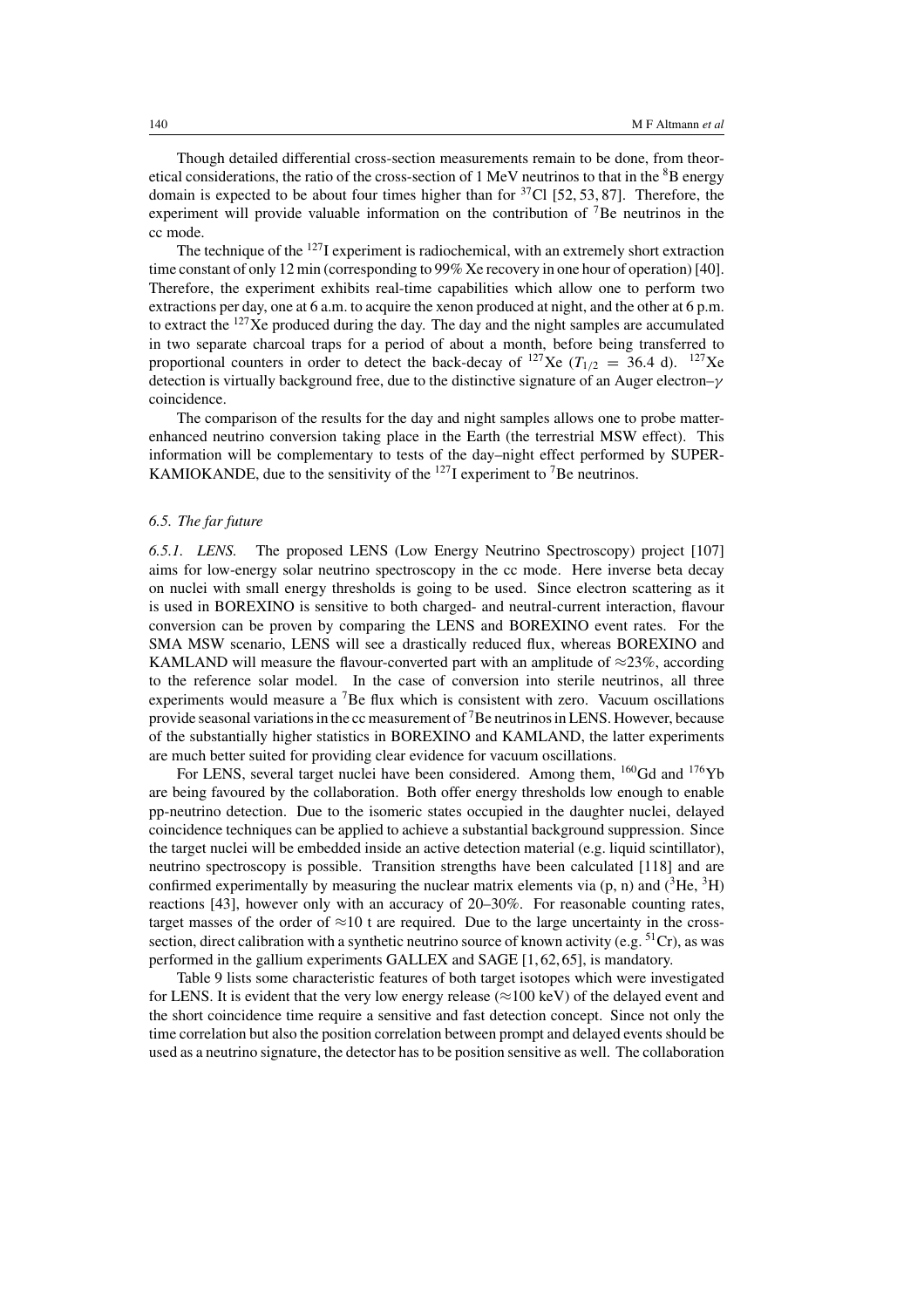| hotopic abundance, and per year. |                                |                                                              |  |  |  |
|----------------------------------|--------------------------------|--------------------------------------------------------------|--|--|--|
|                                  | $v_e(^{160}Gd,~^{160}Tb)e^-$   | $v_e$ ( <sup>176</sup> Yb, <sup>176</sup> Lu)e <sup>-1</sup> |  |  |  |
| $E_{\rm thr}$                    | 244 keV                        | $301 \text{ keV}$                                            |  |  |  |
| $E_{\rm delayed}$                | 138.7 keV                      | $72 \text{ keV}$                                             |  |  |  |
| $\tau_{\text{delay}}$            | $8 \text{ ns} + 87 \text{ ns}$ | 50 <sub>ns</sub>                                             |  |  |  |
| Isotopic abundance               | 21.8%                          | 12.8%                                                        |  |  |  |
| pp rate                          | $10a^{-1}$ t <sup>-1</sup>     | $21.7 a^{-1} t^{-1}$                                         |  |  |  |
| $7$ Be rate                      | 7.5 $a^{-1}$ t <sup>-1</sup>   | $13.1 a^{-1} t^{-1}$                                         |  |  |  |
| pep rate                         | $0.5a^{-1}t^{-1}$              | $0.83 a^{-1} t^{-1}$                                         |  |  |  |

**Table 9.** Potential reactions for a LENS-type neutrino experiment employing the charged-current mode. In principle, the energy threshold  $E_{thr}$  allows neutrino spectroscopy of all solar neutrino branches. Delayed coincidence techniques can be applied to improve background suppression. The table lists the counting rate for solar pp, Be, and pep neutrinos per ton of target (in natural isotopic abundance) and pe

is testing liquid scintillators loaded with Gd and Yb at the  $\approx 10\%$  concentration level—with encouraging first results [120]. However, it remains to be demonstrated that such a heavily doped scintillator, exhibiting long-term chemical stability, a high enough light output and transparency, and a sufficiently low intrinsic activity, can be manufactured in the required quantities.

Fake neutrino candidates can arise from random coincidences, where the dominant background for the delayed event comes from  ${}^{14}$ C beta decays in the organic solvent. The prompt signal can be mimicked by primordial radioactive isotopes (see the background discussion for BOREXINO in section 6.1) and contaminants endemic to rare earths (e.g. Gd, Sm, Lu). Random coincidences can be measured *in vivo* and removed statistically from the signal spectrum.

However, this is not possible for *correlated* background events. These can arise mainly from  $^{231}$ Th, a daughter of  $^{235}$ U, whose decay scheme mimics the neutrino signal. The production of Yb or Gd therefore should achieve a purity in U at a level of 10−15, and for the solvent itself this value should reach  $10^{-16}$ , as was obtained for BOREXINO for a pure scintillator without Gd or Yb loading. Cosmogenically created cascades have been found in Gd, where  $^{151}$ Gd,  $^{153}$ Gd, and especially  $^{159}$ Eu are produced in hadronic showers from highly energetic muons. No cosmogenic background candidate has been identified for Yb.

The LENS collaboration submitted a letter of intent to the scientific committee of the Gran Sasso Laboratory in spring 1999. A proposal is in preparation.

*6.5.2. Radiochemical lithium detector.* A radiochemical experiment employing the reaction  $^7Li + v_e \rightarrow ^7Be + e^-$  (energy threshold 0.86 MeV) can add to the information on the mediumenergy part of the solar  $v_e$ -spectrum extracted from the <sup>37</sup>Cl and future <sup>127</sup>I experiments. It should be noted, however, that the spectral response for the lithium capture reaction is not dominated by one particular spectral component—as is the iodine reaction—but is instead unspecific. <sup>7</sup>Be decays with a half-life of 53 d by electron capture. However, as only  $10\%$ of the decays populate a 478 keV excited nuclear level, the detection of the 55 eV Auger electron from orbital shell de-excitation and the 57 eV nuclear recoil is mandatory for a future Li detector. An Italian–Russian collaboration is studying the feasibility of a ten-ton detector, where cryogenic microcalorimeters will be employed for lithium detection [57, 98]. First results on both the chemical procedure for handling the target and extracting the beryllium and the low-temperature counting technique are promising.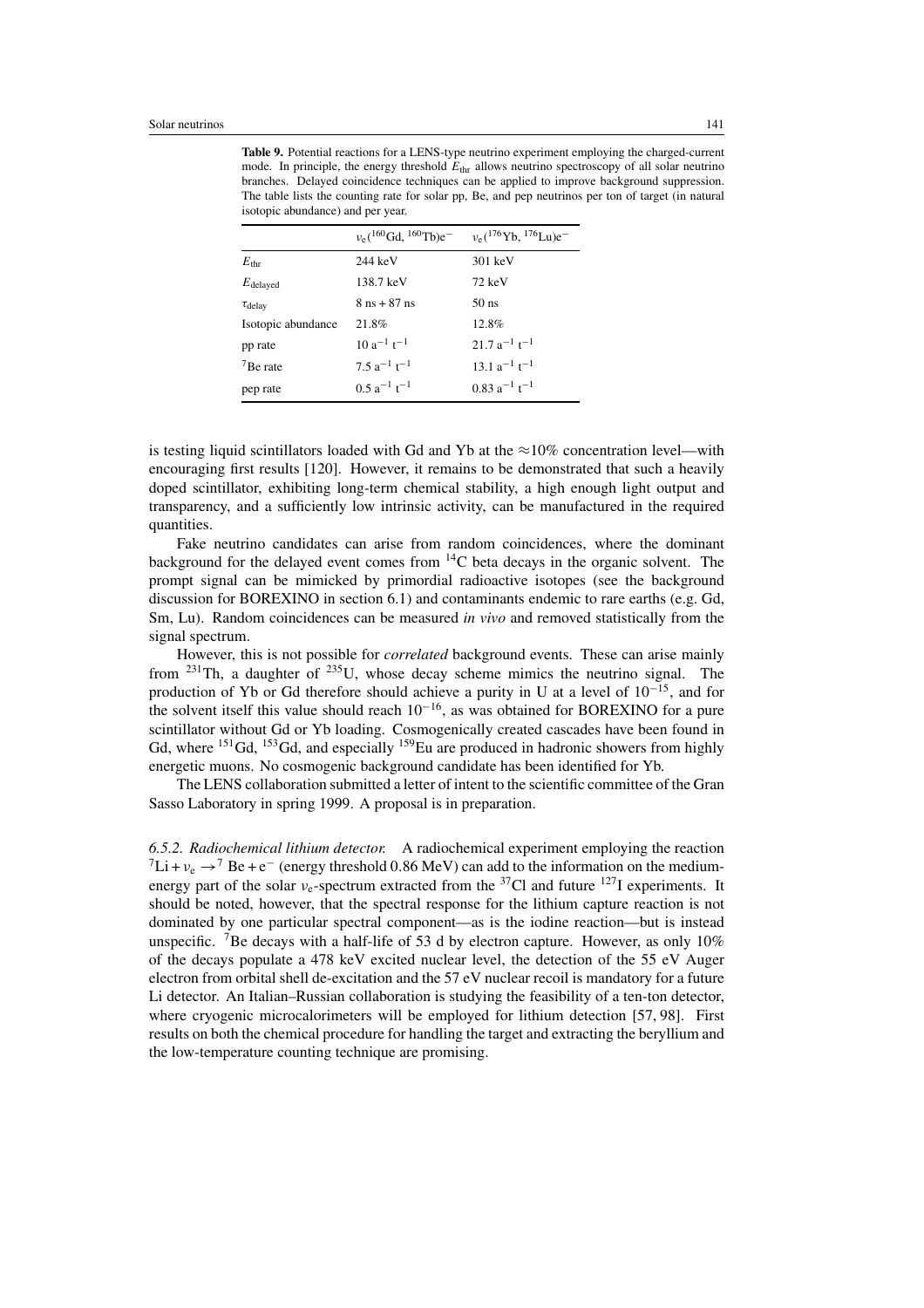*6.5.3. HERON.* The HERON project aims at an energy-dispersive real-time measurement of primarily pp and 7Be neutrinos [4, 23, 106]. It is planned to employ a 10 t target of superfluid <sup>4</sup>He and to rely on an entirely new particle detection concept.

Recoil electrons from neutrino–electron scattering in the superfluid <sup>4</sup>He will produce both rotons and ultraviolet photons at an extraordinarily high multiplicity: about  $10<sup>7</sup>$  rotons/phonons and  $10<sup>3</sup>$  UV photons are created by a 50 keV electron. The prompt photon signal and a delayed signal from quantum evaporation initiated by the phonons/rotons at the free surface are detected by arrays of silicon or sapphire wafer calorimeters placed above the surface of the liquid. Position resolution is obtained from the distribution of the hit wafers and the timing difference of the prompt and delayed part of the signal.

For a ten-ton detector (size about  $5 \times 5 \times 5$  m<sup>3</sup>), the event rate expected from the reference solar model is 18 events/day from the pp flux and 7 events/day from the  $\frac{7}{106}$ . The main source of background is Compton electrons from residual radioactivity in the cryostat external to the liquid. Background reduction is achieved by imposing topological cuts.

The 'R&D' conducted by the HERON collaboration demonstrated the feasibility in principle of the new detection concept and gave promising results [4,106]. A major challenge to be accommodated is the improvement of the wafer sensitivity for use in large volumes by a factor of  $\approx$ 20; employing recent developments of magnetic cryogenic calorimeters or superconducting transition-edge thermometers might lead to a breakthrough for this item.

## **7. Conclusions**

Massive neutrinos in conjunction with flavour mixing among leptons had already been discussed as an attractive explanation of the solar neutrino puzzle many years ago. Recent years, however, with the availability of increasingly accurate measurements from several complementary experiments, have led to a qualitatively new situation in solar neutrino physics. As discussed in this article, from these results, evidence for massive neutrinos and therefore physics beyond the standard model can be concluded.

However, this evidence is still indirect, as it is exclusively based on the disappearance of electron neutrinos emitted from the Sun. With solar neutrinos, no straightforward appearance experiment is possible for energetic reasons. What remains, however, is the possibility of utilizing for detection of solar neutrinos both neutral-current and charged-current interactions. Following both avenues allows one to extract the flavour content. Obviously, this strategy constitutes a fully viable realization of the 'appearance' method.

As oscillation effects are generally energy dependent, the ultimate experimental challenge is the full spectroscopy of the solar neutrino spectrum via both neutral- and charged-current interactions. With the upcoming and near-future experiments, we will have the possibility of scrutinizing intrinsic neutrino parameters, i.e. masses and mixing angles, by determining separately the content of  $v_e$  and  $v_\mu + v_\tau$  for every individual neutrino branch emitted by our Sun.

#### **Acknowledgments**

It is a pleasure to thank T Hagner, W Hampel, M Junker, R E Lanou, Y Suzuki and many other colleagues for kindly providing us with material and information on the current status and future planning of their experiments and projects. MA particularly acknowledges stimulating discussions with G Raffelt and N Schmitz.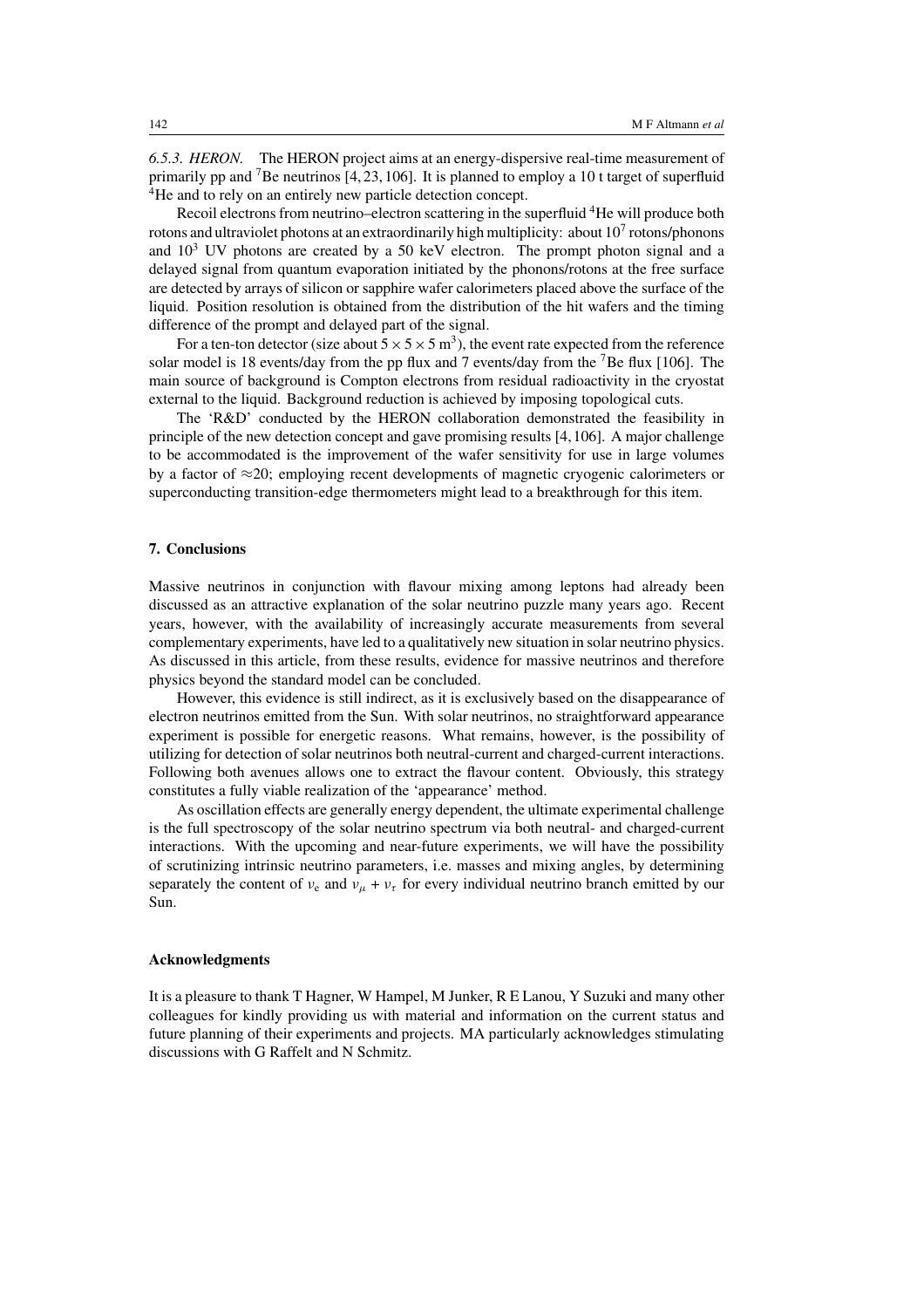# **References**

- [1] Abdurashitov J N *et al* (SAGE Collaboration) 1996 *Phys. Rev. Lett.* **77** 4708
- [2] Abdurashitov J N *et al* (SAGE Collaboration) 1999 *Phys. Rev.* C **59** 2246
- (Abdurashitov J N *et al* (SAGE Collaboration) 1998 *Preprint* hep-ph/9803418) [3] Abdurashitov J N *et al* (SAGE Collaboration) 1991 *Phys. Rev.* C **60** 055801
	- (Abdurashitov J N *et al* (SAGE Collaboration) 1999 *Preprint* astro-ph/9907113)
- [4] Adams J S *et al* 1999 *Proc. Int. Workshop on Next Generation Detectors for Neutrinos and Nuclear Decay (Stony Brook, NY)*
- [5] Adelberger E G *et al* 1998 *Rev. Mod. Phys.* **70** 1265
- [6] Altmann M *et al* 1996 *Nucl. Instrum. Methods* A **381** 398
- [7] Altmann M 1998 *Proc. NATO ASI on Masses of Fundamental Particles (Cargese, France, 5–17 August 1996)* ed M Levy *et al* (New York: Plenum) pp 205–14
- [8] Altmann M, Hillebrandt W, Janka H-T and Raffelt G (ed) 1998 *Neutrino Astrophysics; Proc. 4th SFB-375 Ringberg Workshop (20–24 October 1997)* (Technische Universität München, Munich, Germany) (Altmann M, Hillebrandt W, Janka H-T and Raffelt G 1998 *Preprint* astro-ph/9801320)
- [9] Altmann M *et al* 1997 *Proc. 4th Int. Solar Neutrino Conf. (Heidelberg, Germany, 8–11 April)* ed W Hampel (ISBN 3-00-002064-0) pp 183–91
- [10] Altmann M *et al* 1999 *Nucl. Phys.* B (Proc. Suppl.) **70** 374
- [11] Angulo C *et al* (NACRE) 1999 *Nucl. Phys.* A **656** 3
- [12] Assamagan K *et al* 1996 *Phys. Rev.* D **53** 6065
- [13] Assenbaum H J *et al* 1987 *Z. Phys.* A **327** 461
- [14] Athanassopoulos C *et al* 1996 *Phys. Rev. Lett.* **77** 3082
- [15] Bahcall J N 1989 *Neutrino Astrophysics* (Cambridge: Cambridge University Press)
- [16] Bahcall J N and Pinsonneault M 1992 *Rev. Mod. Phys.* **64** 885
- [17] Bahcall J N *et al* 1997 *Phys. Rev. Lett.* **78** 171
- [18] Bahcall J N 1997 *Phys. Rev.* C **56** 3391
- [19] Bahcall J N, Basu S and Pinsonneault M H 1998 *Phys. Lett.* B **433** 1 (Bahcall J N, Basu S and Pinsonneault M H 1998 *Preprint* astro-ph/9805135) [20] Bahcall J N *et al* 1998 *Phys. Rev.* D **58** 9601
- 
- [21] Bahcall J N *et al* 2000 *Phys. Lett.* B **477** 401 [22] Bahcall J N *Internet Homepage* http://www.sns.ias.edu/∼jnb
- 
- [23] Bandler S R *et al* 1995 *Phys. Rev. Lett.* **74** 3169
- [24] Bang J *et al* 1996 *Phys. Rev.* C **53** R18
- [25] Basu S and Antia H M 1995 *Mon. Not. R. Astron. Soc.* **276** 1402
- [26] Basu S and Antia H M 1997 *Mon. Not. R. Astron. Soc.* **287** 189
- [27] Berezinsky V *et al* 1994 *Phys. Lett.* B **341** 38
- [28] Berezinsky V *et al* 1999 *Phys. Rev.* D **60** 123 002
- [29] Bonetti R *et al* (LUNA Collaboration) 1999 *Phys. Rev. Lett.* **82** 5205
- [30] Brun A S, Turck-Chieze S and Morel P 1998 ` *Astrophys. J.* **506** 913
- (Brun A S, Turck-Chièze S and Morel P 1998 *Preprint* astro-ph/9806272)
- [31] BOREXINO Collaboration 2001 *Astropart. Phys.* to be submitted
- [32] Carter J R 1992 *Proc. Joint Int. Lepton–Photon Symp. and Europhys. Conf. on High Energy Physics (Geneva, Switzerland, 1991)* ed S Hegarthy *et al* (Singapore: World Scientific)
- [33] Caso C *et al* (Particle Data Group) 1998 *Euro. Phys. J.* C **3** 1
- [34] Castellani V *et al* 1994 *Phys. Rev.* D **50** 4749
- [35] Castellani V *et al* 1997 *Phys. Rep.* **281** 309
- [36] Chadwick J 1932 *Proc. R. Soc.* A **136** 692
- [37] Christensen-Dalsgaard J *et al* 1996 *Science* **272** 1286
- [38] Cleveland B 1983 *Nucl. Instrum. Methods* A **214** 451
- [39] Cleveland B *et al* 1997 *Proc. 4th Int. Solar Neutrino Conf. (Heidelberg, Germany, 8–11 April)* ed W Hampel  $(ISBN 3-00-002064-0)$  p 85
- [40] Cleveland B *et al* 1997 *Proc. 4th Int. Solar Neutrino Conf. (Heidelberg, Germany, 8–11 April)* ed W Hampel (ISBN 3-00-002064-0) p 228
- [41] Cowan C L *et al* 1956 *Science* **124** 103
- [42] Cribier M *et al* 1996 *Nucl. Instrum. Methods* A **378** 233
- [43] Cribier M 1998 *Low Energy Neutrino Spectroscopy, Mtg (Assergi, Italy, 28 July)*
- [44] Cummings A and Haxton W 1996 *Phys. Rev. Lett.* **77** 4286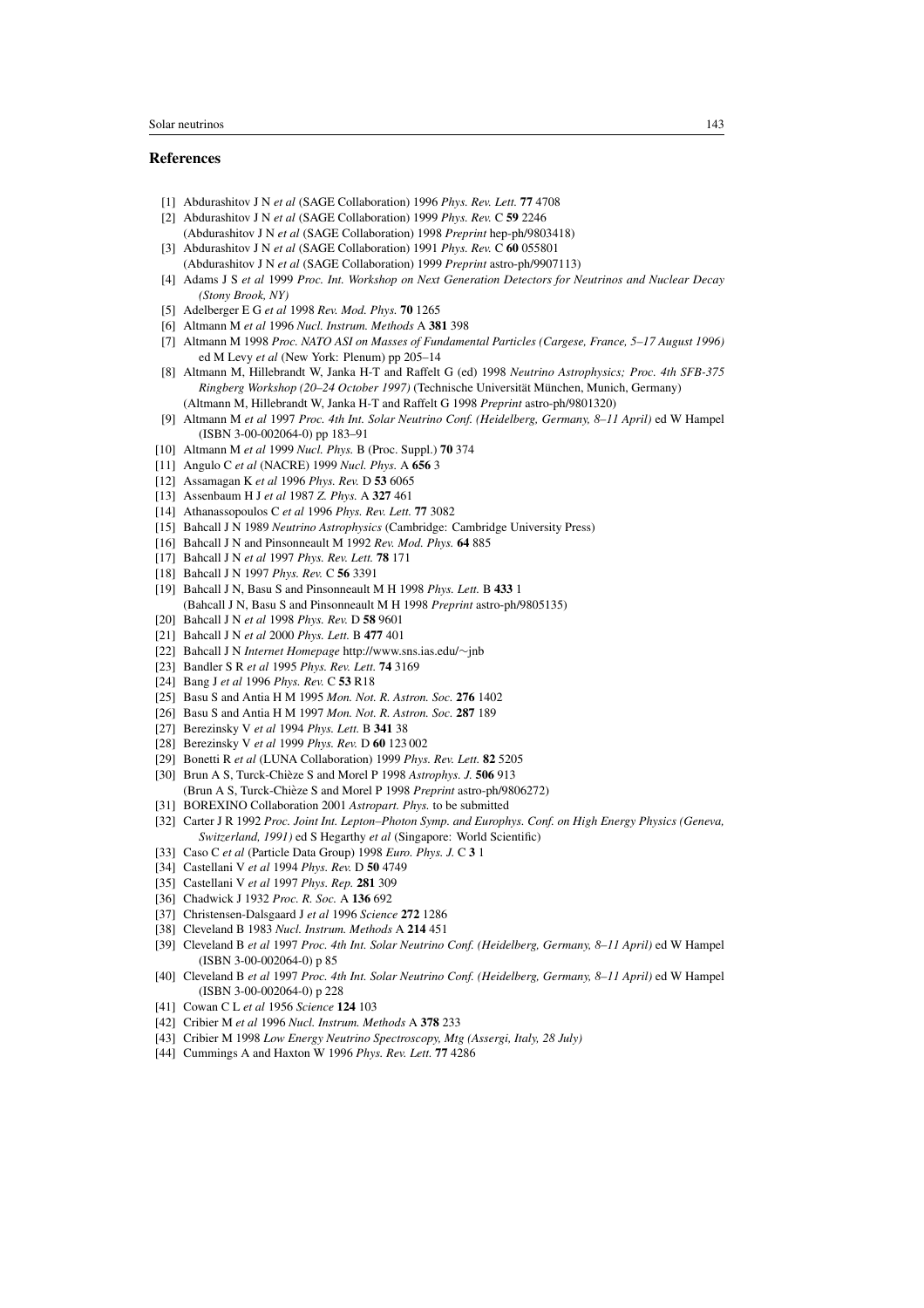- [45] BOREXINO Collaboration 1998 *Astropart. Phys.* **8** 141
- [46] BOREXINO Collaboration 1998 *Phys. Lett.* B **422** 349
- [47] Danby G *et al* 1962 *Phys. Rev. Lett.* **9** 36
- [48] Davis R *et al* 1968 *Phys. Rev. Lett.* **20** 1205
- [49] Davis R *et al* 1997 *Proc. 4th Int. Solar Neutrino Conf. (Heidelberg, Germany, 8–11 April)* ed W Hampel (ISBN 3-00-002064-0) p 64
- [50] McDonald A B (SNO Collaboration) 1999 *Nucl. Phys.* B (Proc. Suppl.) **77** 43
- [51] Eddington A S 1920 *Observatory* **43** 341
- [52] Engel J *et al* 1991 *Phys. Rev. Lett.* **67** 426
- [53] Engel J *et al* 1994 *Phys. Rev.* C **50** 1702
- [54] Ewan G 1992 *Nucl. Instrum. Methods* A **314** 373
- [55] Fogli G L *et al* 2000 *Phys. Rev.* D 61 073 009
- [56] Fukuda Y (SUPERKAMIOKANDE Collaboration) 1999 *Phys. Rev. Lett.* **82** 2430
- [57] Galeazzi M *et al* 1997 *Phys. Lett.* B **398** 187
- [58] GALLEX Collaboration (Anselmann P *et al*) 1992 *Phys. Lett.* B **285** 376
- [59] GALLEX Collaboration (Anselmann P *et al*) 1992 *Phys. Lett.* B **285** 390
- [60] GALLEX Collaboration (Anselmann P *et al*) 1993 *Phys. Lett.* B **314** 445
- [61] GALLEX Collaboration (Anselmann P *et al*) 1994 *Phys. Lett.* B **327** 377
- [62] GALLEX Collaboration (Anselmann P *et al*) 1995 *Phys. Lett.* B **342** 440
- [63] GALLEX Collaboration (Anselmann P *et al*) 1995 *Phys. Lett.* B **357** 237
- [64] GALLEX Collaboration (Hampel W *et al*) 1996 *Phys. Lett.* B **388** 384
- [65] GALLEX Collaboration (Hampel W *et al*) 1998 *Phys. Lett.* B **420** 114
- [66] GALLEX Collaboration (Hampel W *et al*) 1998 *Phys. Lett.* B **436** 158
- [67] GALLEX Collaboration (Hampel W *et al*) 1999 *Phys. Lett.* B **447** 127
- [68] GALLEX Collaboration 2001 The GALLEX solar neutrino experiment *Astropart. Phys.* to be submitted
- [69] Gamow G 1928 *Z. Phys.* **52** 510
- [70] Gavrin V (SAGE Collaboration) 2000 *Neutrino-2000: 19th Int. Conf. on Neutrino Physics and Astrophysics (Sudbury, Canada, June)* talk
- [71] GNO Collaboration 1996 *Proposal for a Permanent Gallium Neutrino Observatory at Gran Sasso, Milano* reprinted in *LNGS Annual Report 1996* Laboratori Nazionali del Gran Sasso, Italy (available from http://www.mpi-hd.mpg.de/∼kirsten/)
- [72] Bellotti E (GNO Collaboration) 2001 *Neutrino-2000: 19th Int. Conf. on Neutrino Physics and Astrophysics (Sudbury, Canada, June 2000); Nucl. Phys.* B (Proc. Suppl.) at press
- [73] GNO Collaboration (Altmann M *et al*) 2000 *Phys. Lett.* B **490** 16
- (GNO Collaboration (Altmann M *et al*) 2000 *Preprint* hep-ex/0006034)
- [74] Goldhaber M *et al* 1958 *Phys. Rev.* **109** 1015
- [75] Gough D O *et al* 1996 *Science* **272** 1281
- [76] Gough D O *et al* 1996 *Science* **272** 1297
- [77] Graboske H C *et al* 1973 *Ap. J.* **181** 457
- [78] Grevesse N and Noels A 1993 *Origin and Evolution of the Elements* ed N Pratzos *et al* (Cambridge: Cambridge University Press) p 15
- [79] Gribov V and Pontecorvo B 1969 *Phys. Lett.* B **28** 463
- [80] Gruzinov A V and Bahcall J N 1997 *Ap. J.* **490** 437
- [81] Gruzinov A V and Bahcall J N 1998 *Ap. J.* **504** 996
- [82] Hagner T *et al* 2000 *Astropart. Phys.* **14** 33
- [83] Hampel W and Remsberg L 1985 *Phys. Rev.* C **31** 677
- [84] Hampel W (ed) 1997 *Proc. 4th Int. Solar Neutrino Conf. (Heidelberg, Germany, 8–11 April)* (ISBN 3-00- 002064-0)
- [85] Harvey J W *et al* 1996 *Science* **272** 1285
- [86] Hata N and Haxton W C 1995 *Phys. Lett.* B **353** 422
- [87] Haxton W C 1988 *Phys. Rev. Lett.* **60** 768
- [88] Haxton W C 1998 *Phys. Lett.* B **431** 110
- [89] von Hentig R 1998 *Proc. Int. Conf. on Advanced Technology and Particle Physics (Como, Italy, 5–9 October)*
- [90] Heusser G 1993 *Trends in Astroparticle Physics* ed P C Bosetti (Stuttgart: Teubner) p 33
- [91] Hirata K S *et al* 1990 *Phys. Rev. Lett.* **65** 1301
- [92] Johnson C W *et al* 1992 *Ap. J.* **392** 320
- [93] Junker M 1996 *Doctoral Dissertation* Universität Bochum, Germany
- [94] Junker M *et al* (LUNA Collaboration) 1998 *Phys. Rev.* C **57** 2700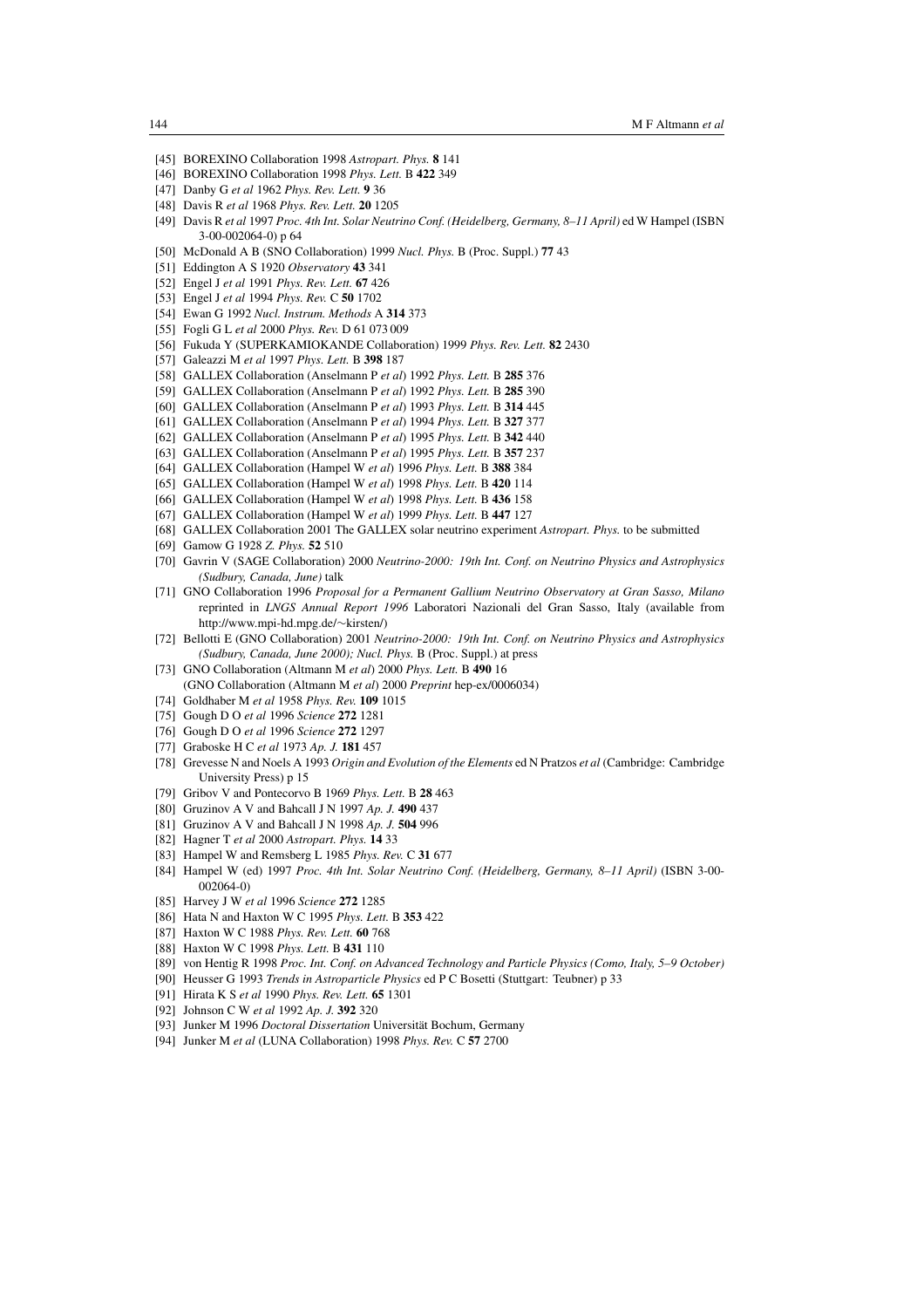- [95] Junker M 1999 personal communication
- [96] KAMIOKANDE Collaboration 1996 *Phys. Rev. Lett.* **77** 1683
- [97] Kirsten T A 1999 *Rev. Mod. Phys.* **71** 1213
- [98] Kopylov A *et al* 1997 *Proc. 4th Int. Solar Neutrino Conf. (Heidelberg, Germany, 8–11 April)* ed W Hampel (ISBN 3-00-002064-0) p 263
- [99] Kraus L and Wilczek F 1985 *Phys. Rev. Lett.* **55** 122
- [100] Kuzmin V A 1966 *Sov. Phys.–JETP* **22** 1050
- [101] Iglesias C A and Rogers F J 1996 *Astrophys. J.* **464** 943
- [102] Lachenmaier T 2000 *Diploma Thesis* Technische Universität München, Munich, Germany
- [103] Langacker P 1983 *Phys. Rev.* D **27** 1228
- [104] Langanke K *et al* 1996 *Phys. Lett.* B **369** 211
- [105] Lande K *et al* 1999 *Nucl. Phys.* B (Proc. Suppl.) **77** 13
- [106] Lanou R E 1999 *Nucl. Phys.* B (Proc. Suppl.) **77** 55
- [107] LENS Collaboration 1999 *Letter of Intent* addressed to the Scientific Committee of Laboratori Nazionali del Gran Sasso, Italy, January 1999
- [108] Loeb A 1989 *Phys. Rev.* D **39** 1009
- [109] LUNA Collaboration 1996 *Phys. Lett.* B **389** 452
- [110] Maki Z *et al* 1962 *Prog. Theor. Phys.* **28** 870
- [111] Mikheyev S and Smirnov A 1985 *Sov. J. Nucl. Phys.* **42** 913 Mikheyev S and Smirnov A 1986 *Nuovo Cimento* **9** C 17
- [112] Motobayashi T *et al* 1994 *Phys. Rev. Lett.* **73** 2680
- [113] Nussinov S 1976 *Phys. Lett.* B **63** 201
- [114] Pauli W 1930 *Letter*reprinted in 1990 *Neutrino Physics* ed K Winter (Cambridge: Cambridge University Press)
- [115] Pontecorvo B 1958 *Sov. Phys.–JETP* **6** 429 Pontecorvo B 1958 *Sov. Phys.–JETP* **7** 172
- [116] Pontecorvo B 1967 *Zh. Eksp. Teor. Fiz.* **53** 1717
- [117] Pontecorvo B 1968 *Sov. Phys.–JETP* **26** 984
- [118] Raghavan R S 1997 *Phys. Rev. Lett.* **78** 3618
- [119] Raghavan R S *et al* 1998 *Phys. Rev. Lett.* **80** 635
- [120] Raghavan R S 1998 *Proc. Int. Workshop on Low Energy Neutrino Spectroscopy, LENS (Assergi, Italy, 28 July)*
- [121] Reines F and Cowan C L 1956 *Nature* **178** 446
- [122] Rodeback G W and Allen G S 1952 *Phys. Rev.* **86** 446
- [123] Rogers F J *et al* 1996 *Astrophys. J.* **456** 902
- [124] Rolfs C E and Rodney W 1988 *Cauldrons in the Cosmos* (Chicago, IL: University of Chicago Press)
- [125] Salpeter E E 1954 *Aust. J. Phys.* **7** 373
- [126] Schanda U and Urban A 1996 *Nucl. Instrum. Methods* A **381** 79
- [127] Schlattl H and Weiss A 1998 *Neutrino Astrophysics; Proc. 4th SFB-375 Ringberg Workshop (20–24 October* 1997) ed M Altmann, W Hillebrandt, H-T Janka and G Raffelt (Technische Universität München, Munich, Germany) p 19
- [128] Schlattl H *et al* 1997 *Astron. Astrophys.* **322** 646
- [129] Schönert S 1999 Nucl. Phys. B (Proc. Suppl.) **70** 195
- [130] McDonald A (SNO Collaboration) 2001 *19th Int. Conf. on Neutrino Physics and Astrophysics (Sudbury, Canada, June 2000); Nucl. Phys.* B (Proc. Suppl.) at press
- [131] Stix M 1998 *Neutrino Astrophysics; Proc. 4th SFB-375 Ringberg Workshop (20–24 October 1997)* ed M Altmann, W Hillebrandt, H-T Janka and G Raffelt (Technische Universität München, Munich, Germany) p 13
- [132] Stodolsky L 1998 *Phys. Rev.* D **58** 36 006
- [133] Suzuki Y (SUPERKAMIOKANDE Collaboration) 1999 *Nucl. Phys.* B (Proc. Suppl.) **77** 35
- [134] Suzuki A (KAMLAND Collaboration) 1999 *Nucl. Phys.* B (Proc. Suppl.) **77** 171
- [135] Suzuki Y (SUPERKAMIOKANDE Collaboration) 2001 *19th Int. Conf. on Neutrino Physics and Astrophysics, (Sudbury, Canada, June 2000); Nucl. Phys.* B (Proc. Suppl.) at press
- [136] Takcuchi Y (SUPERKAMIOKANDE Collaboration) 1999 *Phys. Lett.* B **452** 418
- [137] Turck-Chieze S ` *et al* 1993 *Phys. Rep.* **230** 57
- [138] Turck-Chièze S and Lopes I 1993 Ap. J. 408 347
- [139] Turck-Chièze S and Brun S 1997 Proc. 4th Int. Solar Neutrino Conf. (Heidelberg, Germany, 8-11 April) ed W Hampel (ISBN 3-00-002064-0) p 41
- [140] Turck-Chièze S 2001 19th Int. Conf. on Neutrino Physics and Astrophysics (Sudbury, Canada, June 2000); *Nucl. Phys.* B (Proc. Suppl.) at press